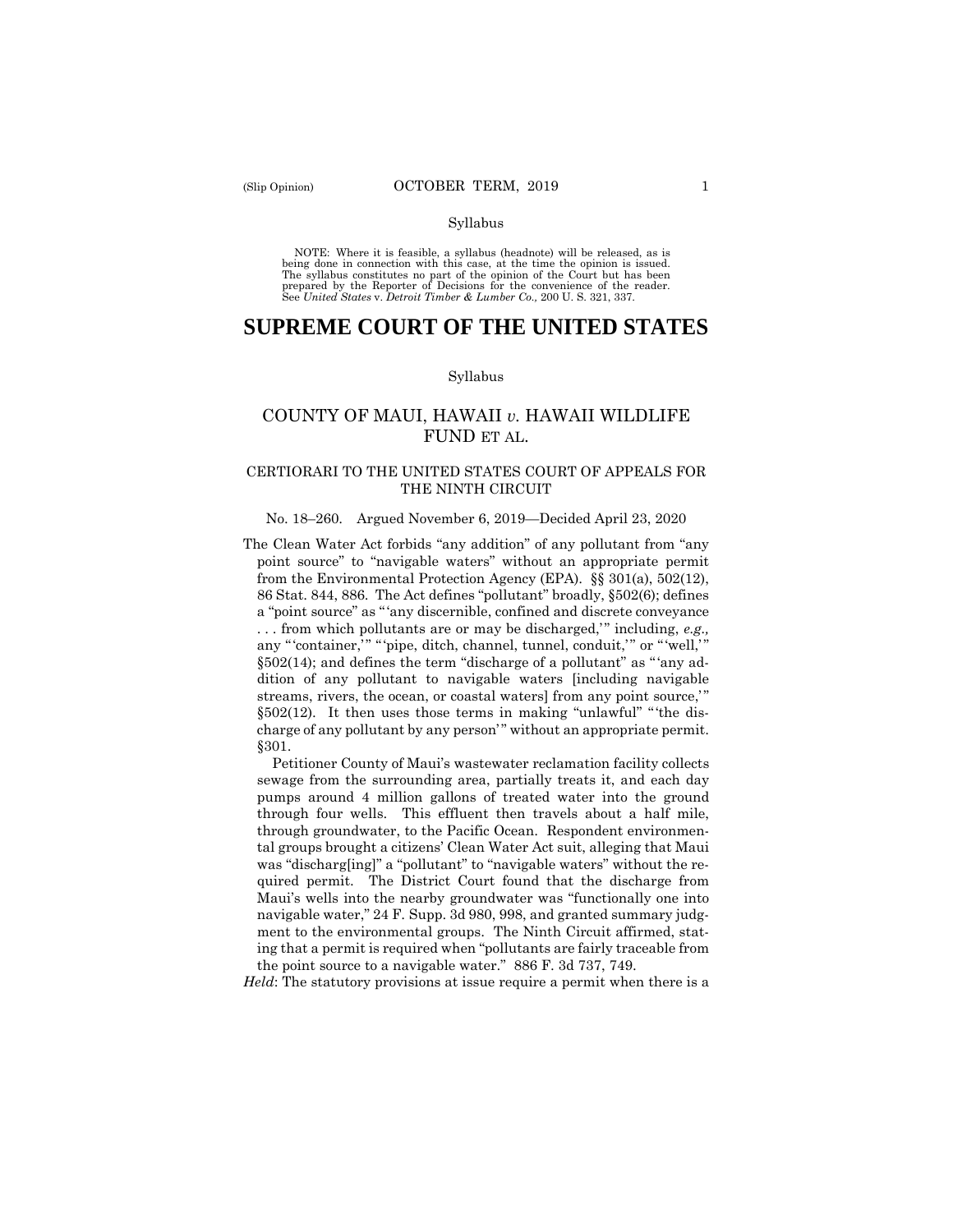direct discharge from a point source into navigable waters or when there is the *functional equivalent of a direct discharge*. Pp. 4–18.

 Ninth Circuit's "fairly traceable" interpretation suggests. At the same (a) Statutory context limits the reach of the phrase "from any point source" to a range of circumstances narrower than that which the time, it is significantly broader than the total exclusion of all discharges through groundwater, as urged by Maui and by the Solicitor General as *amicus curiae*. Pp. 4–5.

(b) The Ninth Circuit's "fairly traceable" limitation could allow EPA to assert permitting authority over the release of pollutants that reach navigable waters many years after their release. But Congress did not intend to provide EPA with such broad authority. First, to interpret "from" so broadly might require a permit in unexpected circumstances, such as, *e.g.,* the 100-year migration of pollutants through 250 miles of groundwater to a river. Second, the statute's structure indicates that, as to groundwater pollution and nonpoint source pollution, Congress left substantial responsibility and autonomy to the States and did not give EPA authority that could seriously interfere with this state responsibility. Third, the Act's legislative history strongly supports the conclusion that the permitting provision does not extend so far. Finally, longstanding regulatory practice shows that EPA has successfully applied the permitting provision to pollution discharges from point sources that reached navigable waters through groundwater using a narrower interpretation than that of the Ninth Circuit. Pp. 5– 10.

(c) Maui, the Government, and the two dissents argue for interpretations that, in light of the statute's language, structure, and purposes, are also too extreme. Pp. 10–15.

(1) Maui and the Solicitor General argue that the statute's permitting requirement does not apply if a pollutant, having emerged from a "point source," must travel through any amount of groundwater before reaching navigable waters. That narrow interpretation would risk serious interference with EPA's ability to regulate point source discharges, and Congress would not have intended to create such a large and obvious loophole in one of the Clean Water Act's key regulatory innovations. P. 10.

(2) Reading "from" in the phrase "*from any point source*" together with "conveyance" in the point source definition "any . . . *conveyance,*" Maui argues that the meaning of "from any point source" is not about *where* the pollution originated, but about *how* it got there. Thus, Maui claims, a permit is required only if a point source ultimately delivers the pollutant to navigable waters. By contrast, if a pollutant travels through groundwater, then the groundwater is the conveyance and no permit is required. But Maui's definition of "from" as connoting a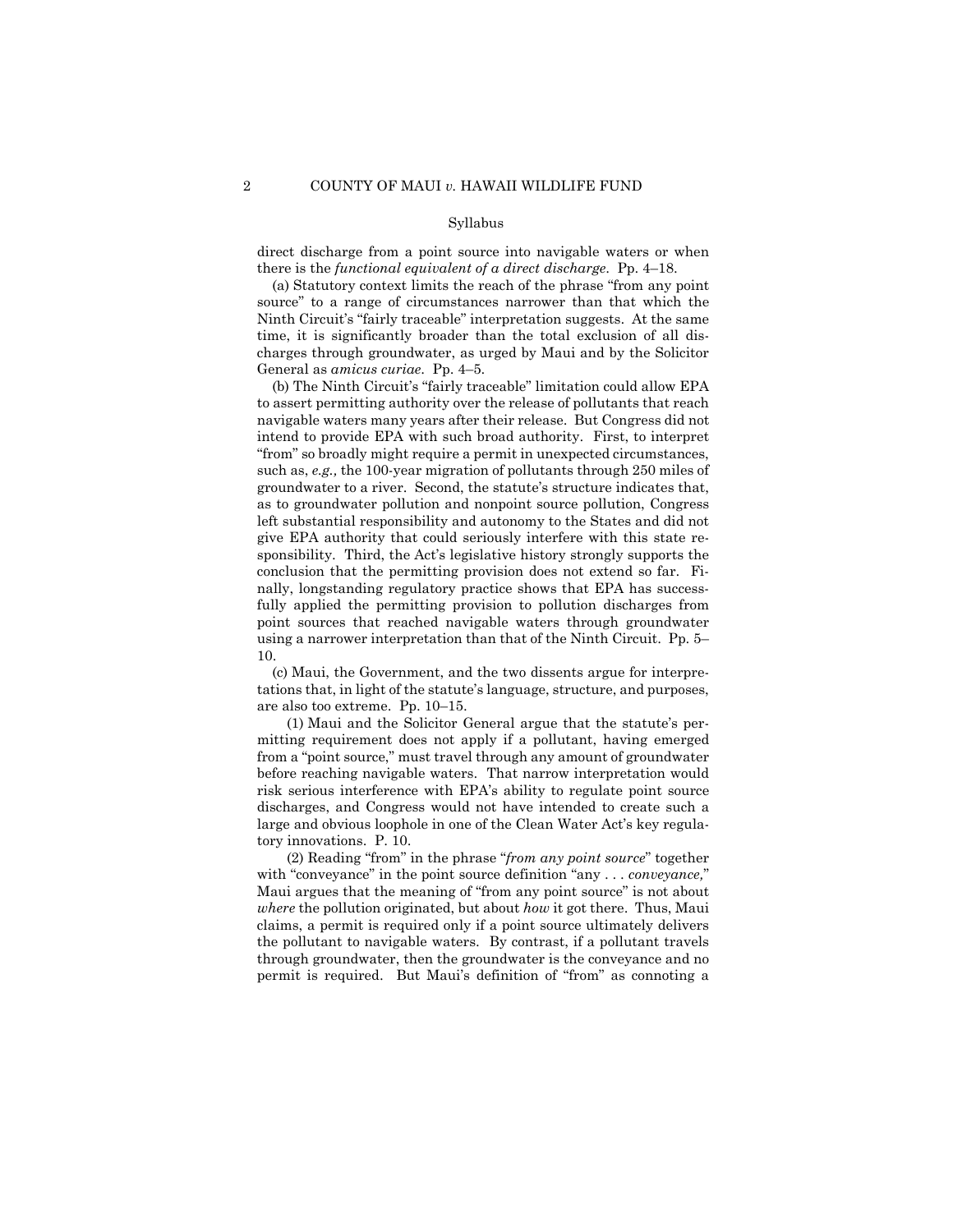means does not fit in context. Coupling "from" with "to" is strong evidence that Congress was referring to a destination ("navigable waters") and an origin ("any point source"). That Maui's reading would create a serious loophole in the permitting regime also indicates that it is unreasonable. Pp. 10–11.

(3) The Solicitor General argues that the proper interpretation of the statute is the one reflected in EPA's recent Interpretive Statement, namely, that "*all* releases of pollutants to groundwater" are excluded from the scope of the permitting program, "even where pollutants are conveyed to jurisdictional surface waters via groundwater." 84 Fed. Reg. 16810, 16811. That reading, which would open a loophole allowing easy evasion of the statutory provision's basic purposes, is neither persuasive nor reasonable. EPA is correct that Congress did not require a permit for *all* discharges to groundwater, and it did authorize study and funding related to groundwater pollution. But the most that the study and funding provisions show is that Congress thought that the problem of pollution *in groundwater* would primarily be addressed by the States or perhaps by other federal statutes. EPA's new interpretation is also difficult to reconcile with the statute's reference to "*any* addition" of a pollutant to navigable waters; with the statute's inclusion of "wells" in the "point source" definition, since wells would ordinarily discharge pollutants through groundwater; and with statutory provisions that allow EPA to delegate its permitting authority to a State only if the State, *inter alia,* provides " 'adequate authority' " to " 'control the disposal of pollutants into wells," §402(b). Pp. 11–13.

 mediate origin, but there is no linguistic basis for this limitation. Pp. 13–15. (4) Perhaps, as the dissents suggest, the statute's language could be narrowed by reading the statute to refer only to the pollutant's im-

(d) The statute's words reflect Congress' basic aim to provide federal regulation of identifiable sources of pollutants entering navigable waters without undermining the States' longstanding regulatory authority over land and groundwater. The reading of the statute that best captures Congress' meaning, reflected in the statute's words, structure, and purposes, is that a permit is required when there is a discharge from a point source directly into navigable waters or when there is the *functional equivalent of a direct discharge*. Many factors may be relevant to determining whether a particular discharge is the functional equivalent of one directly into navigable waters. Time and distance will be the most important factors in most cases, but other relevant factors may include, *e.g.,* the nature of the material through which the pollutant travels and the extent to which the pollutant is diluted or chemically changed as it travels. Courts will provide additional guidance through decisions in individual cases. The underlying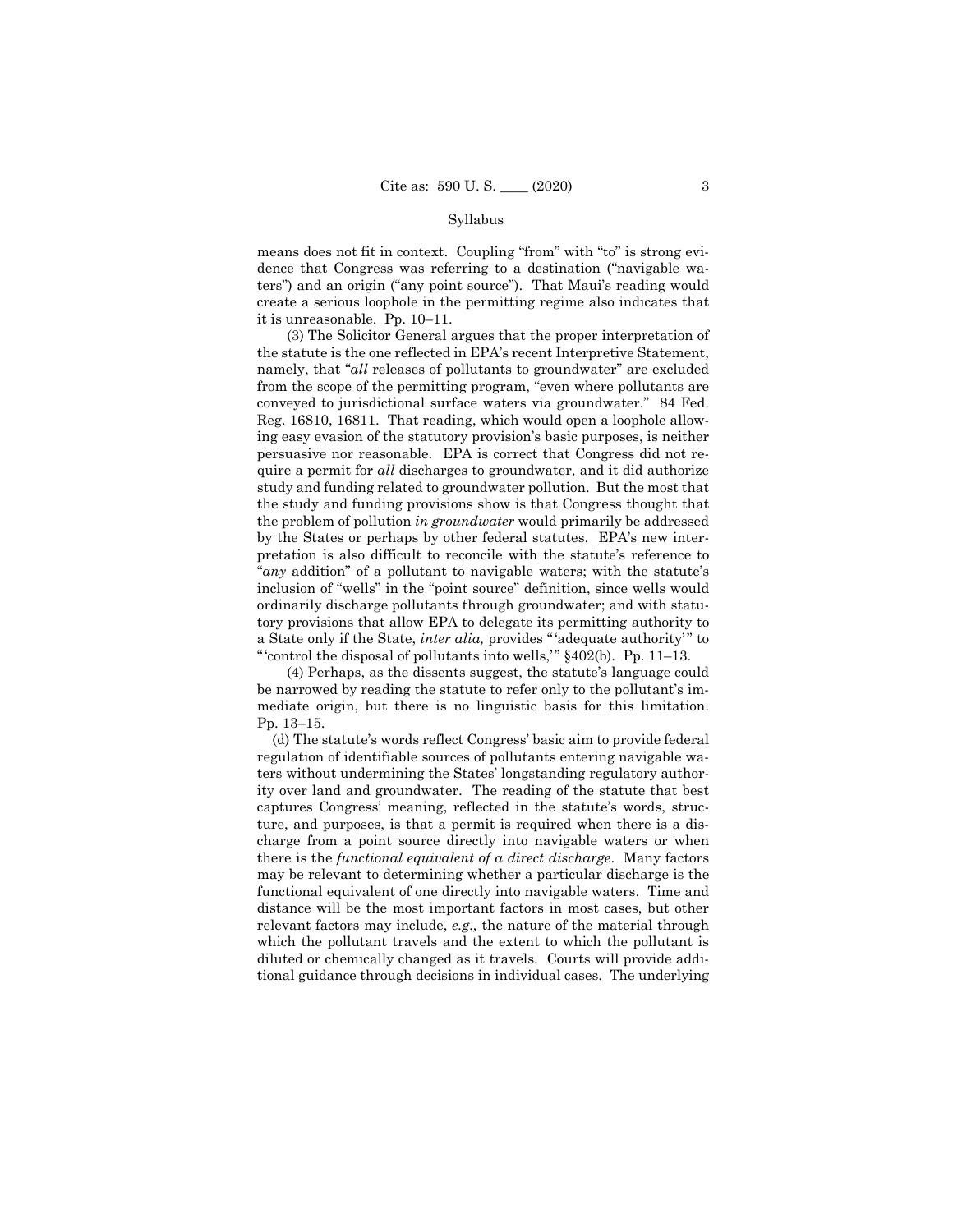statutory objectives can also provide guidance, and EPA can provide administrative guidance. Although this interpretation does not present as clear a line as the other interpretations proffered, the EPA has applied the permitting provision to some discharges through groundwater for over 30 years, with no evidence of inadministrability or an unmanageable expansion in the statute's scope. Pp. 15–18.

886 F. 3d 737, vacated and remanded.

BREYER, J., delivered the opinion of the Court, in which ROBERTS, C. J., and GINSBURG, SOTOMAYOR, KAGAN, and KAVANAUGH, JJ., joined. KAV-ANAUGH, J., filed a concurring opinion. THOMAS, J., filed a dissenting opinion, in which GORSUCH, J., joined. ALITO, J., filed a dissenting opinion.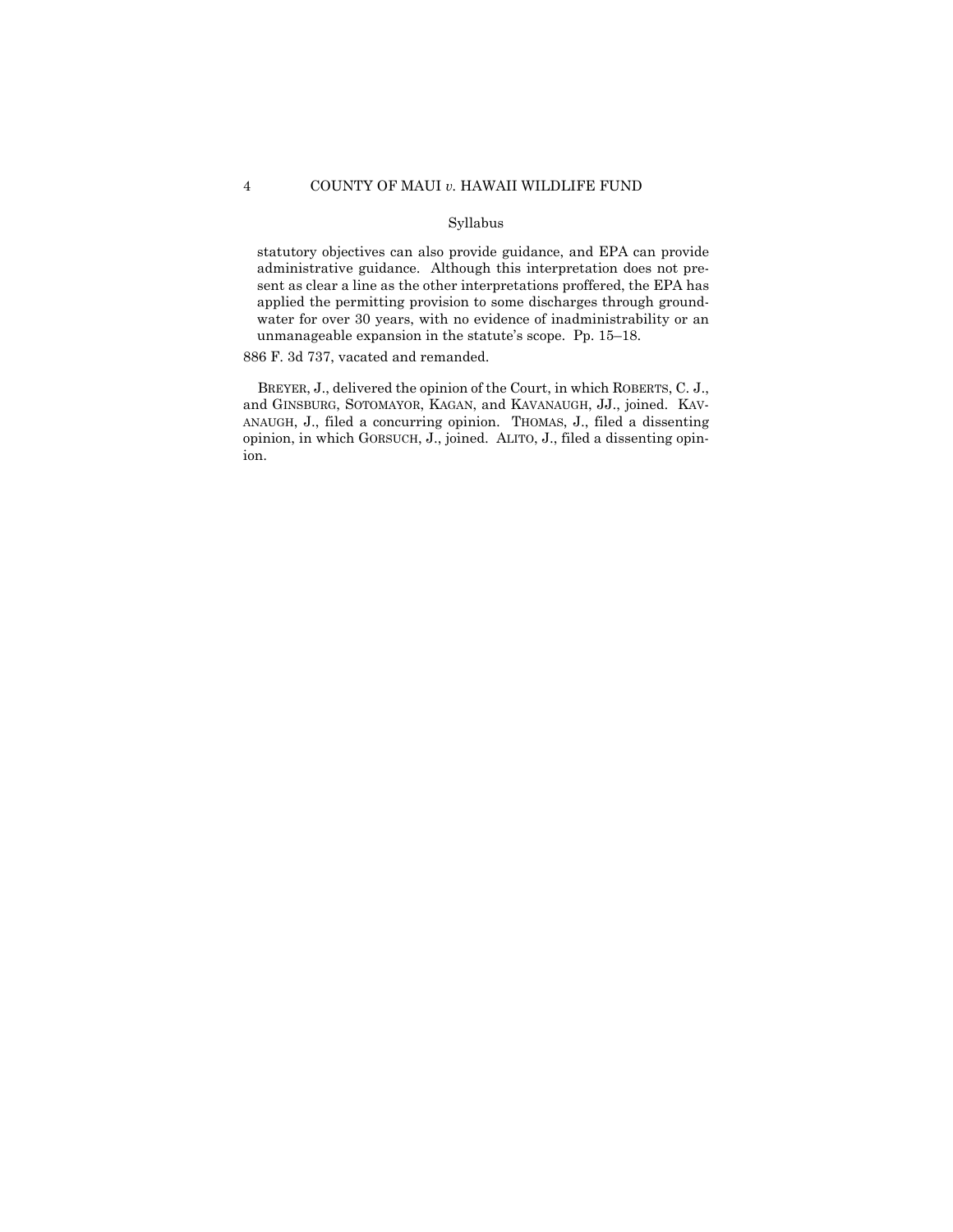NOTICE: This opinion is subject to formal revision before publication in the preliminary print of the United States Reports. Readers are requested to notify the Reporter of Decisions, Supreme Court of the United States, Wash-ington, D. C. 20543, of any typographical or other formal errors, in order that corrections may be made before the preliminary print goes to press.

### $\frac{1}{2}$  ,  $\frac{1}{2}$  ,  $\frac{1}{2}$  ,  $\frac{1}{2}$  ,  $\frac{1}{2}$  ,  $\frac{1}{2}$  ,  $\frac{1}{2}$ **SUPREME COURT OF THE UNITED STATES**

#### $\frac{1}{2}$  ,  $\frac{1}{2}$  ,  $\frac{1}{2}$  ,  $\frac{1}{2}$  ,  $\frac{1}{2}$  ,  $\frac{1}{2}$ No. 18–260

## COUNTY OF MAUI, HAWAII, PETITIONER *v.* HAWAII WILDLIFE FUND, ET AL.

## ON WRIT OF CERTIORARI TO THE UNITED STATES COURT OF APPEALS FOR THE NINTH CIRCUIT

#### [April 23, 2020]

## JUSTICE BREYER delivered the opinion of the Court.

 §2, 86 Stat. 844, 886, 33 U. S. C. §§1311(a), 1362(12)(A). here, "groundwater." Pet. for Cert. i. Suppose, for example, The Clean Water Act forbids the "addition" of any pollutant from a "point source" to "navigable waters" without the appropriate permit from the Environmental Protection Agency (EPA). Federal Water Pollution Control Act, §§301(a), 502(12)(A), as amended by the Federal Water Pollution Control Act Amendments of 1972 (Clean Water Act) The question presented here is whether the Act "requires a permit when pollutants originate from a point source but are conveyed to navigable waters by a nonpoint source," that a sewage treatment plant discharges polluted water into the ground where it mixes with groundwater, which, in turn, flows into a navigable river, or perhaps the ocean. Must the plant's owner seek an EPA permit before emitting the pollutant? We conclude that the statutory provisions at issue require a permit if the addition of the pollutants through groundwater is the functional equivalent of a direct discharge from the point source into navigable waters.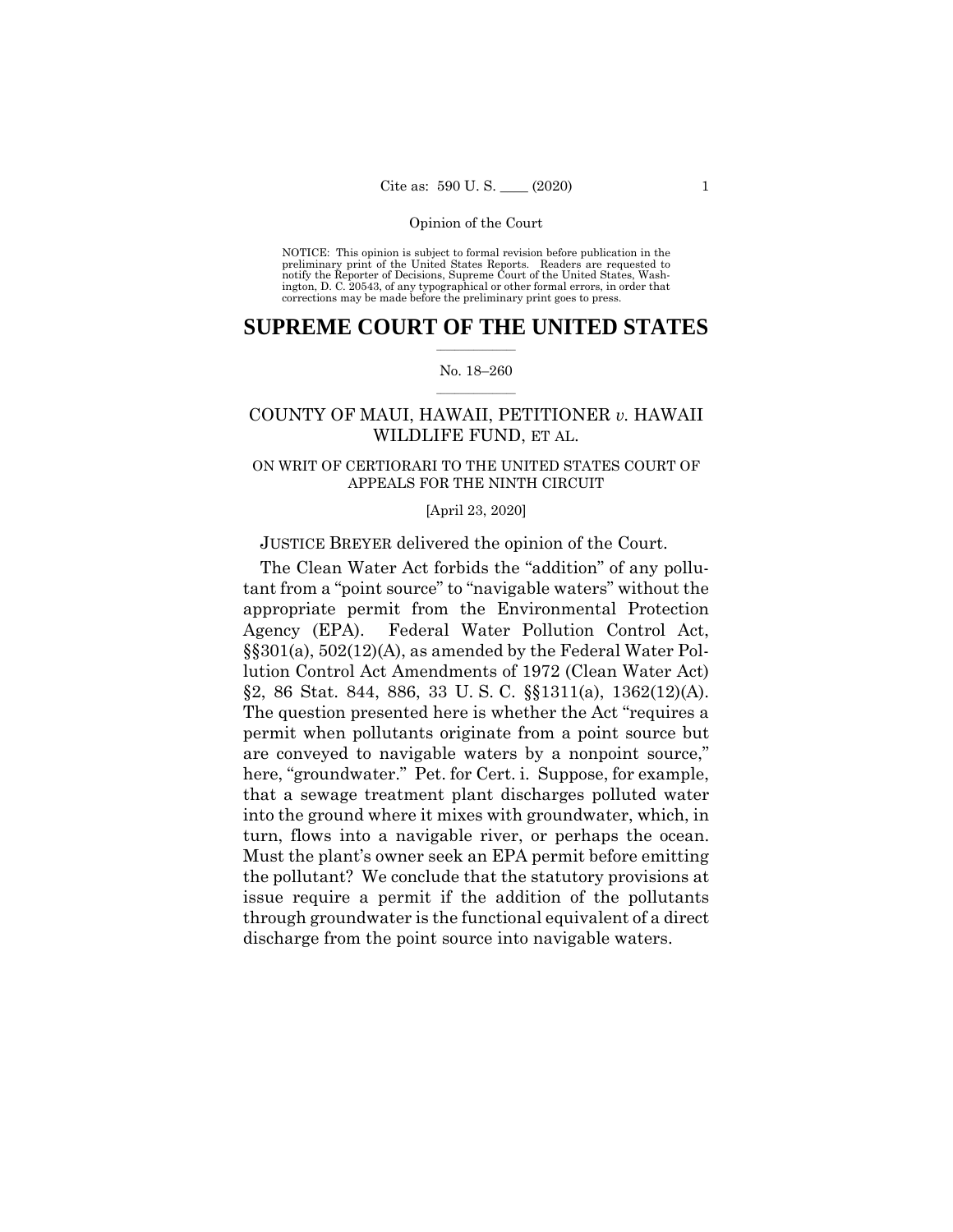## I A

Congress' purpose as reflected in the language of the Clean Water Act is to "'restore and maintain the . . . integrity of the Nation's waters,'" §101(a), 86 Stat. 816. Prior to the Act, Federal and State Governments regulated water pollution in large part by setting water quality standards. See *EPA* v. *California ex rel. State Water Resources Control Bd.*, 426 U. S. 200, 202–203 (1976). The Act restructures federal regulation by insisting that a person wishing to discharge *any* pollution into navigable waters first obtain EPA's permission to do so. See *id.,* at 203–205; *Milwaukee*  v. *Illinois*, 451 U. S. 304, 310–311 (1981).

 waste, incinerator residue, "'heat,'" "'discarded equip- Stat. 886. Second, the Act defines a "point source" as "'any example, any "'container,'" "'pipe, ditch, channel, tunnel, conduit,'" or "'well.'" §502(14), *id.,* at 887. Third, it defines The Act's provisions use specific definitional language to achieve this result. First, the Act defines "pollutant" broadly, including in its definition, for example, any solid ment,'" or sand (among many other things). §502(6), 86 discernible, confined and discrete conveyance . . . from which pollutants are or may be discharged,'" including, for the term "discharge of a pollutant" as "'any addition of any pollutant to navigable waters [including navigable streams, rivers, the ocean, or coastal waters] from any point source.'" §502(12), *id.,* at 886.

The Act then sets forth a statutory provision that, using these terms, broadly states that (with certain exceptions) "'the discharge of any pollutant by any person'" without an appropriate permit "'shall be unlawful.'" §301, *id.,* at 844. The question here, as we have said, is whether, or how, this statutory language applies to a pollutant that reaches navigable waters only after it leaves a "point source" and then travels through groundwater before reaching navigable waters. In such an instance, has there been a "discharge of a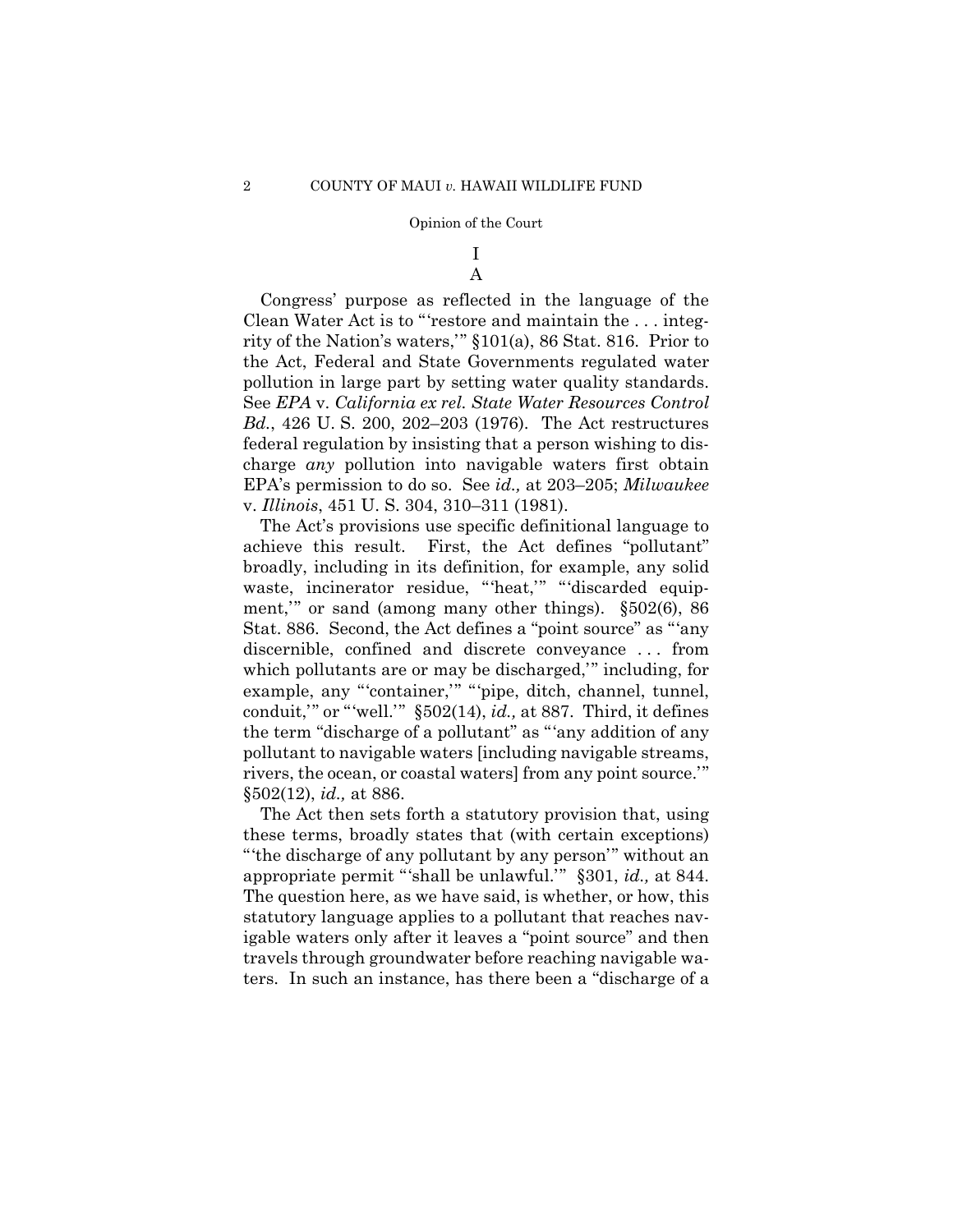pollutant," that is, has there been "any addition of any pollutant to navigable waters from any point source?"

## B

The petitioner, the County of Maui, operates a wastewater reclamation facility on the island of Maui, Hawaii. The facility collects sewage from the surrounding area, partially treats it, and pumps the treated water through four wells hundreds of feet underground. This effluent, amounting to about 4 million gallons each day, then travels a further half mile or so, through groundwater, to the ocean.

In 2012, several environmental groups, the respondents here, brought this citizens' Clean Water Act lawsuit against Maui. See §505(a), *id.,* at 888. They claimed that Maui was "discharg[ing]" a "pollutant" to "navigable waters," namely, the Pacific Ocean, without the permit required by the Clean Water Act. The District Court, relying in part upon a detailed study of the discharges, found that a considerable amount of effluent from the wells ended up in the ocean (a navigable water). It wrote that, because the "path to the ocean is clearly ascertainable," the discharge from Maui's wells into the nearby groundwater was "functionally one into navigable water." 24 F. Supp. 3d 980, 998 (Haw. 2014). And it granted summary judgment in favor of the environmental groups. See *id.,* at 1005.

The Ninth Circuit affirmed the District Court, but it described the relevant statutory standard somewhat differently. The appeals court wrote that a permit is required when "the pollutants are *fairly traceable* from the point source to a navigable water such that the discharge is the functional equivalent of a discharge into the navigable water." 886 F. 3d 737, 749 (2018) (emphasis added). The court left "for another day the task of determining when, if ever, the connection between a point source and a navigable water is too tenuous to support liability . . . ." *Ibid.*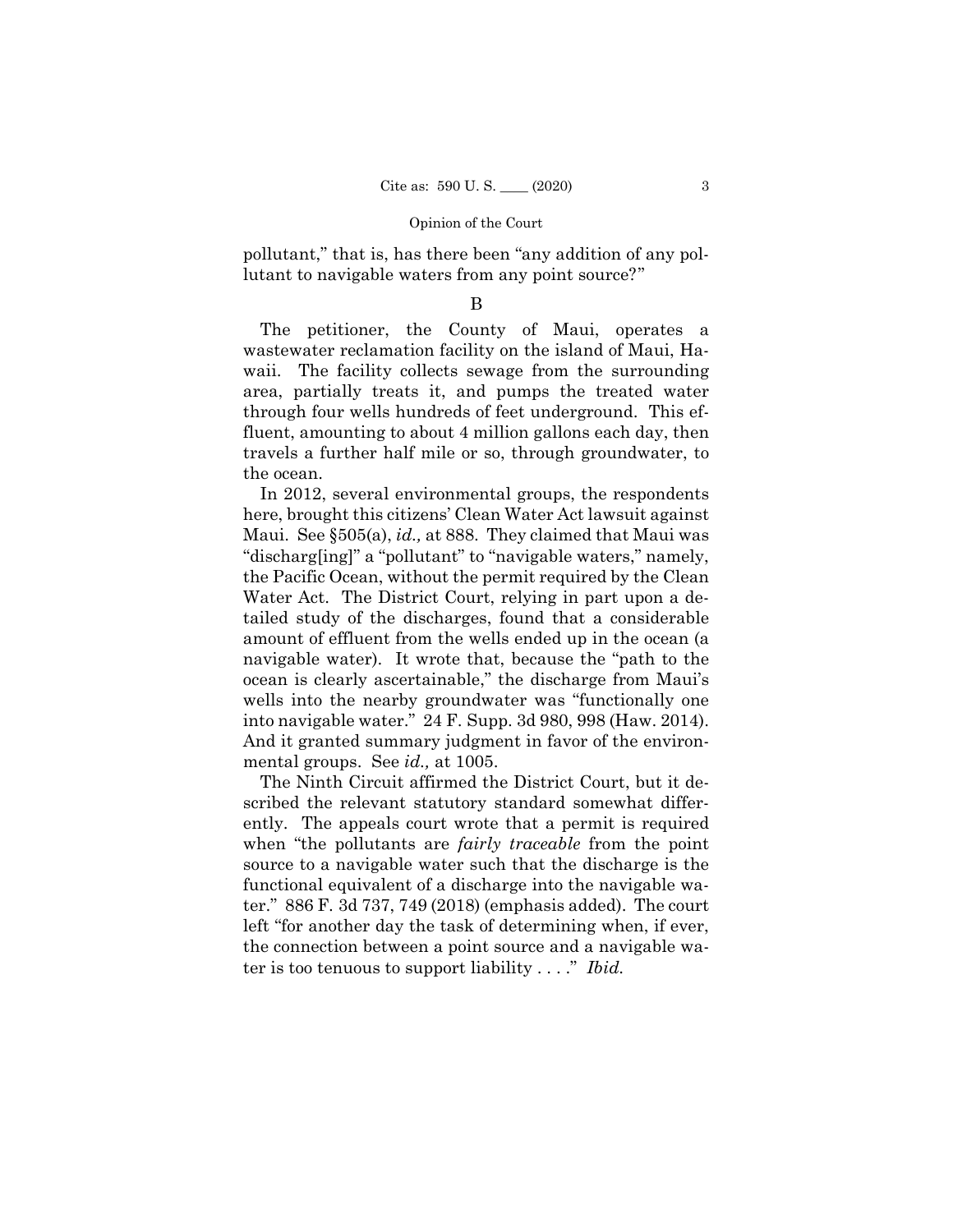Maui petitioned for certiorari. In light of the differences in the standards adopted by the different Courts of Appeals, we granted the petition. Compare, *e.g.,* 886 F. 3d, at 749 ("fairly traceable"), with *Upstate Forever* v. *Kinder Morgan Energy Partners, L. P.*, 887 F. 3d 637, 651 (CA4 2018) ("direct hydrological connection"), and *Kentucky Waterways Alliance* v. *Kentucky Util. Co.*, 905 F. 3d 925, 932–938 (CA6 2018) (discharges through groundwater are excluded from the Act's permitting requirements).

II

The linguistic question here concerns the statutory word "from." Is pollution that reaches navigable waters only through groundwater pollution that is "from" a point source, as the statute uses the word? The word "from" is broad in scope, but context often imposes limitations. "Finland," for example, is often not the right kind of answer to the question, "Where have you come from?" even if long ago you were born there.

The parties here disagree dramatically about the scope of the word "from" in the present context. The environmental groups, the respondents, basically adopt the Ninth Circuit's view—that the permitting requirement applies so long as the pollutant is "fairly traceable" to a point source even if it traveled long and far (through groundwater) before it reached navigable waters. They add that the release from the point source must be "a proximate cause of the addition of pollutants to navigable waters." Brief for Respondents 20.

Maui, on the other hand, argues that the statute creates a "bright-line test." Brief for Petitioner 27–28. A point source or series of point sources must be "the *means of delivering* pollutants to navigable waters." *Id.,* at 28. They add that, if "at least one nonpoint source (*e.g.,* unconfined rainwater runoff or groundwater)" lies "between the point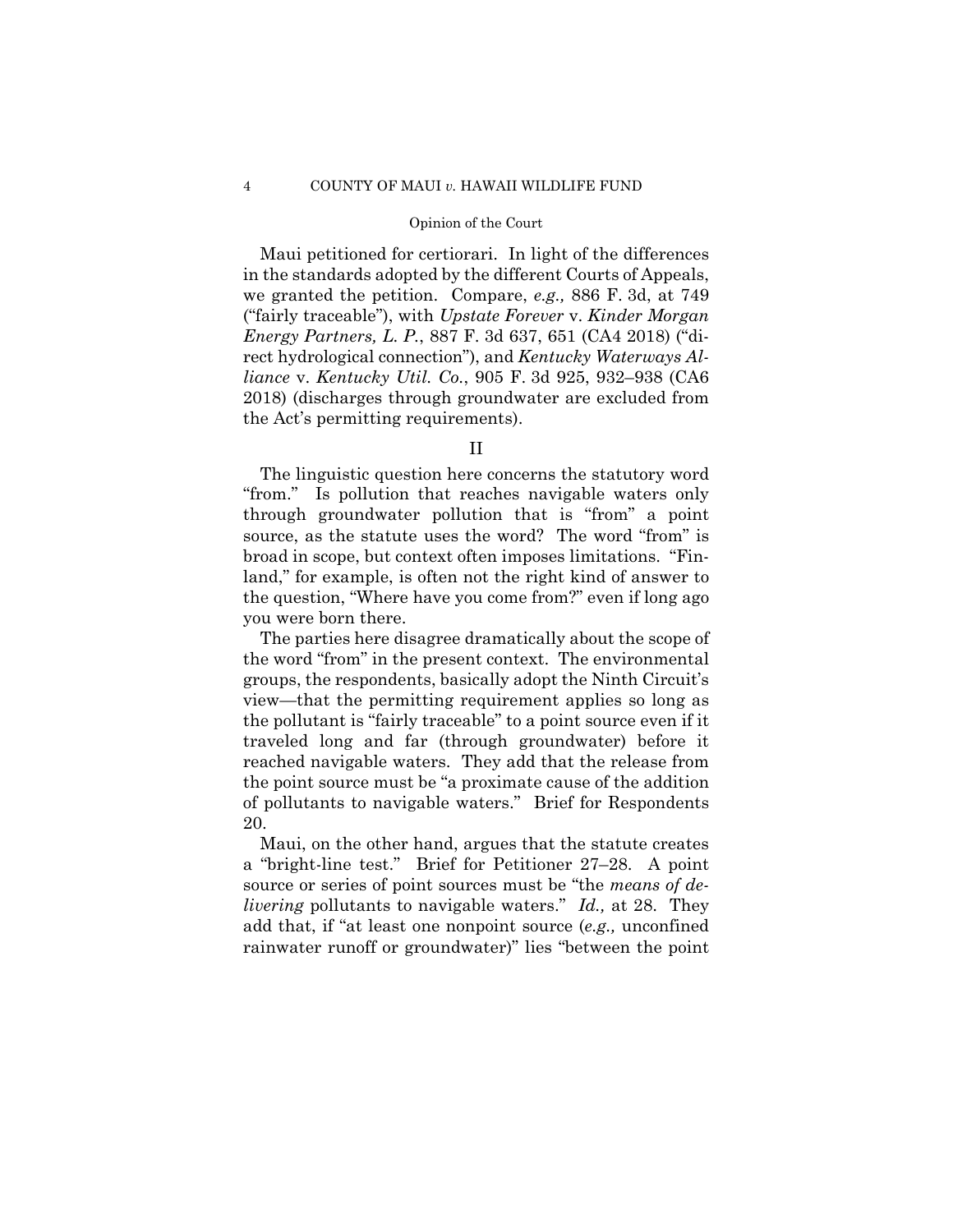source and the navigable water," then the permit requirement "does not apply." *Id.,* at 54. A pollutant is "from" a point source only if a point source is the last "conveyance" that conducted the pollutant to navigable waters.

The Solicitor General, as *amicus curiae*, supports Maui, at least in respect to groundwater. Reiterating the position taken in a recent EPA "Interpretive Statement," see 84 Fed. Reg. 16810 (2019), he argues that, given the Act's structure and history, "a release of pollutants to groundwater is not subject to" the Act's permitting requirement "even if the pollutants subsequently migrate to jurisdictional surface waters," such as the ocean. Brief for United States as *Amicus Curiae* 12 (capitalization omitted).

We agree that statutory context limits the reach of the statutory phrase "from any point source" to a range of circumstances narrower than that which the Ninth Circuit's interpretation suggests. At the same time, it is significantly broader than the total exclusion of all discharges through groundwater described by Maui and the Solicitor General.

#### III

Virtually all water, polluted or not, eventually makes its way to navigable water. This is just as true for groundwater. See generally 2 Van Nostrand's Scientific Encyclopedia 2600 (10th ed. 2008) (defining "Hydrology"). Given the power of modern science, the Ninth Circuit's limitation, "fairly traceable," may well allow EPA to assert permitting authority over the release of pollutants that reach navigable waters many years after their release (say, from a well or pipe or compost heap) and in highly diluted forms. See, *e.g.,* Brief for Aquatic Scientists et al. as *Amici Curiae*  13–28.

The respondents suggest that the standard can be narrowed by adding a "proximate cause" requirement. That is, to fall within the permitting provision, the discharge from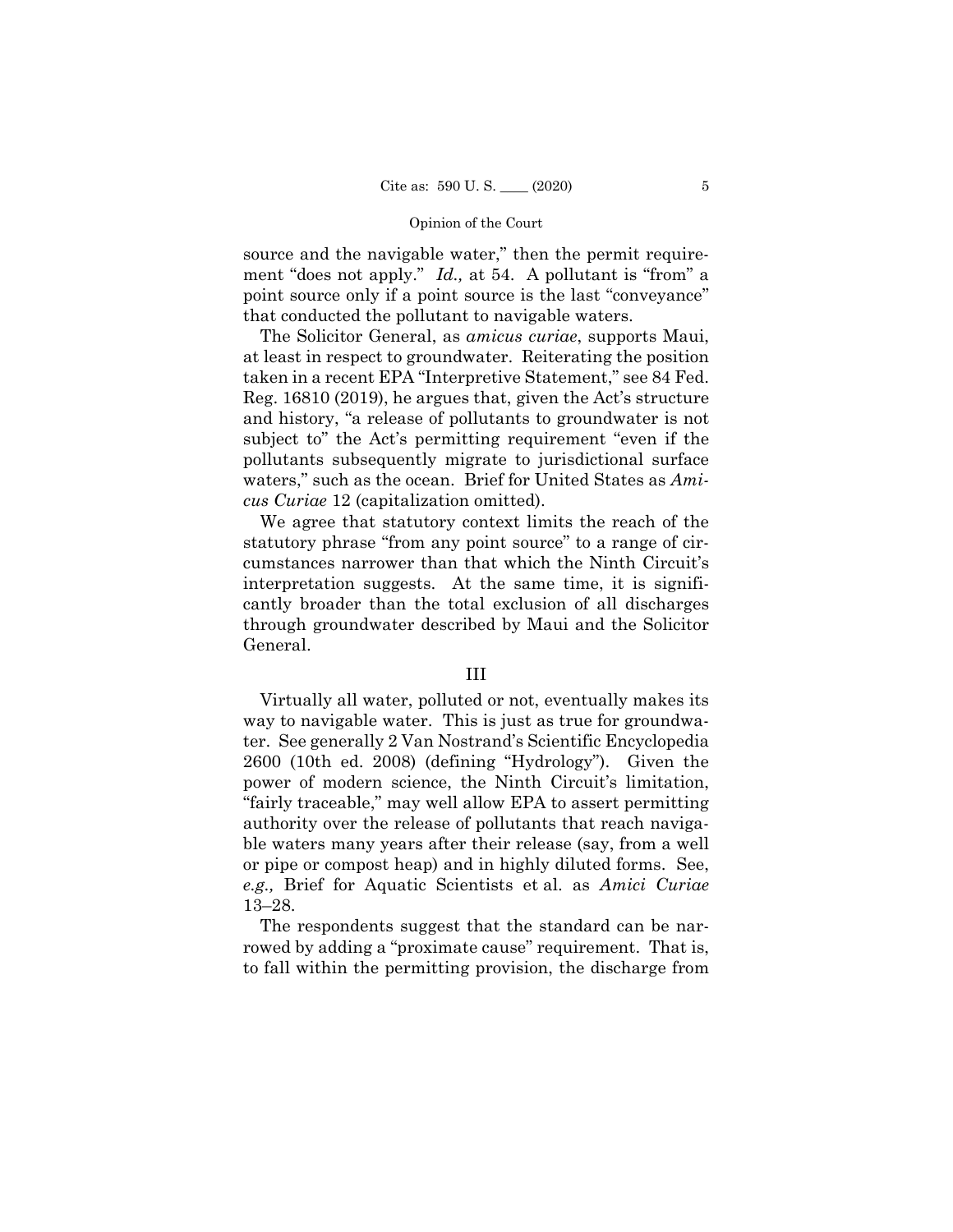a point source must "proximately cause" the pollutants' eventual addition to navigable waters. But the term "proximate cause" derives from general tort law, and it takes on its specific content based primarily on "policy" considerations. See *CSX Transp., Inc.* v. *McBride*, 564 U. S. 685, 701 (2011) (plurality opinion). In the context of water pollution, we do not see how it significantly narrows the statute beyond the words "fairly traceable" themselves.

Our view is that Congress did not intend the point sourcepermitting requirement to provide EPA with such broad authority as the Ninth Circuit's narrow focus on traceability would allow. First, to interpret the word "from" in this literal way would require a permit in surprising, even bizarre, circumstances, such as for pollutants carried to navigable waters on a bird's feathers, or, to mention more mundane instances, the 100-year migration of pollutants through 250 miles of groundwater to a river.

Second, and perhaps most important, the structure of the statute indicates that, as to groundwater pollution and nonpoint source pollution, Congress intended to leave substantial responsibility and autonomy to the States. See, *e.g.,* §101(b), 86 Stat. 816 (stating Congress' purpose in this regard). Much water pollution does not come from a readily identifiable source. See 3 Van Nostrand's Scientific Encyclopedia, at 5801 (defining "Water Pollution"). Rainwater, for example, can carry pollutants (say, as might otherwise collect on a roadway); it can pollute groundwater, and pollution collected by unchanneled rainwater runoff is not ordinarily considered point source pollution. Over many decades, and with federal encouragement, the States have developed methods of regulating nonpoint source pollution through water quality standards, and otherwise. See, *e.g.,* Nonpoint Source Program, Annual Report (California) 6 (2016–2017) (discussing state timberland management programs to address addition of sediment-pollutants to navi-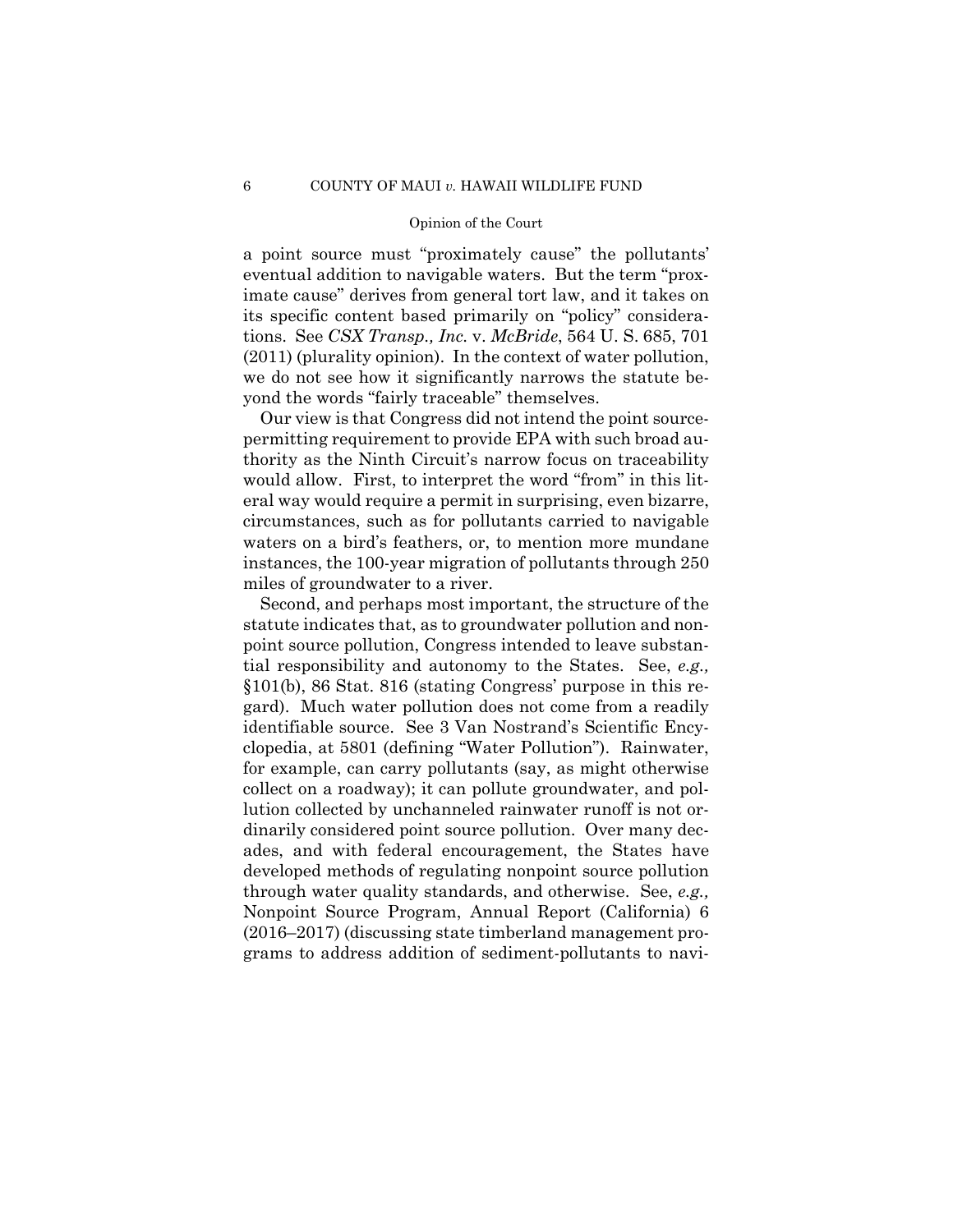gable waters); *id.,* at 10–11 (discussing regulations of vineyards to control water pollution); *id.* at 17–19 (discussing livestock grazing management, including utilization ratios and time restrictions); Nonpoint Source Management Program, Annual Report (Maine) 8–10 (2018) (discussing installation of livestock fencing and planting of vegetation to reduce nonpoint source pollution); Oklahoma's Nonpoint Source Management Program, Annual Report 5, 14 (2017) (discussing program to encourage voluntary no-till farming to reduce sediment pollution).

 source pollution and groundwater pollution as limited to information from the States, and issuing monetary grants. The Act envisions EPA's role in managing nonpoint studying the issue, sharing information with and collecting See §§105, 208, 86 Stat. 825, 839; see also Water Quality Act of 1987, §316, 101 Stat. 52 (establishing Nonpoint Source Management Programs). Although the Act grants EPA specific authority to regulate certain point source pollution (it can also delegate some of this authority to the States acting under EPA supervision, see §402(b), 86 Stat. 880), these permitting provisions refer to "point sources" and "navigable waters," and say nothing at all about nonpoint source regulation or groundwater regulation. We must doubt that Congress intended to give EPA the authority to apply the word "from" in a way that could interfere as seriously with States' traditional regulatory authority—authority the Act preserves and promotes—as the Ninth Circuit's "fairly traceable" test would.

Third, those who look to legislative history to help interpret a statute will find that this Act's history strongly supports our conclusion that the permitting provision does not extend so far. Fifty years ago, when Congress was considering the bills that became the Clean Water Act, William Ruckelshaus, the first EPA Administrator, asked Congress to grant EPA authority over "ground waters" to "assure that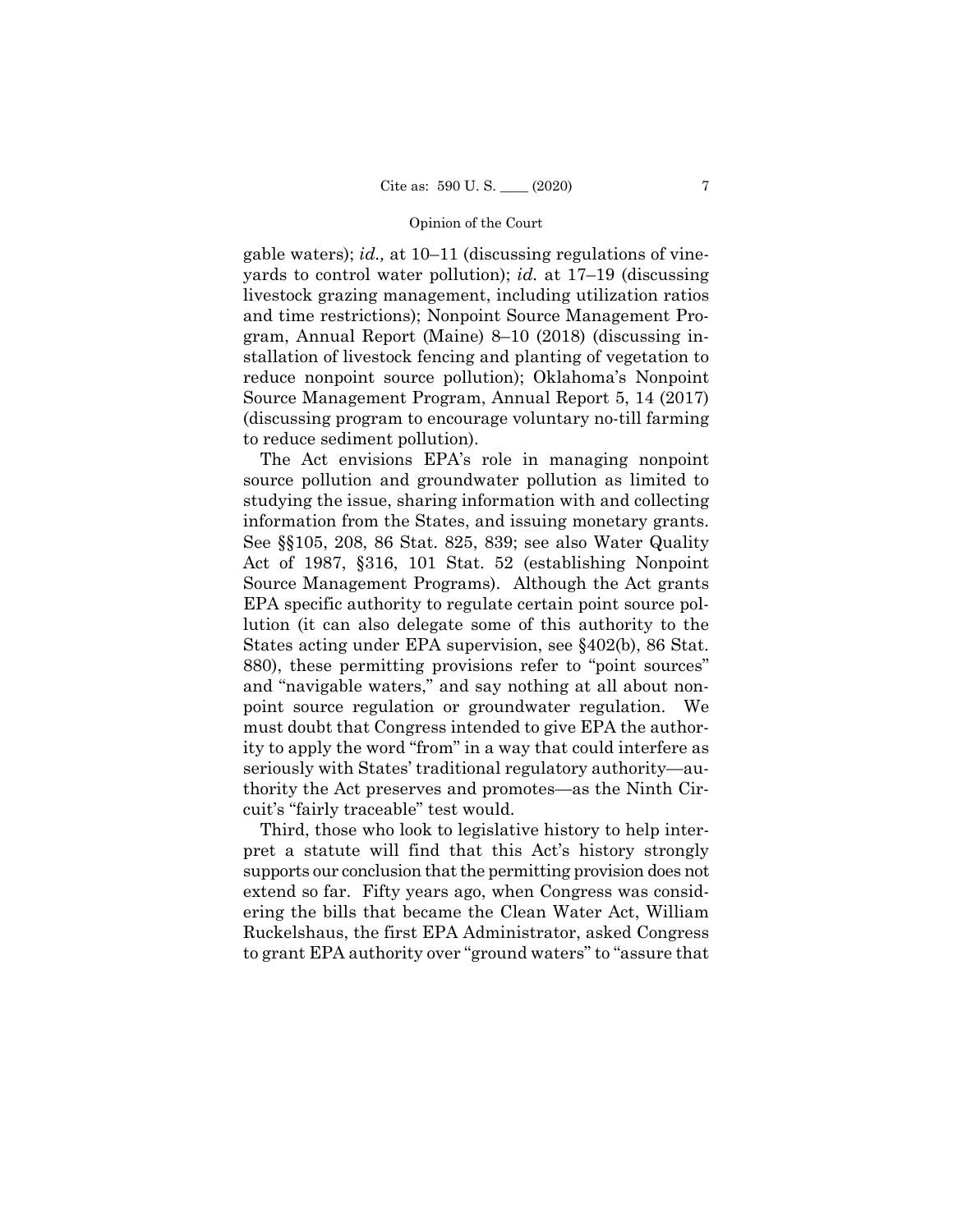we have control over the water table . . . so we can . . . maintai[n] a control over all the sources of pollution, be they discharged directly into any stream or through the ground water table." Water Pollution Control Legislation–1971 (Proposed Amendments to Existing Legislation): Hearings before the House Committee on Public Works, 92d Cong., 1st Sess., 230 (1971). Representative Les Aspin similarly pointed out that there were "conspicuou[s]" references to groundwater in all sections of the bill *except* the permitting section at issue here. Water Pollution Control Legislation– 1971: Hearings before the House Committee on Public Works on H. R. 11896 and H. R. 11895, 92d Cong., 1st Sess., 727 (1972). The Senate Committee on Public Works "recognize[d] the essential link between ground and surface waters." S. Rep. No. 92–414, p. 73 (1971).

 tants that may affect ground water." *Ibid.* These *specific* controlled alternative to toxic and pollution control." *Ibid.* But Congress did not accept these requests for general EPA authority over groundwater. It rejected Representative Aspin's amendment that would have extended the permitting provision to groundwater. Instead, Congress provided a set of more specific groundwater-related measures such as those requiring *States* to maintain "affirmative controls over the injection or placement in wells" of "any pollustate-related programs were, in the words of the Senate Public Works Committee, "designed to protect ground waters and eliminate the use of deep well disposal as an un-The upshot is that Congress was fully aware of the need to address groundwater pollution, but it satisfied that need through a variety of state-specific controls. Congress left general groundwater regulatory authority to the States; its failure to include groundwater in the general EPA permitting provision was deliberate.

Finally, longstanding regulatory practice undermines the Ninth Circuit's broad interpretation of the statute. EPA itself for many years has applied the permitting provision to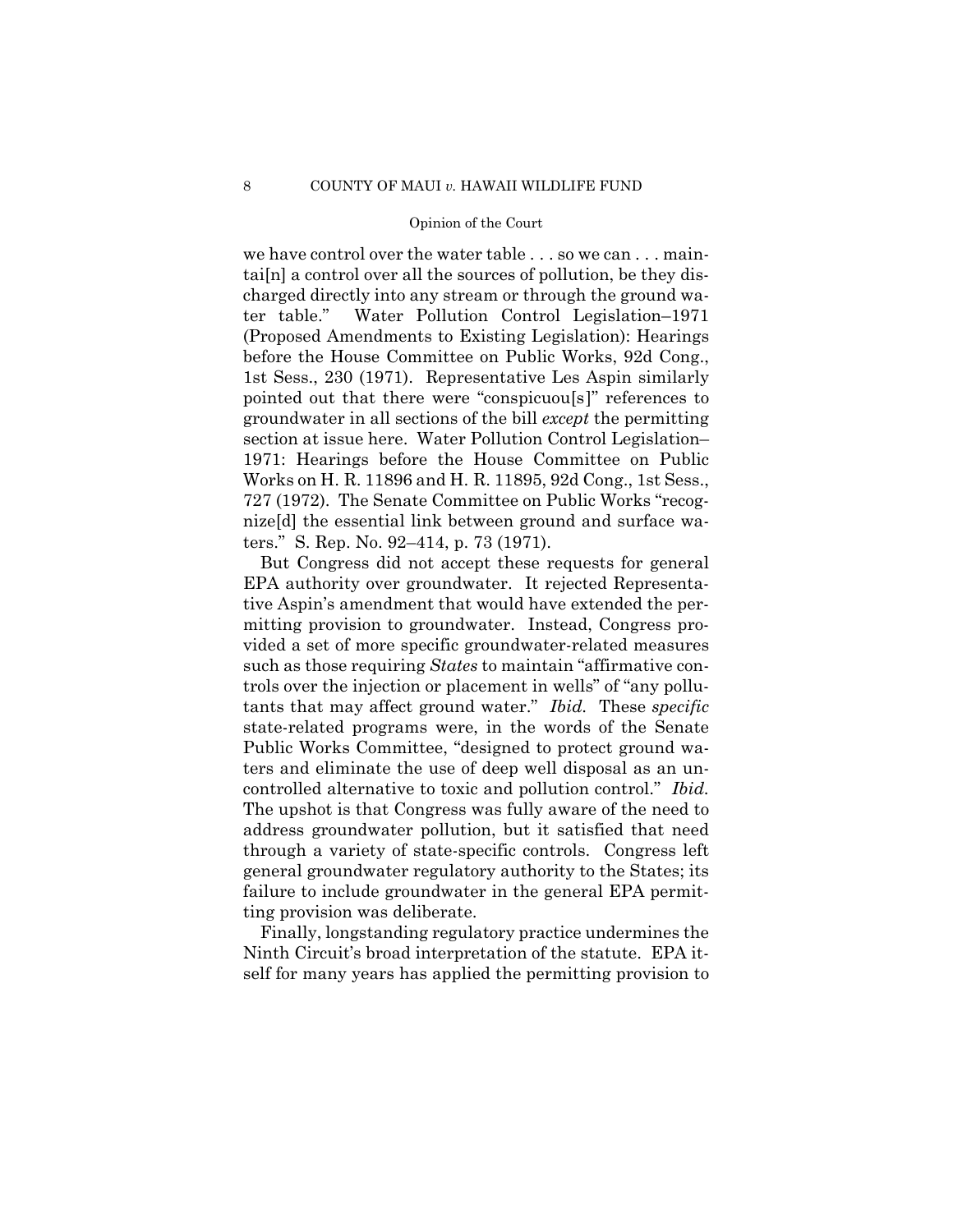pollution discharges from point sources that reached navigable waters only after traveling through groundwater. See, *e.g.*, *United States Steel Corp.* v. *Train*, 556 F. 2d 822, 832 (CA7 1977) (permit for "deep waste-injection well" on the shore of navigable waters). But, in doing so, EPA followed a narrower interpretation than that of the Ninth Circuit. See, *e.g.*, *In re Bethlehem Steel Corp.*, 2 E. A. D. 715, 718 (EAB 1989) (Act's permitting requirement applies only to injection wells "that inject into ground water with a physically and temporally direct hydrologic connection to surface water"). EPA has opposed applying the Act's permitting requirements to discharges that reach groundwater only after lengthy periods. See *McClellan Ecological Seepage Situation (MESS)* v. *Cheney*, 763 F. Supp. 431, 437 (ED Cal. 1989) (United States argued that permitting provisions do not apply when it would take "literally dozens, and perhaps hundreds, of years for any pollutants" to reach navigable waters); *Greater Yellowstone Coalition* v. *Larson*, 641 F. Supp. 2d 1120, 1139 (Idaho 2009) (same in respect to instances where it would take "between 60 and 420 years" for pollutants to travel "one to four miles" through groundwater before reaching navigable waters). Indeed, in this very case (prior to its recent Interpretive Statement, see *infra*, at 12–13), EPA asked the Ninth Circuit to apply a more limited "direct hydrological connection" test. See Brief for United States as *Amicus Curiae* in No. 15–17447 (CA9), pp. 13–20. The Ninth Circuit did not accept this suggestion.

We do not defer here to EPA's interpretation of the statute embodied in this practice. Indeed, EPA itself has changed its mind about the meaning of the statutory provision. See *infra,* at 12–14. But this history, by showing that a comparatively narrow view of the statute is administratively workable, offers some additional support for the view that Congress did not intend as broad a delegation of regulatory authority as the Ninth Circuit test would allow.

As we have said, the specific meaning of the word "from"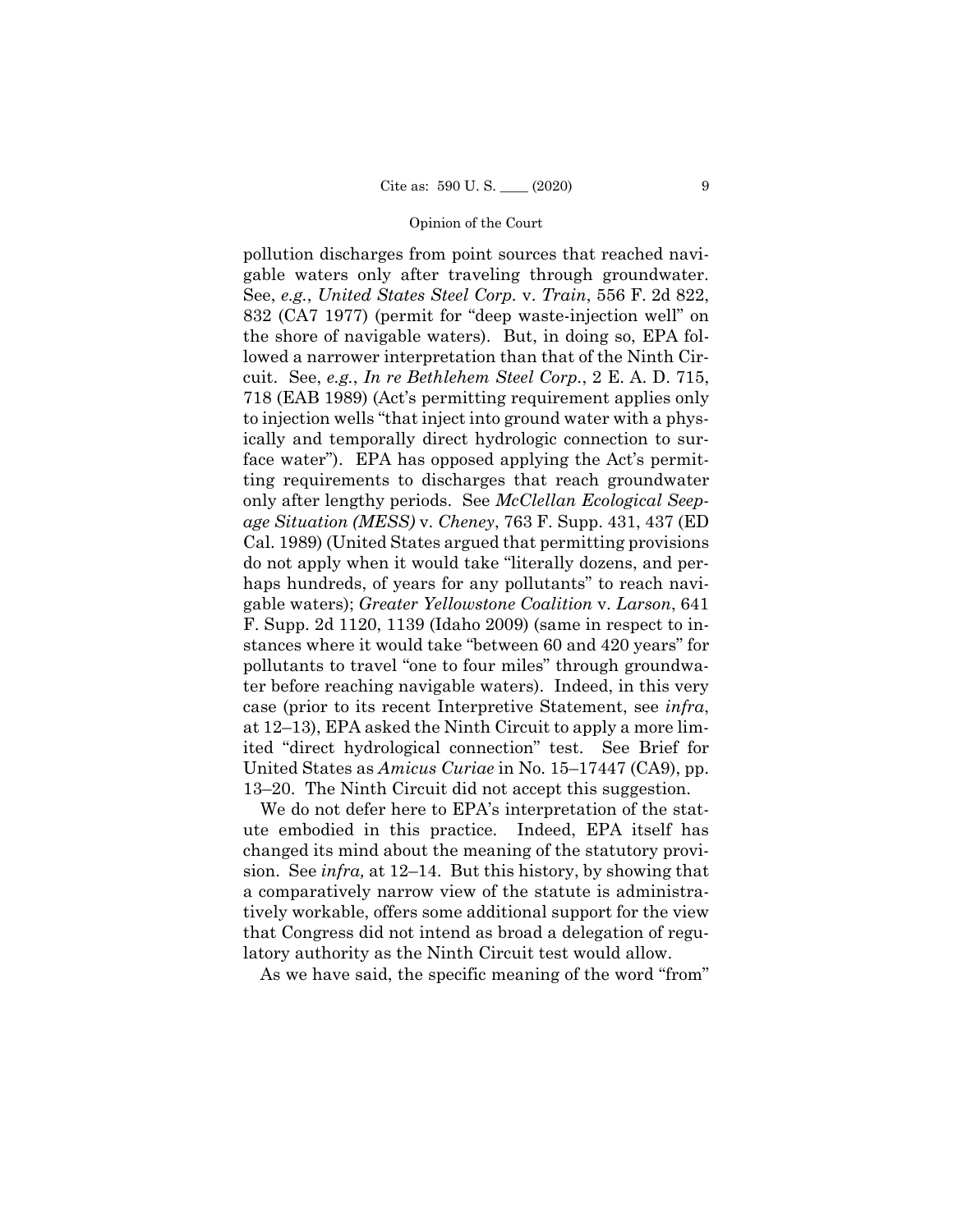necessarily draws its meaning from context. The apparent breadth of the Ninth Circuit's "fairly traceable" approach is inconsistent with the context we have just described.

## IV A

 amount of groundwater before reaching navigable waters. Maui and the Solicitor General argue that the statute's permitting requirement does not apply if a pollutant, having emerged from a "point source," must travel through any That interpretation is too narrow, for it would risk serious interference with EPA's ability to regulate ordinary point source discharges.

 waters from [a] point source." Hence, a permit is required. Consider a pipe that spews pollution directly into coastal waters. There is an "addition of" a "pollutant to navigable But Maui and the Government read the permitting requirement *not* to apply if there is *any* amount of groundwater between the end of the pipe and the edge of the navigable water. See Tr. of Oral Arg. 5–6, 24–25. If that is the correct interpretation of the statute, then why could not the pipe's owner, seeking to avoid the permit requirement, simply move the pipe back, perhaps only a few yards, so that the pollution must travel through at least some groundwater before reaching the sea? Cf. Brief for State of Maryland et al. as *Amici Curiae* 9, n. 4. We do not see how Congress could have intended to create such a large and obvious loophole in one of the key regulatory innovations of the Clean Water Act. Cf. *California ex rel. State Water Resources Control Bd.*, 426 U. S., at 202–204 (basic purpose of Clean Water Act is to regulate pollution at its source); *The Emily*, 9 Wheat. 381, 390 (1824) (rejecting an interpretation that would facilitate "evasion of the law").

Maui argues that the statute's language requires its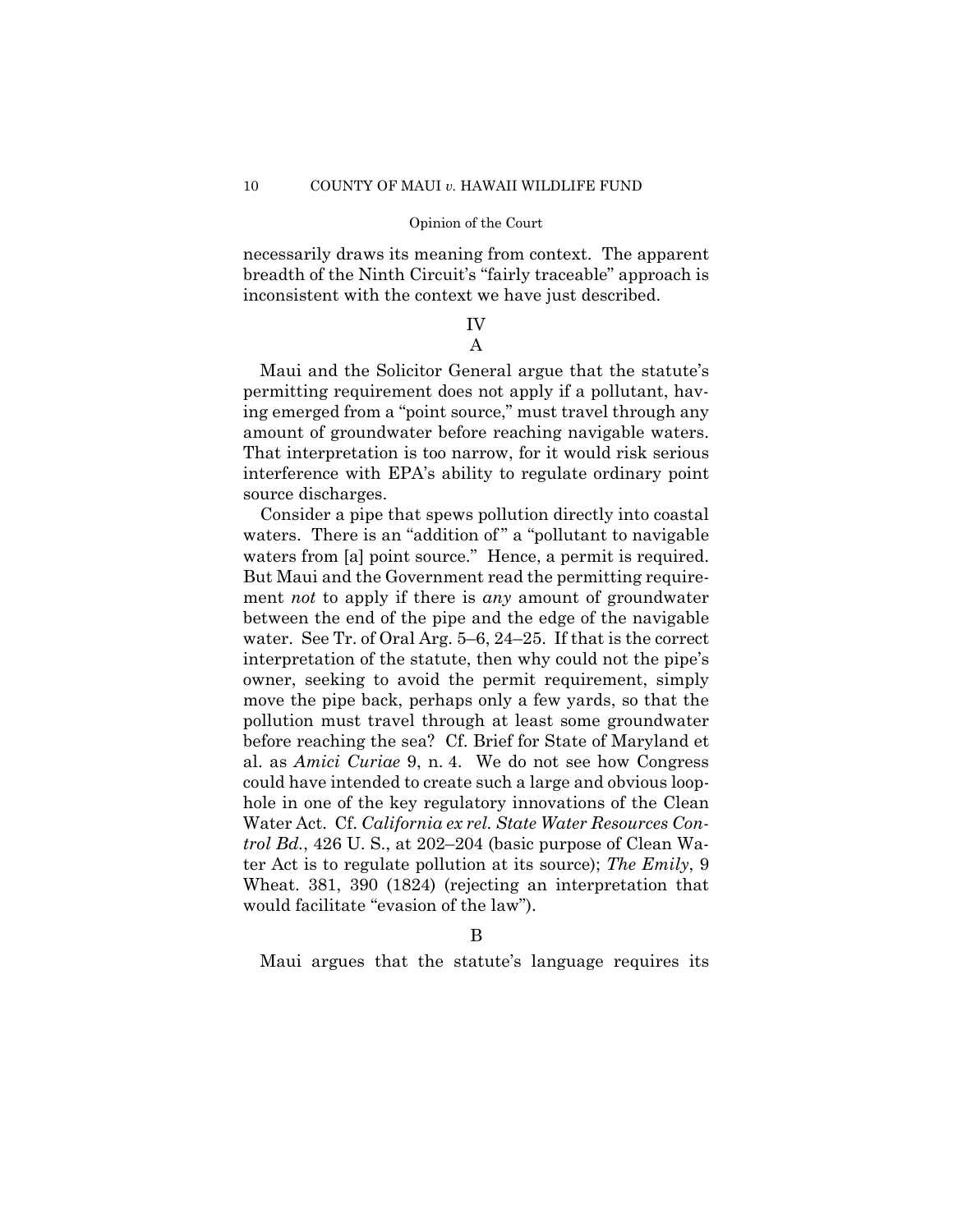reading. That language requires a permit for a "discharge." A "discharge" is "any addition" of a pollutant to navigable waters "*from any point source*." And a "point source" is "any discernible, confined and discrete *conveyance*" (such as a pipe, ditch, well, etc.). Reading "from" and "conveyance" together, Maui argues that the statutory meaning of "from any point source" is not about *where* the pollution originated, but about *how* it got there. Under what Maui calls the means-of-delivery test, a permit is required only if a point source itself ultimately delivers the pollutant to navigable waters. Under this view, if the pollutant must travel through groundwater to reach navigable waters, then it is the groundwater, not the pipe, that is the conveyance.

Congress sometimes adopts less common meanings of common words, but this esoteric definition of "from," as connoting a means, does not remotely fit in this context. The statute couples the word "from" with the word "to"—strong evidence that Congress was referring to a destination ("navigable waters") and an origin ("any point source"). Further underscoring that Congress intended this every day meaning is that the object of "from" is a "point *source*"—a source, again, connoting an origin. That Maui's proffered interpretation would also create a serious loophole in the permitting regime also indicates it is an unreasonable one.

 $\mathcal{C}$ 

The Solicitor General agrees that, as a general matter, the permitting requirement applies to at least some additions of pollutants to navigable waters that come indirectly from point sources. See Brief for United States as *Amicus Curiae* 33–35. But the Solicitor General argues that the proper interpretation of the statute is the one reflected in EPA's recent Interpretive Statement. After receiving more than 50,000 comments from the public, and after the Ninth Circuit released its opinion in this case, EPA wrote that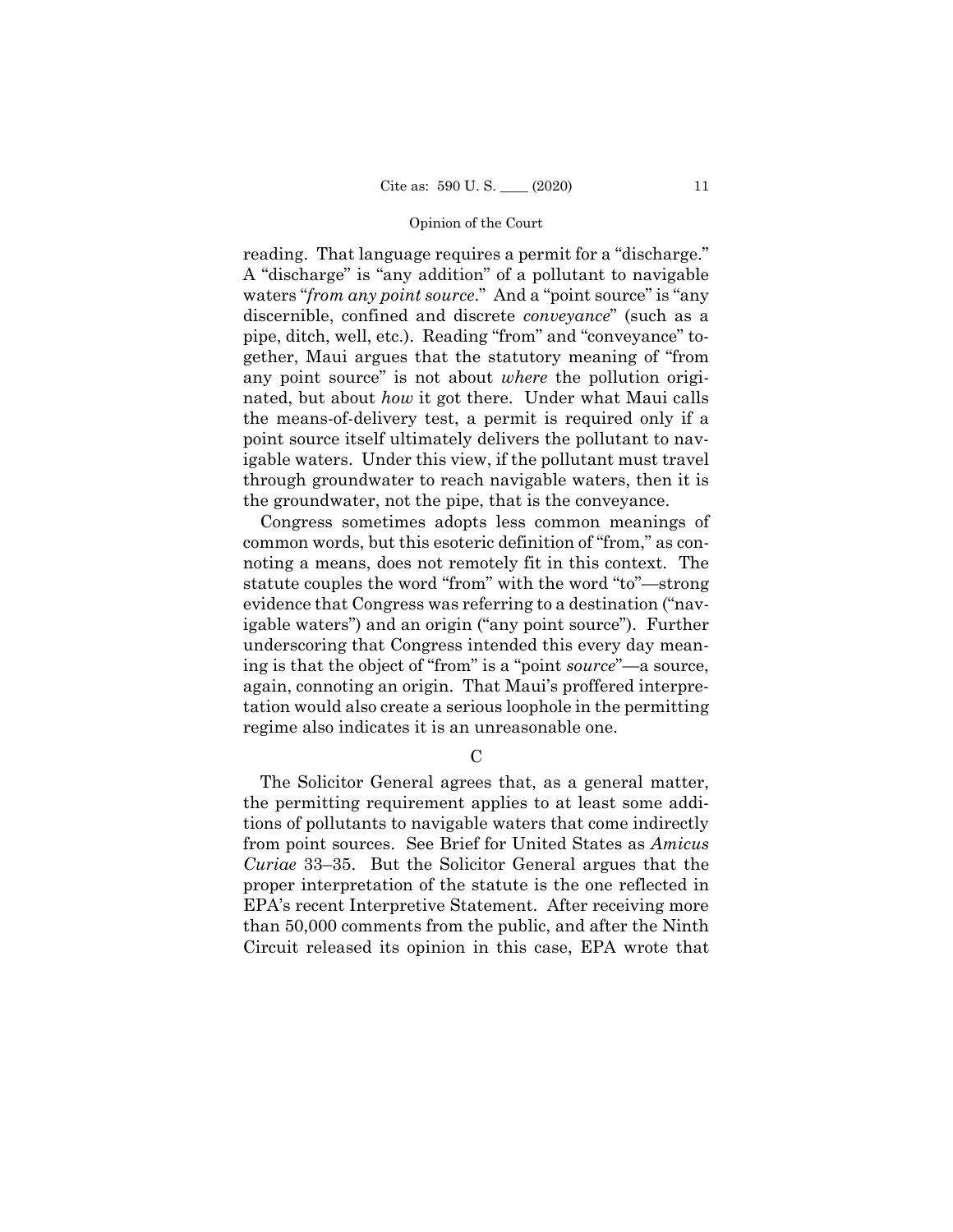"the best, if not the only, reading" of the statutory provisions is that "*all* releases of pollutants to groundwater" are excluded from the scope of the permitting program, "even where pollutants are conveyed to jurisdictional surface waters via groundwater." 84 Fed. Reg. 16810, 16811.

Neither the Solicitor General nor any party has asked us to give what the Court has referred to as *Chevron* deference to EPA's interpretation of the statute. See *Chevron U. S. A. Inc.* v. *Natural Resources Defense Council, Inc.*, 467 U. S. 837, 844 (1984). Even so, we often pay particular attention to an agency's views in light of the agency's expertise in a given area, its knowledge gained through practical experience, and its familiarity with the interpretive demands of administrative need. See *United States* v. *Mead Corp.*, 533 U. S. 218, 234–235 (2001); *Skidmore* v. *Swift & Co.*, 323 U. S. 134, 139–140 (1944). But here, as we have explained, to follow EPA's reading would open a loophole allowing easy evasion of the statutory provision's basic purposes. Such an interpretation is neither persuasive nor reasonable.

EPA correctly points out that Congress did not require a permit for *all* discharges to groundwater; rather, Congress authorized study and funding related to groundwater pollution. See Brief for United States as *Amicus Curiae* 15– 19. But there is quite a gap between "not all" and "none." The statutory text itself alludes to no exception for discharges through groundwater. These separate provisions for study and funding that EPA points to would be a "surprisingly indirect route" to convey "an important and easily expressed message"—that the permit requirement simply does not apply if the pollutants travel through groundwater. *Landgraf* v. *USI Film Products*, 511 U. S. 244, 262 (1994). In truth, the most these provisions show is that Congress thought that the problem of groundwater pollution, as distinct from navigable water pollution, would primarily be addressed by the States or perhaps by other federal statutes.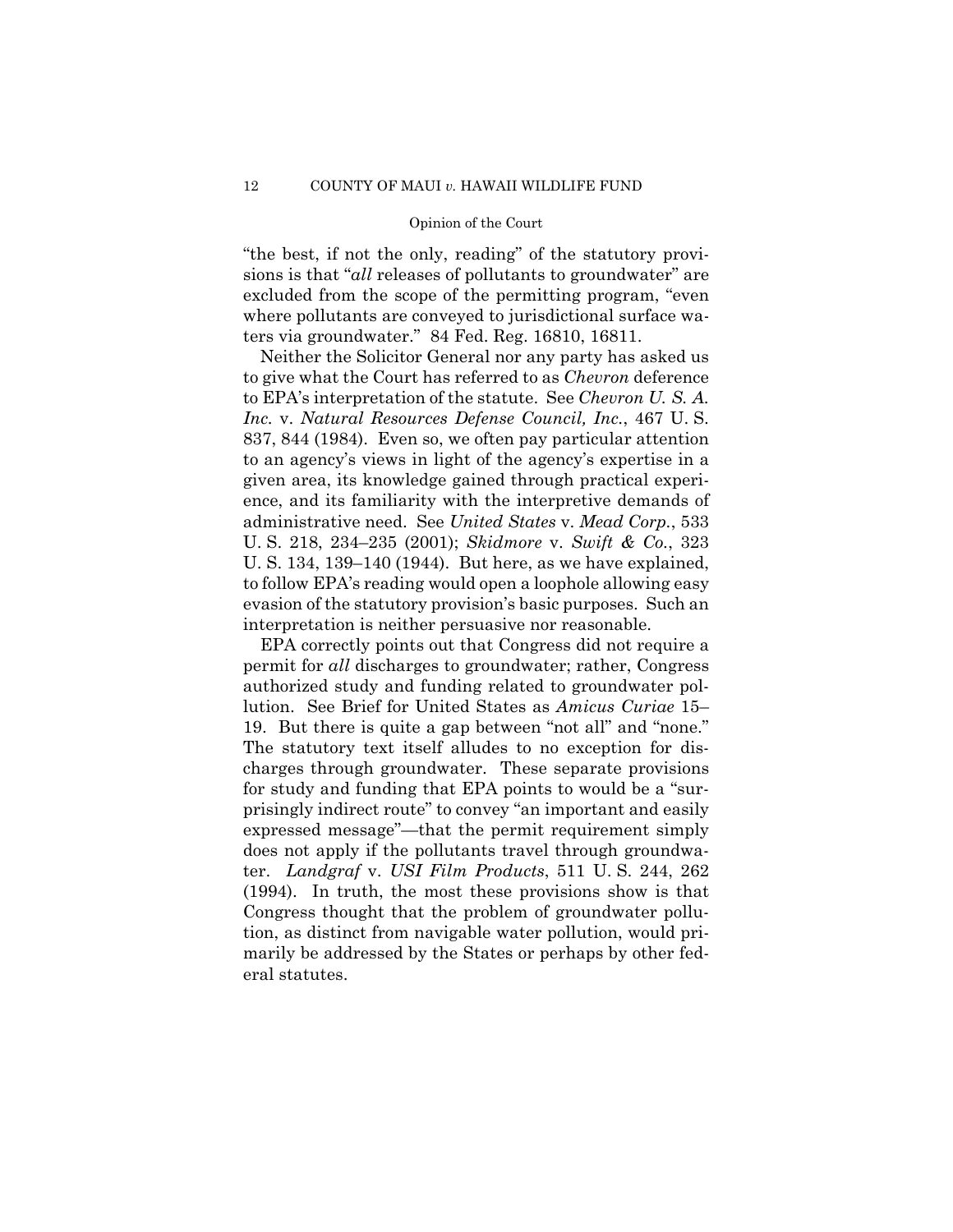vides "'adequate authority'" to "'control the disposal of pol-EPA's new interpretation is also difficult to reconcile with the statute's reference to "*any* addition" of a pollutant to navigable waters. Cf. *Milwaukee*, 451 U. S., at 318 ("*Every* point source discharge is prohibited unless covered by a permit" (footnote omitted)). It is difficult to reconcile EPA's interpretation with the statute's inclusion of "wells" in the definition of "point source," for wells most ordinarily would discharge pollutants through groundwater. And it is difficult to reconcile EPA's interpretation with the statutory provisions that allow EPA to delegate its permitting authority to a State *only if* the State (among other things) prolutants into wells.'" §402(b), 86 Stat. 881. What need would there be for such a proviso if the federal permitting program the State replaces did not include such discharges (from wells through groundwater) in the first place?

In short, EPA's oblique argument about the statute's references to groundwater cannot overcome the statute's structure, its purposes, or the text of the provisions that actually govern.

#### D

Perhaps, as the two dissents suggest, the language could be narrowed to similar effect by reading the statute to refer only to the pollutant's immediate origin. See *post*, at 2–3 (opinion of THOMAS, J.); *post,* at 8 (opinion of ALITO, J.). But there is no linguistic basis here to so limit the statute in that way. Again, whether that is the correct reading turns on context. JUSTICE THOMAS insists that in the case of a discharge through groundwater, the pollutants are added "from the groundwater." *Post*, at 2. Indeed, but that does not mean they are not also "from the point source." *Ibid*. When John comes to the hotel, John might have come from the train station, from Baltimore, from Europe, from any two of those three places, or from all three. A sign that asks all persons who arrive *from* Baltimore to speak to the desk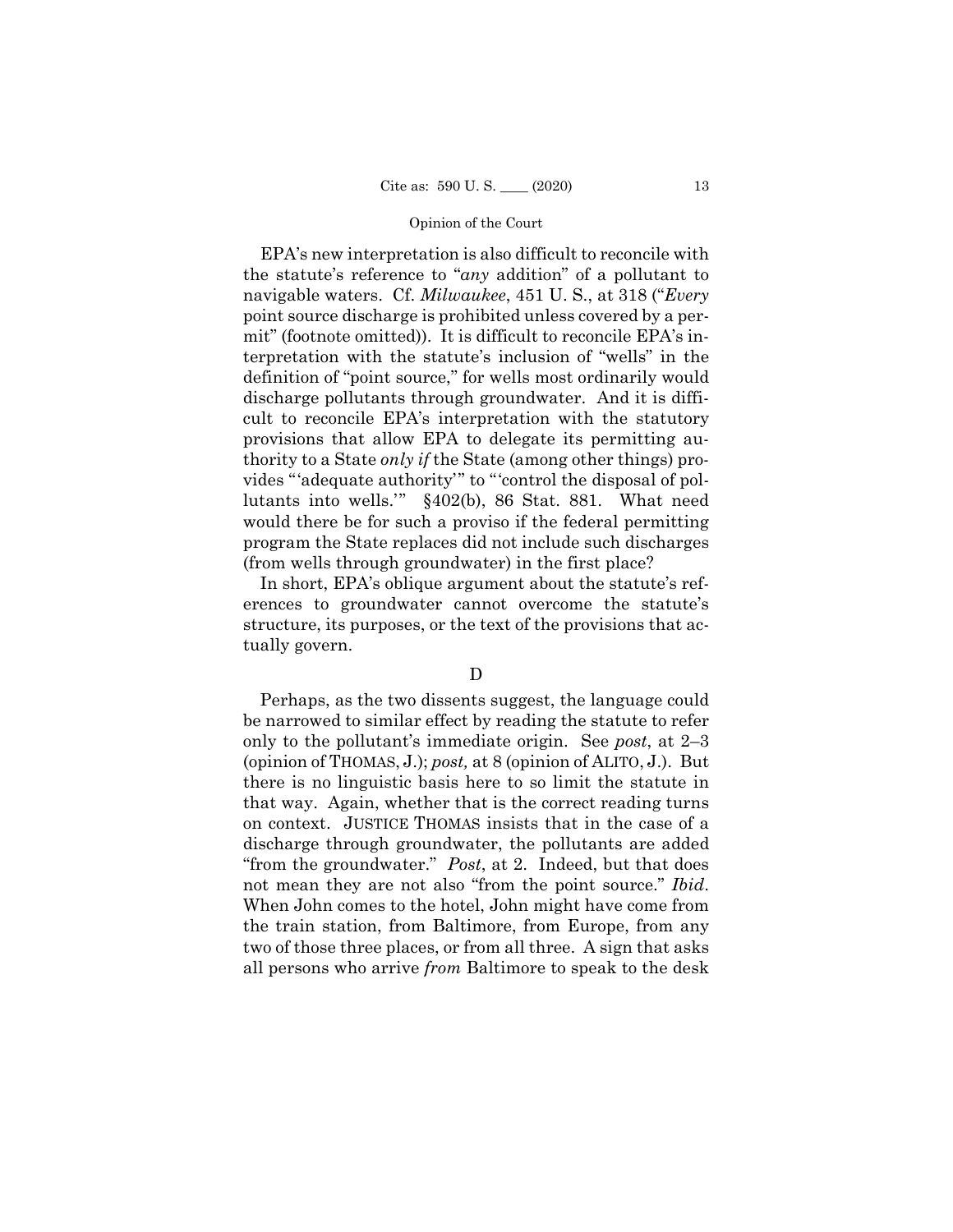clerk includes those who took a taxi *from* the train station. There is nothing unnatural about such a construction. As the plurality correctly noted in *Rapanos* v. *United States*, 547 U. S. 715 (2006), the statute here does not say "directly" from or "immediately" from. *Id.,* at 743 (opinion of Scalia, J.). Indeed, the expansive language of the provision—*any* addition from *any* point source—strongly suggests its scope is not so limited.

JUSTICE ALITO appears to believe that there are only two possible ways to read "from": as referring either to the *immediate* source, or else to the *original* source. *Post,* at 5, 8. Because he agrees that the statute cannot reasonably be read always to reach the original source, he concludes the statute must refer only to the immediate origin. But as the foregoing example illustrates, context may indicate that "from" includes an intermediate stop—Baltimore, not Europe or the train station.

JUSTICE THOMAS relies on the word "addition," but we fail to see how that word limits the statute to discharges directly to navigable waters. Ordinary language abounds in counter examples: A recipe might instruct to "add the drippings from the meat to the gravy"; that instruction does not become incomprehensible, or even peculiar, simply because the drippings will have first collected in a pan or on a cutting board. And while it would be an unusual phrasing (as statutory phrasings often are), we do not see how the recipe's meaning would transform if it instead said to "add the drippings to the gravy from the meat." To take another example: If Timmy is told to "add water to the bath from the well" he will know just what it means—even though he will have to use a bucket to complete the task.

And although JUSTICE THOMAS resists the inevitable implications of his reading of the statute, *post*, at 5–6, that reading would create the same loopholes as those offered by the petitioner and the Government, and more. It would necessarily exclude a pipe that drains onto the beach next to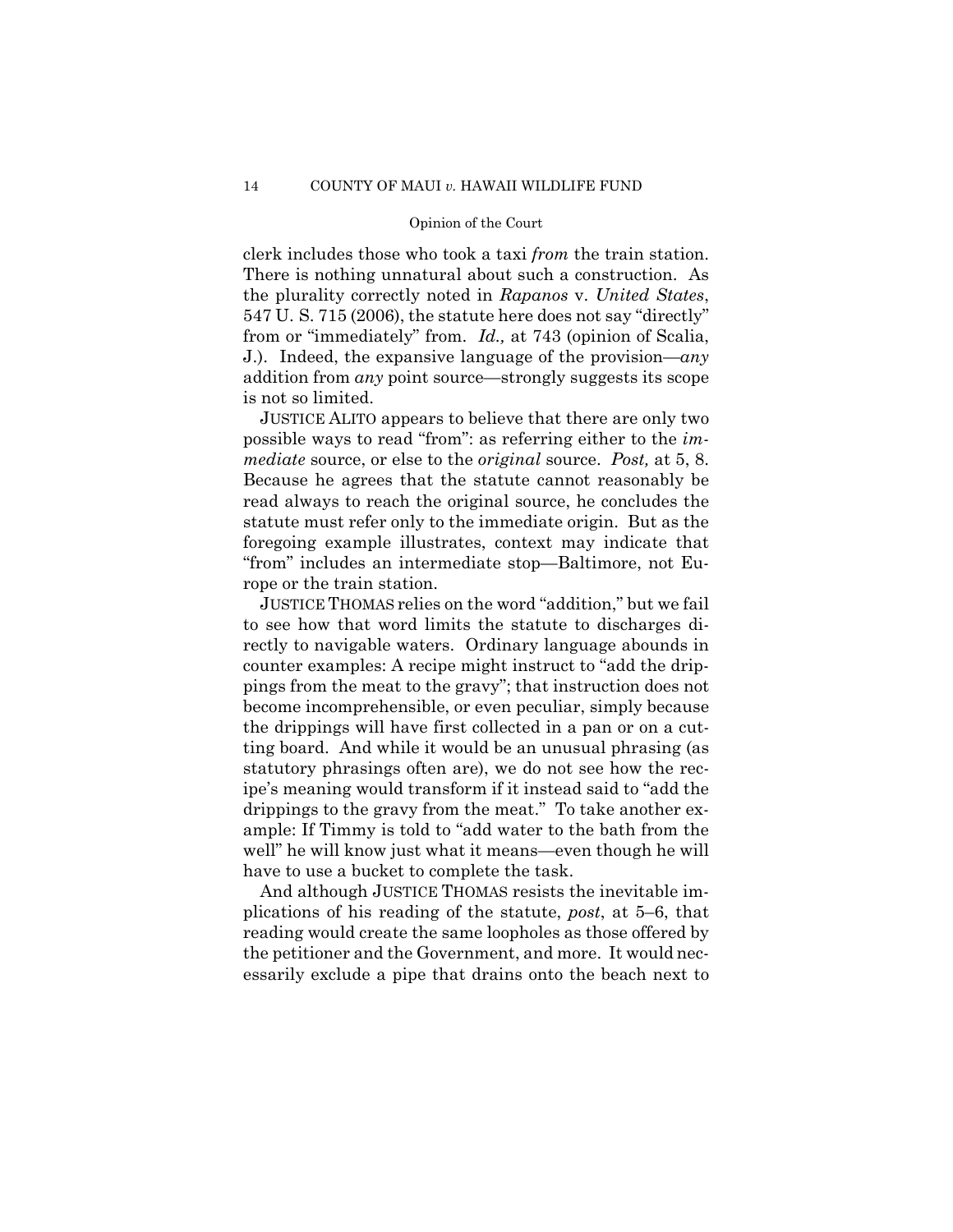navigable waters, even if the pollutants then flow to those waters. It also seems to exclude a pipe that hangs out over the water and adds pollutants to the air, through which the pollutants fall to navigable waters. The absurdity of such an interpretation is obvious enough.

We therefore reject this reading as well: Like Maui's and the Government's, it is inconsistent with the statutory text and simultaneously creates a massive loophole in the permitting scheme that Congress established.

## E

For the reasons set forth in Part III and in this Part, we conclude that, in light of the statute's language, structure, and purposes, the interpretations offered by the parties, the Government, and the dissents are too extreme.

## V

Over the years, courts and EPA have tried to find general language that will reflect a middle ground between these extremes. The statute's words reflect Congress' basic aim to provide federal regulation of identifiable sources of pollutants entering navigable waters without undermining the States' longstanding regulatory authority over land and groundwater. We hold that the statute requires a permit when there is a direct discharge from a point source into navigable waters or when there is the *functional equivalent of a direct discharge*. We think this phrase best captures, in broad terms, those circumstances in which Congress intended to require a federal permit. That is, an addition falls within the statutory requirement that it be "from any point source" when a point source directly deposits pollutants into navigable waters, or when the discharge reaches the same result through roughly similar means.

Time and distance are obviously important. Where a pipe ends a few feet from navigable waters and the pipe emits pollutants that travel those few feet through groundwater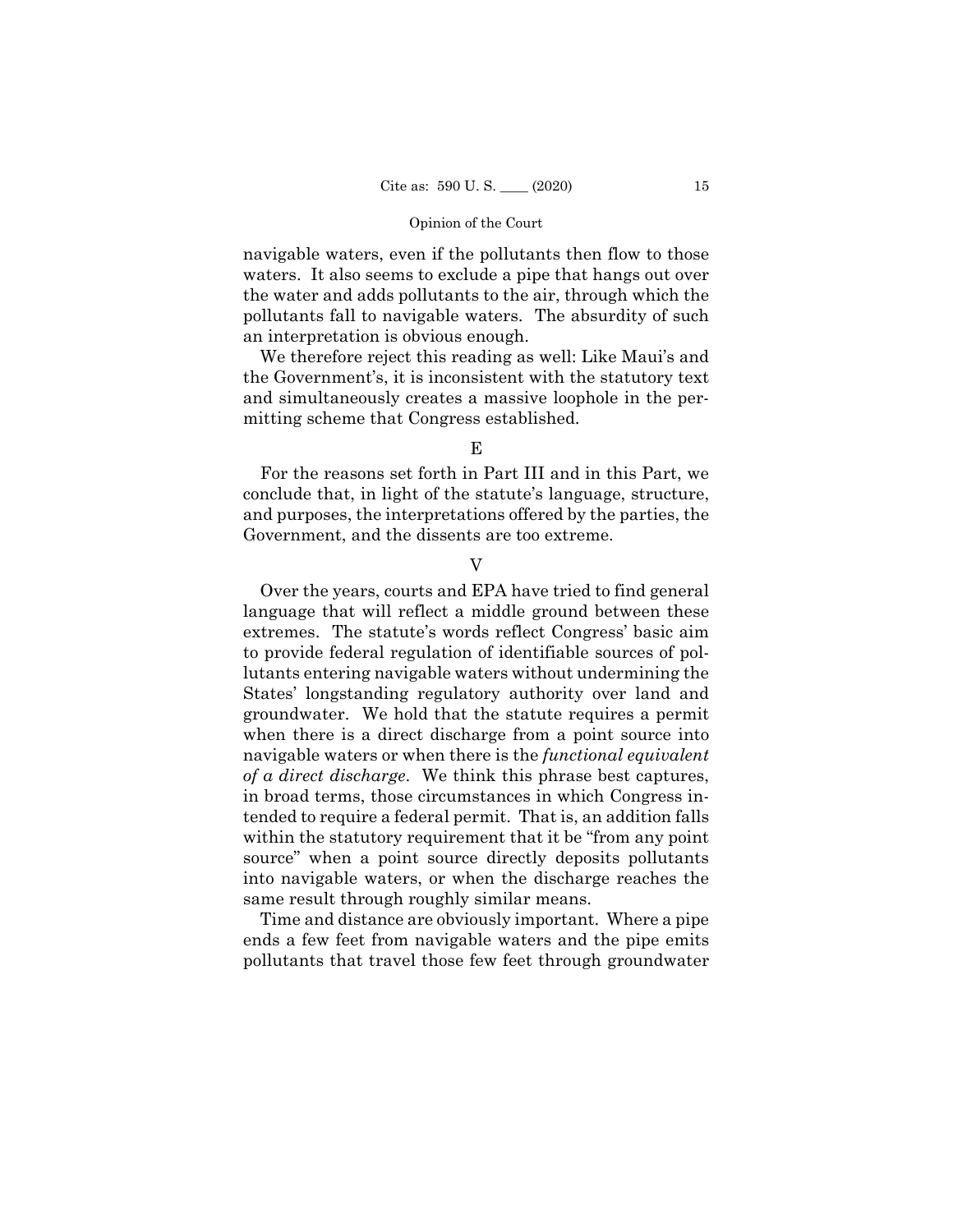(or over the beach), the permitting requirement clearly applies. If the pipe ends 50 miles from navigable waters and the pipe emits pollutants that travel with groundwater, mix with much other material, and end up in navigable waters only many years later, the permitting requirements likely do not apply.

The object in a given scenario will be to advance, in a manner consistent with the statute's language, the statutory purposes that Congress sought to achieve. As we have said (repeatedly), the word "from" seeks a "point source" origin, and context imposes natural limits as to when a point source can properly be considered the origin of pollution that travels through groundwater. That context includes the need, reflected in the statute, to preserve state regulation of groundwater and other nonpoint sources of pollution. Whether pollutants that arrive at navigable waters after traveling through groundwater are "from" a point source depends upon how similar to (or different from) the particular discharge is to a direct discharge.

The difficulty with this approach, we recognize, is that it does not, on its own, clearly explain how to deal with middle instances. But there are too many potentially relevant factors applicable to factually different cases for this Court now to use more specific language. Consider, for example, just some of the factors that may prove relevant (depending upon the circumstances of a particular case): (1) transit time, (2) distance traveled, (3) the nature of the material through which the pollutant travels, (4) the extent to which the pollutant is diluted or chemically changed as it travels, (5) the amount of pollutant entering the navigable waters relative to the amount of the pollutant that leaves the point source, (6) the manner by or area in which the pollutant enters the navigable waters, (7) the degree to which the pollution (at that point) has maintained its specific identity. Time and distance will be the most important factors in most cases, but not necessarily every case.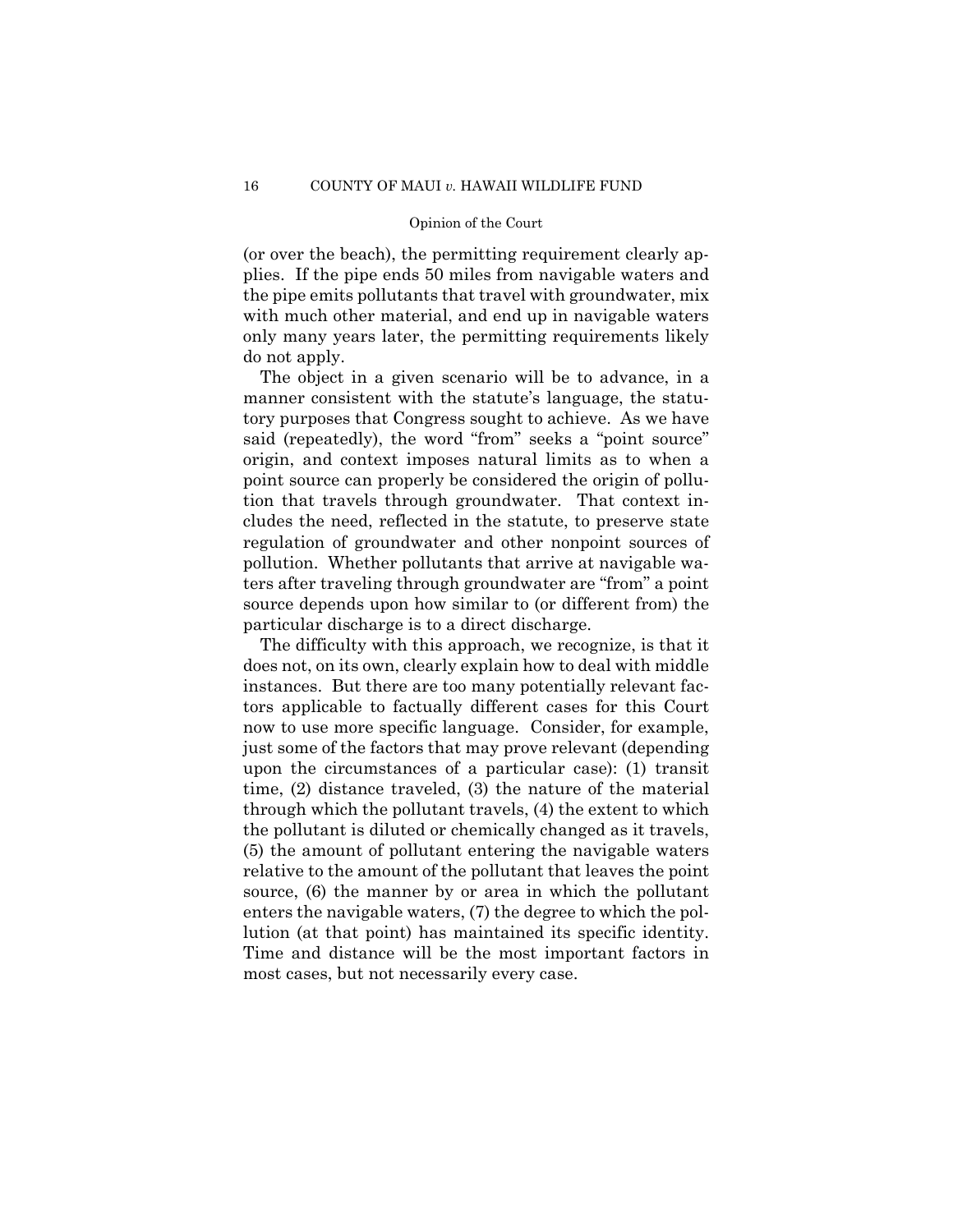At the same time, courts can provide guidance through decisions in individual cases. The Circuits have tried to do so, often using general language somewhat similar to the language we have used. And the traditional common-law method, making decisions that provide examples that in turn lead to ever more refined principles, is sometimes useful, even in an era of statutes.

The underlying statutory objectives also provide guidance. Decisions should not create serious risks either of undermining state regulation of groundwater or of creating loopholes that undermine the statute's basic federal regulatory objectives.

EPA, too, can provide administrative guidance (within statutory boundaries) in numerous ways, including through, for example, grants of individual permits, promulgation of general permits, or the development of general rules. Indeed, over the years, EPA and the States have often considered the Act's application to discharges through groundwater.

Both Maui and the Government object that to subject discharges to navigable waters through groundwater to the statute's permitting requirements, as our interpretation will sometimes do, would vastly expand the scope of the statute, perhaps requiring permits for each of the 650,000 wells like petitioner's or for each of the over 20 million septic systems used in many Americans' homes. Brief for Petitioner 44–48; Brief for United States as *Amicus Curiae*  24–25. Cf. *Utility Air Regulatory Group* v. *EPA*, 573 U. S. 302, 324 (2014).

But EPA has applied the permitting provision to some (but not to all) discharges through groundwater for over 30 years. See *supra*, at 8–9. In that time we have seen no evidence of unmanageable expansion. EPA and the States also have tools to mitigate those harms, should they arise, by (for example) developing general permits for recurring situations or by issuing permits based on best practices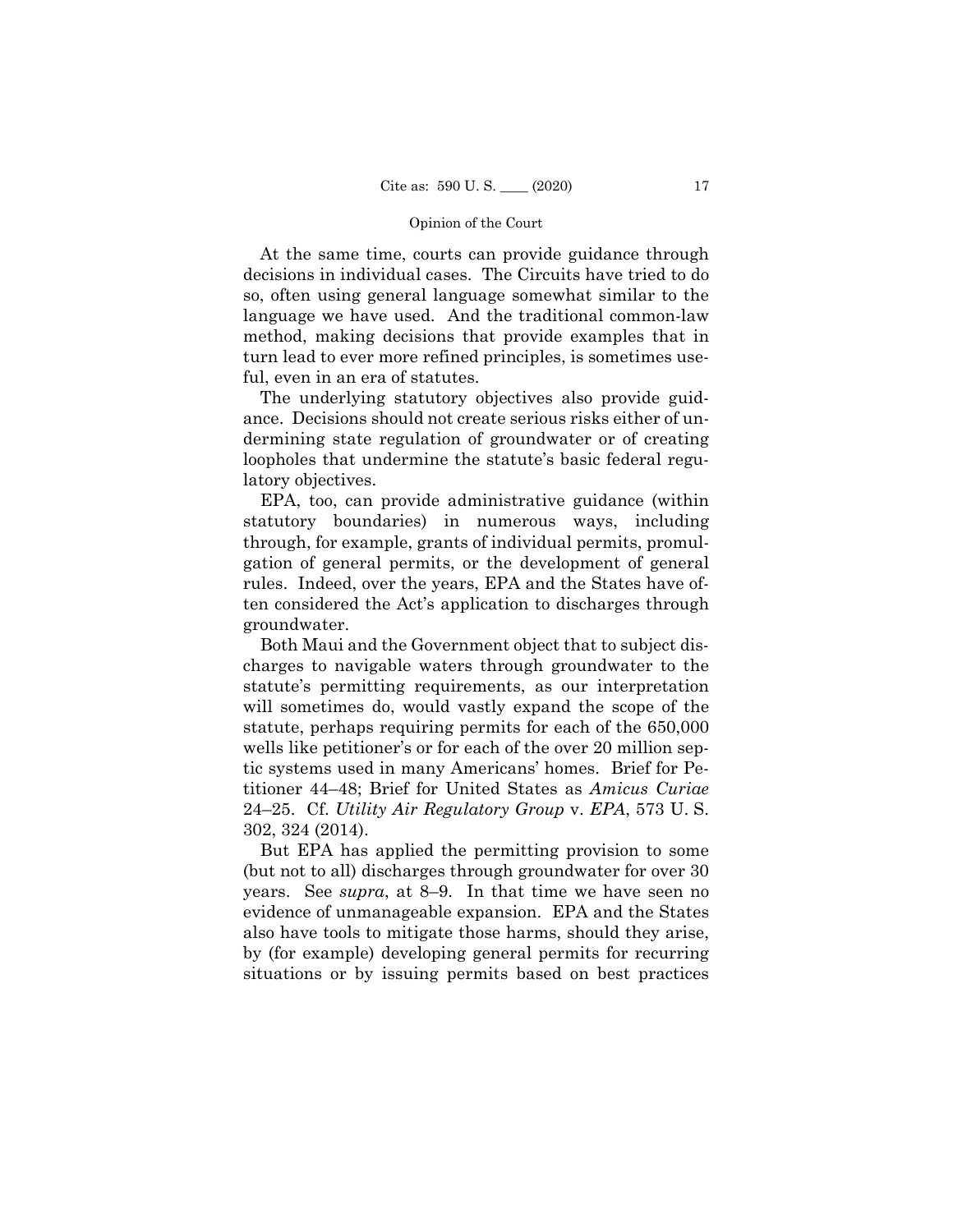where appropriate. See, *e.g.,* 40 CFR §122.44(k) (2019). Judges, too, can mitigate any hardship or injustice when they apply the statute's penalty provision. That provision vests courts with broad discretion to set a penalty that takes account of many factors, including "any good-faith efforts to comply" with the Act, the "seriousness of the violation," the "economic impact of the penalty on the violator," and "such other matters as justice may require." See 33 U. S. C. §1319(d). We expect that district judges will exercise their discretion mindful, as we are, of the complexities inherent to the context of indirect discharges through groundwater, so as to calibrate the Act's penalties when, for example, a party could reasonably have thought that a permit was not required.

In sum, we recognize that a more absolute position, such as the means-of-delivery test or that of the Government or that of the Ninth Circuit, may be easier to administer. But, as we have said, those positions have consequences that are inconsistent with major congressional objectives, as revealed by the statute's language, structure, and purposes. We consequently understand the permitting requirement, §301, as applicable to a discharge (from a point source) of pollutants that reach navigable waters after traveling through groundwater if that discharge is the functional equivalent of a direct discharge from the point source into navigable waters.

## VI

Because the Ninth Circuit applied a different standard, we vacate its judgment and remand the case for further proceedings consistent with this opinion.

*It is so ordered.*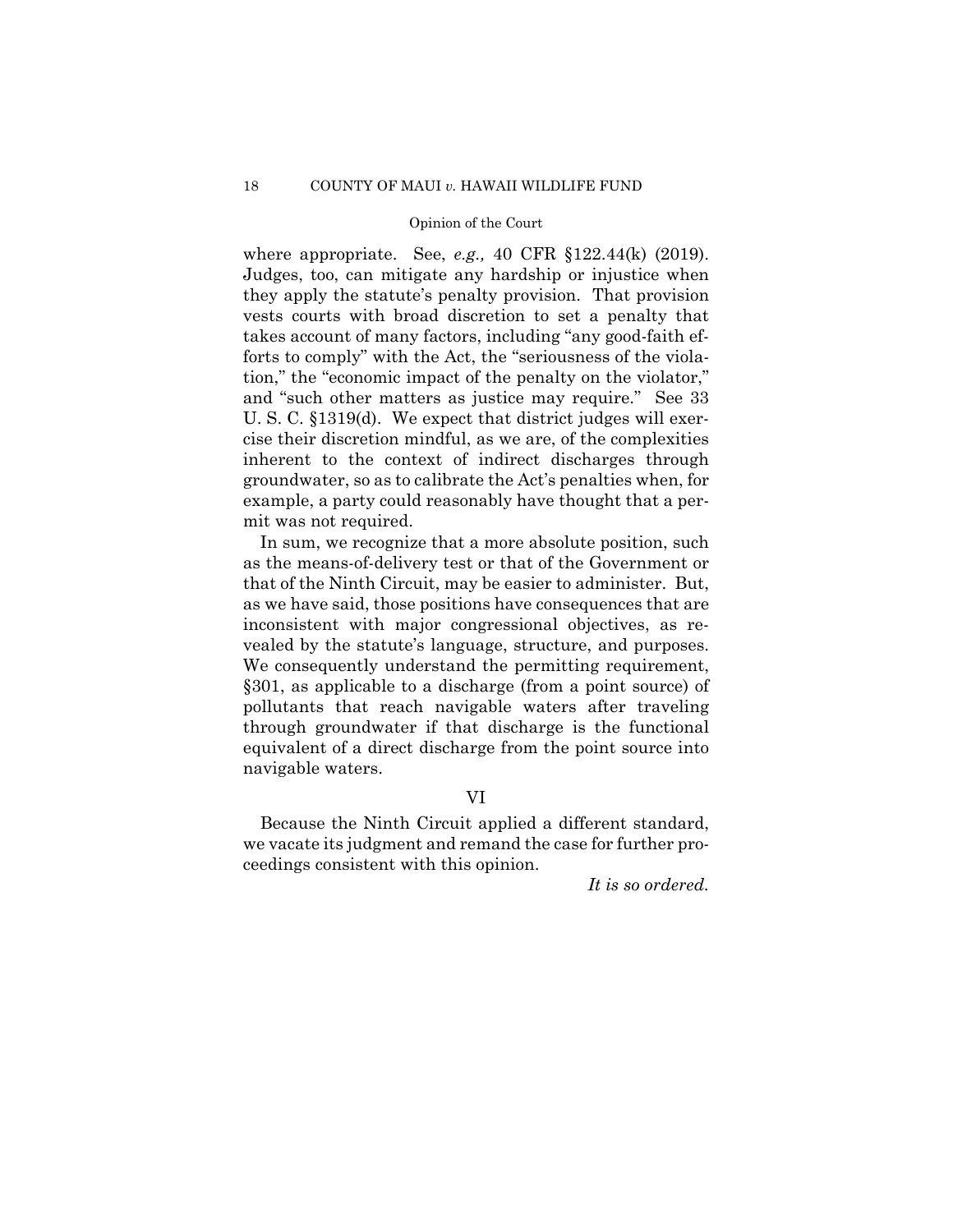KAVANAUGH, J., concurring

## $\frac{1}{2}$  ,  $\frac{1}{2}$  ,  $\frac{1}{2}$  ,  $\frac{1}{2}$  ,  $\frac{1}{2}$  ,  $\frac{1}{2}$  ,  $\frac{1}{2}$ **SUPREME COURT OF THE UNITED STATES**

#### $\frac{1}{2}$  ,  $\frac{1}{2}$  ,  $\frac{1}{2}$  ,  $\frac{1}{2}$  ,  $\frac{1}{2}$  ,  $\frac{1}{2}$ No. 18–260

## COUNTY OF MAUI, HAWAII, PETITIONER *v.* HAWAII WILDLIFE FUND, ET AL.

## ON WRIT OF CERTIORARI TO THE UNITED STATES COURT OF APPEALS FOR THE NINTH CIRCUIT

[April 23, 2020]

### JUSTICE KAVANAUGH, concurring.

I join the Court's opinion in full. I write separately to emphasize three points.

First, the Court's interpretation of the Clean Water Act regarding pollution "from" point sources adheres to the interpretation set forth in Justice Scalia's plurality opinion in Rapanos v. United States, 547 U. S. 715 (2006). The Clean Water Act requires a permit for "any addition of any pollutant to navigable waters from any point source." 33 U. S. C. §1362(12)(A); see §§1311(a), 1342(a). The key word is "from." The question in this case is whether the County of Maui needs a permit for its Lahaina Wastewater Reclamation Facility. No one disputes that pollutants originated at Maui's wastewater facility (a point source), and no one disputes that the pollutants ended up in the Pacific Ocean (a navigable water). Maui contends, however, that it does not need a permit. Maui says that the pollutants did not come "from" the Lahaina facility because the pollutants traveled through groundwater before reaching the ocean.

Justice Scalia's plurality opinion in Rapanos explained why Maui's interpretation of the Clean Water Act is incorrect. In that case, Justice Scalia stated that polluters could not "evade the permitting requirement of §1342(a) simply by discharging their pollutants into noncovered intermittent watercourses that lie upstream of covered waters." 547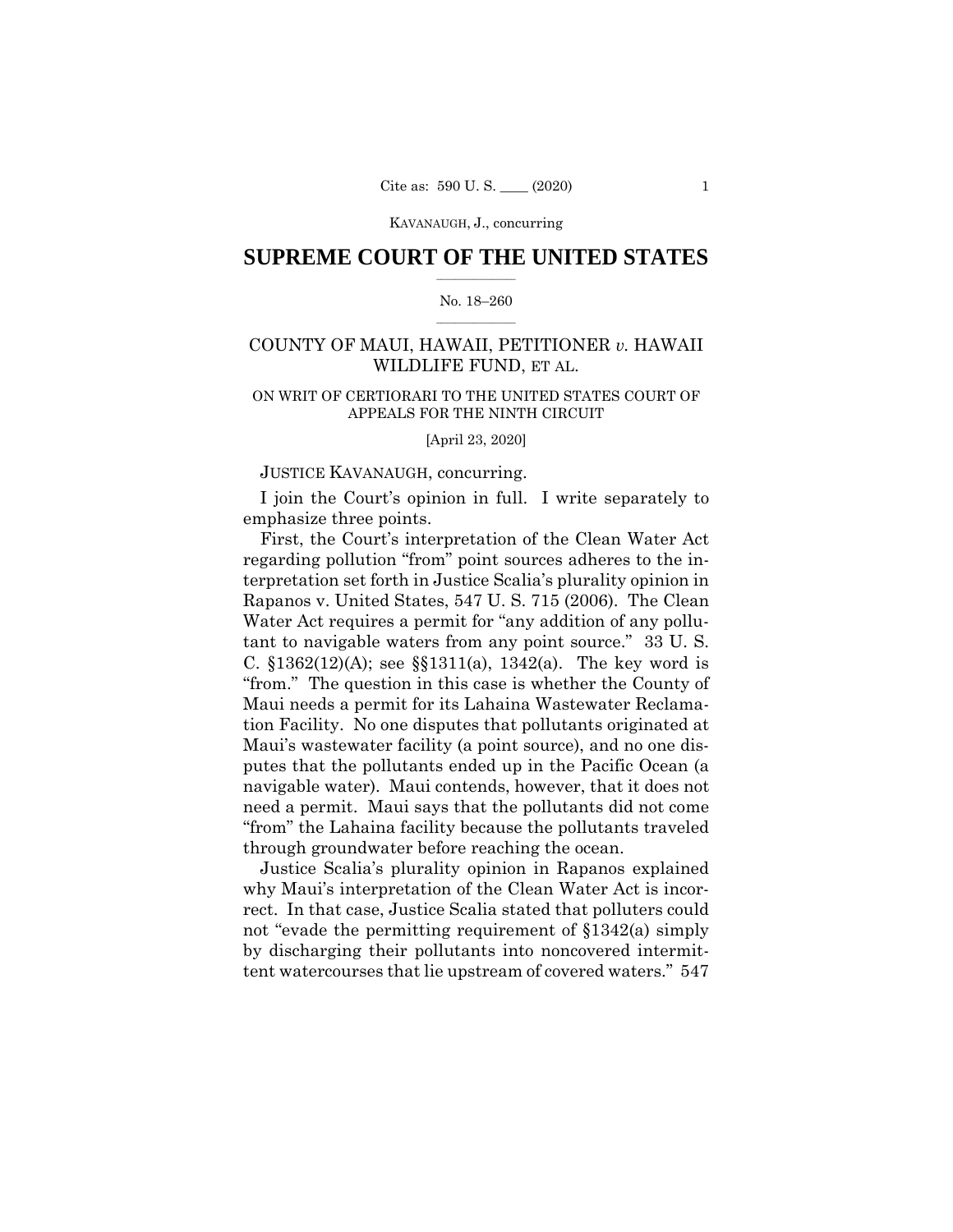#### KAVANAUGH, J., concurring

U. S., at 742–743. Justice Scalia reasoned that the Clean Water Act does not merely "forbid the 'addition of any pollutant directly to navigable waters from any point source,' but rather the 'addition of any pollutant to navigable waters.' Thus, from the time of the CWA's enactment, lower courts have held that the discharge into intermittent channels of any pollutant that naturally washes downstream likely violates §1311(a), even if the pollutants discharged from a point source do not emit 'directly into' covered waters, but pass 'through conveyances' in between." Id., at 743 (citations omitted).

In other words, under Justice Scalia's interpretation in Rapanos, the fact that the pollutants from Maui's wastewater facility reach the ocean via an indirect route does not itself exempt Maui's facility from the Clean Water Act's permitting requirement for point sources. The Court today adheres to Justice Scalia's analysis in Rapanos on that issue.

 translate the vague statutory text into more concrete Second, as Justice Scalia's opinion in Rapanos pointed out and as the Court's opinion today explains, the statute does not establish a bright-line test regarding when a pollutant may be considered to have come "from" a point source. The source of the vagueness is Congress' statutory text, not the Court's opinion. The Court's opinion seeks to guidance.

 sarily every case." Ante, at 16. Although the statutory text Third, JUSTICE THOMAS' dissent states that "the Court does not commit" to "which factors are the most important" in determining whether pollutants that enter navigable waters come "from" a point source. Post, at 5. That critique is not accurate, as I read the Court's opinion. The Court identifies relevant factors to consider and emphasizes that "[t]ime and distance are obviously important." Ante, at 15. And the Court expressly adds that "[t]ime and distance will be the most important factors in most cases, but not neces-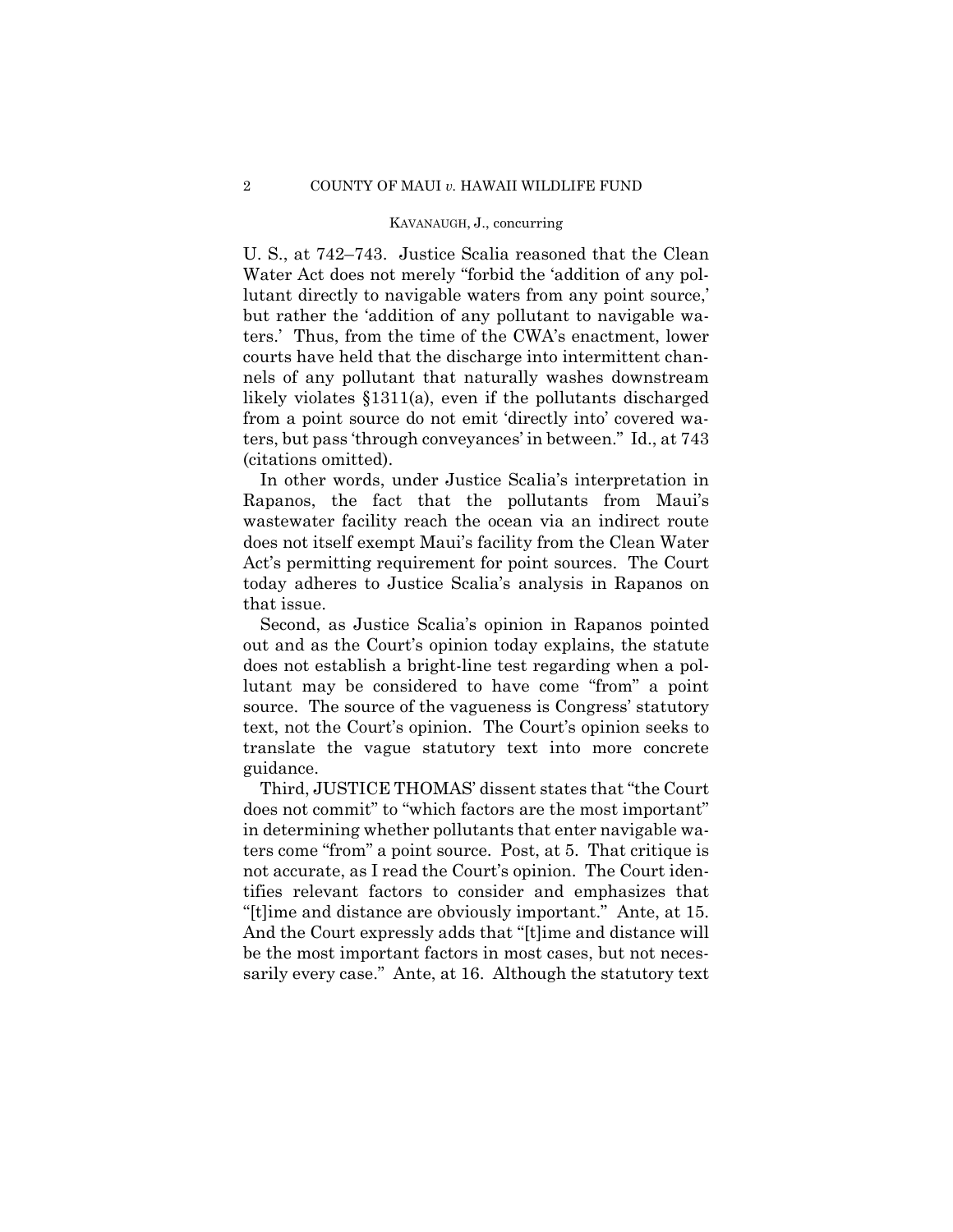## KAVANAUGH, J., concurring

does not supply a bright-line test, the Court's emphasis on time and distance will help guide application of the statutory standard going forward.

With those additional comments, I join the Court's opinion in full.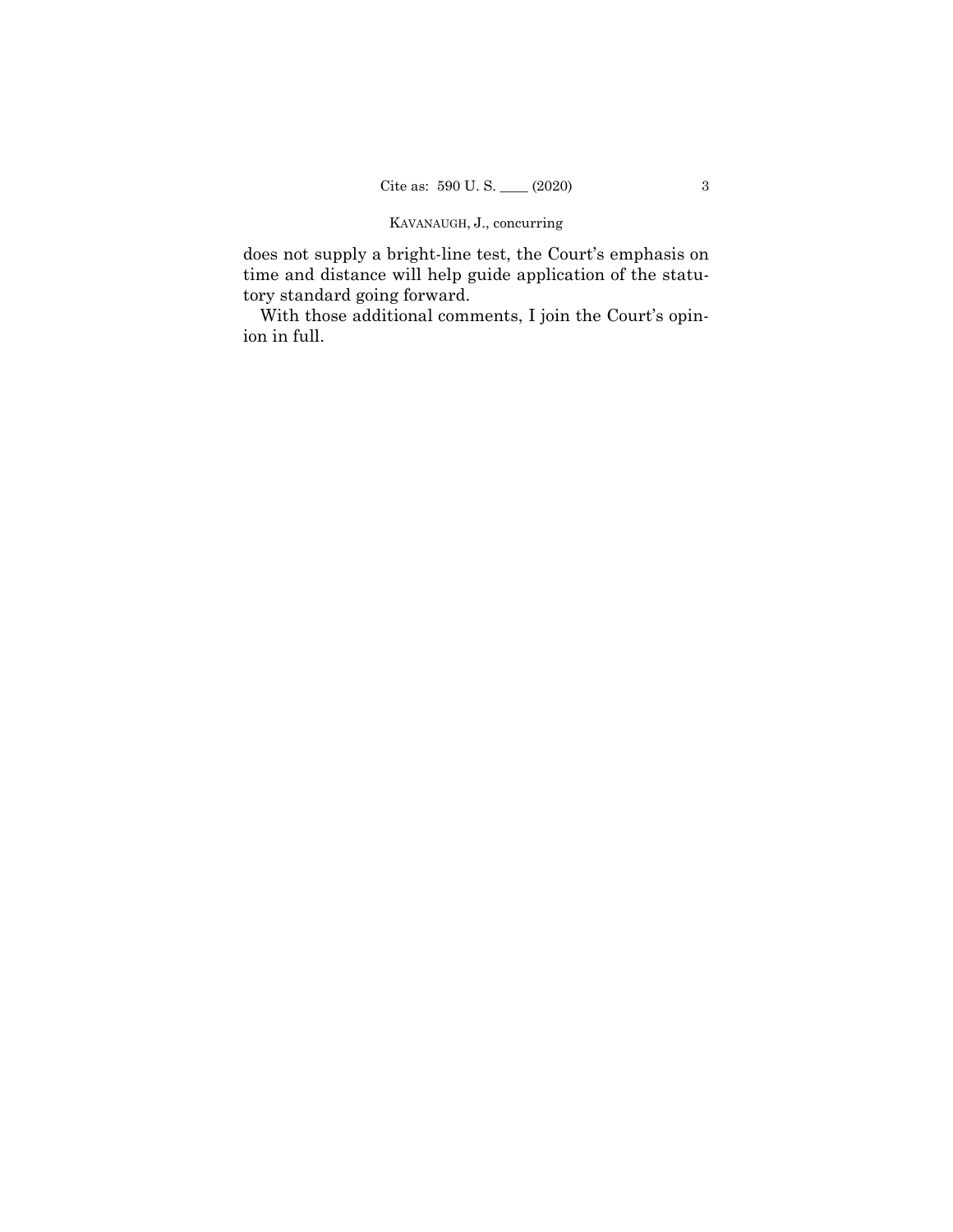### $\frac{1}{2}$  ,  $\frac{1}{2}$  ,  $\frac{1}{2}$  ,  $\frac{1}{2}$  ,  $\frac{1}{2}$  ,  $\frac{1}{2}$  ,  $\frac{1}{2}$ **SUPREME COURT OF THE UNITED STATES**

#### $\frac{1}{2}$  ,  $\frac{1}{2}$  ,  $\frac{1}{2}$  ,  $\frac{1}{2}$  ,  $\frac{1}{2}$  ,  $\frac{1}{2}$ No. 18–260

## COUNTY OF MAUI, HAWAII, PETITIONER *v.* HAWAII WILDLIFE FUND, ET AL.

## ON WRIT OF CERTIORARI TO THE UNITED STATES COURT OF APPEALS FOR THE NINTH CIRCUIT

[April 23, 2020]

JUSTICE THOMAS, with whom JUSTICE GORSUCH joins, dissenting.

 cluding that a permit is required for "a direct discharge." The Clean Water Act (CWA) requires a federal permit for "the discharge of any pollutant by any person." 33 U. S. C.  $§1311(a)$ ; see §1342. The CWA defines a "discharge" as "any addition of any pollutant to navigable waters from any point source."  $$1362(12).1$  Based on the statutory text and structure, I would hold that a permit is required only when a point source discharges pollutants directly into navigable waters. The Court adopts this interpretation in part, con-*Ante*, at 15. But the Court then departs from the statutory text by requiring a permit for "the *functional equivalent of a direct discharge*," *ibid.*, which it defines through an openended inquiry into congressional intent and practical considerations. Because I would adhere to the text, I respectfully dissent.

<sup>&</sup>lt;sup>1</sup>The CWA defines "navigable waters" as "the waters of the United States, including the territorial seas." §1362(7). It defines a "point source" as "any discernible, confined and discrete conveyance, including but not limited to any pipe, ditch, channel, tunnel, conduit, well, discrete fissure, container, rolling stock, concentrated animal feeding operation, or vessel or other floating craft, from which pollutants are or may be discharged," excluding "agricultural stormwater discharges and return flows from irrigated agriculture." §1362(14).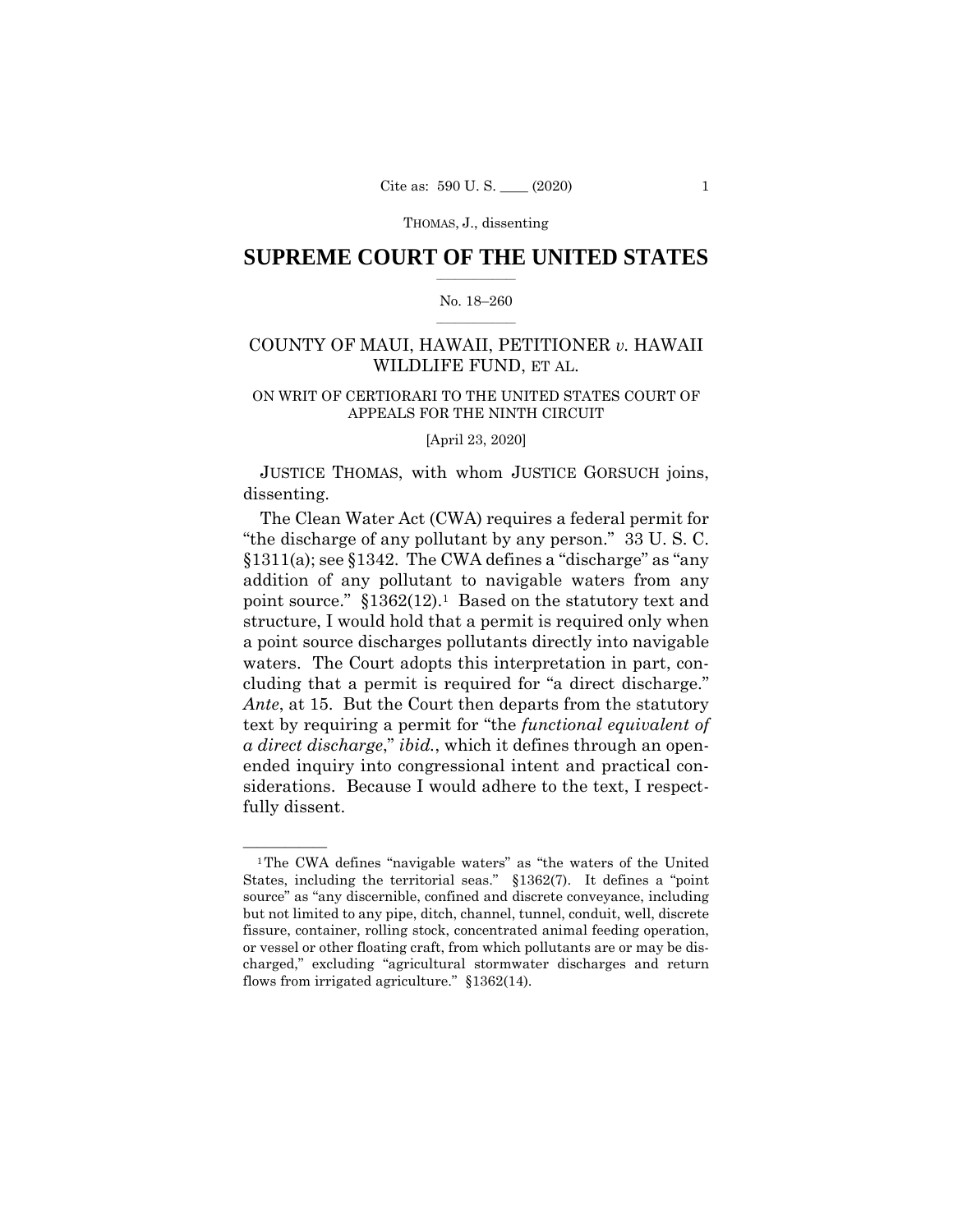## I A

In interpreting the statutory definition of "discharge," the Court focuses on the word "from," but the most helpful word is "addition." That word, together with "to" and "from," limits the meaning of "discharge" to the augmentation of navigable waters.

 Dictionary definitions of "addition" denote an augmentation or increase. Webster's Third New International Dictionary defines "addition" as "the act or process of adding: the joining or uniting of one thing to another." Webster's Third New International Dictionary 24 (1961); see also *ibid.*  (listing "increase" and "augmentation" as synonyms for "addition"). Other dictionary definitions from around the time of the statute's enactment are in accord. See, *e.g.,* American Heritage Dictionary 14, 15 (1981) (defining "addition" as "[t]he act or process of adding" and defining "add" as "[t]o join or unite so as to increase in size, quantity, or scope"); see also Webster's New International Dictionary 29, 30 (2d ed. 1957) (defining "addition" as the "[a]ct, process, or instance of adding," and defining "add" as to "join or unite, as one thing to another, or as several particulars, so as to increase the number, augment the quantity, enlarge the magnitude, or so as to form into one aggregate").

The inclusion of the term "addition" in the CWA indicates that the statute excludes anything other than a direct discharge. When a point source releases pollutants to groundwater, one would naturally say that the groundwater has been augmented with pollutants from the point source. If the pollutants eventually reach navigable waters, one would not naturally say that the navigable waters have been augmented with pollutants from the point source. The augmentation instead occurs with pollutants from the groundwater.

 The prepositions "from" and "to" reinforce this reading. When pollutants are released from a point source to another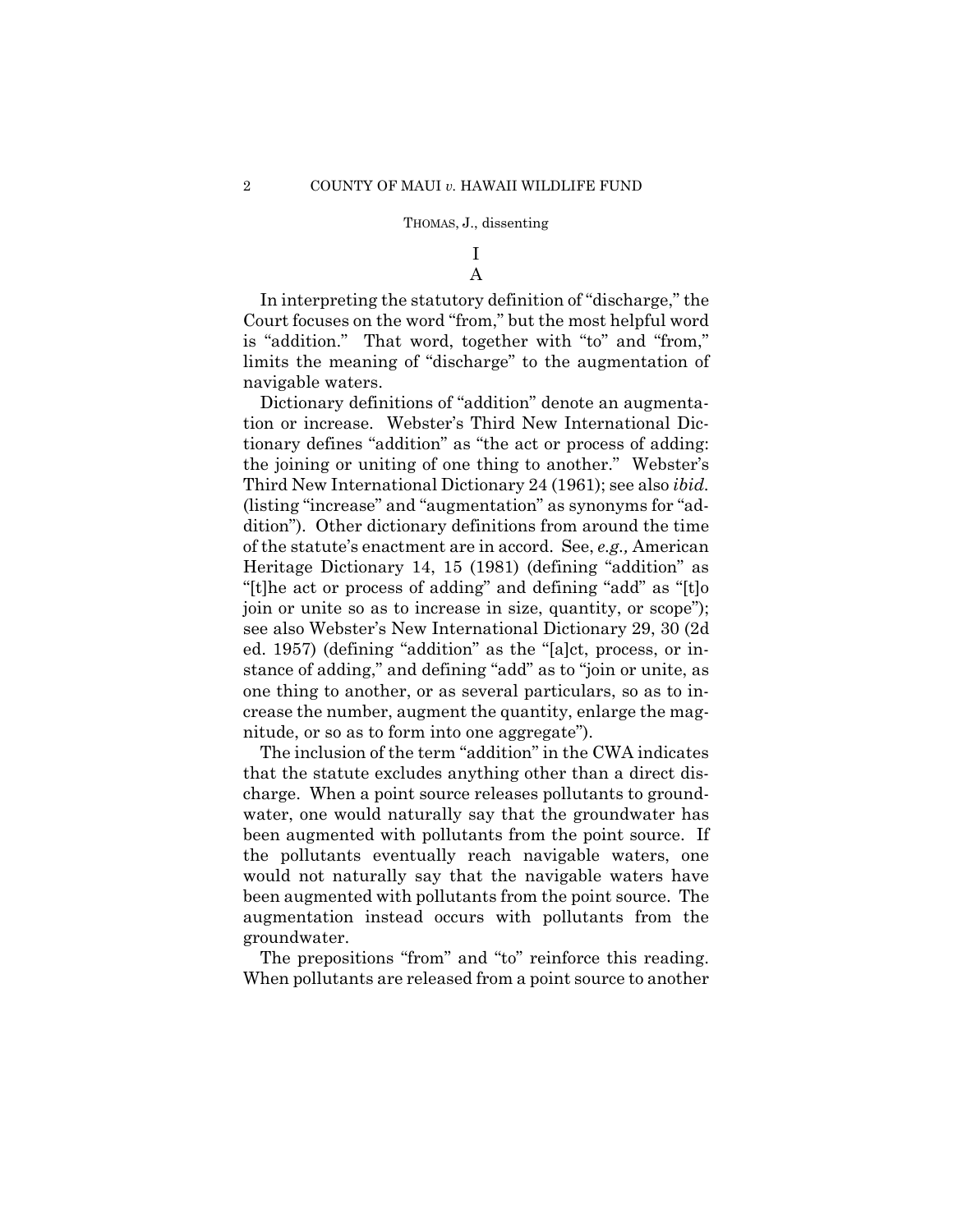point source or groundwater, they are added *to* the second *from* the first. If the pollutants are later released to navigable waters, they are added *to* the navigable waters *from*  the second point source or the groundwater. One would not naturally say that the pollutants are added to the navigable waters from the original point source.

Interpreting "discharge" to mean a direct discharge makes sense of other parts of the definition as well. It respects the statutory definition of a point source as a "conveyance," see §1362(14), because a point source that releases pollutants directly into navigable waters is a means of conveyance. And it makes sense of the word "any" before "point source," because that term clarifies that any kind of point source may require a permit.

The structure of the CWA confirms this interpretation. It authorizes the Environmental Protection Agency (EPA) to regulate discharges from point sources, including through the permitting process, but it reserves to the States the primary responsibility for regulating other sources of pollution, including groundwater. With respect to these sources, the EPA merely collects information, coordinates with the States, and provides funding. See 33 U. S. C. §§1252(a), 1254(a)(5), 1282(b)(2), 1288, 1314(a), 1329; *ante*, at 6–7. In the CWA, Congress expressly stated its "policy . . . to recognize, preserve, and protect the primary responsibilities and rights of States to prevent, reduce, and eliminate pollution." §1251(b). Thus, construing the EPA's power to regulate point sources to allow the agency to regulate nonpoint sources and groundwater is in serious tension with Congress' design.

My reading is also consistent with our decision in *South Fla. Water Management Dist.* v. *Miccosukee Tribe*, 541 U. S. 95 (2004). The petitioner in that case argued that no permit was required when a point source was not the original source of the pollutant but instead conveyed the pollutant from further up a chain of sources. *Id.*, at 104. We rejected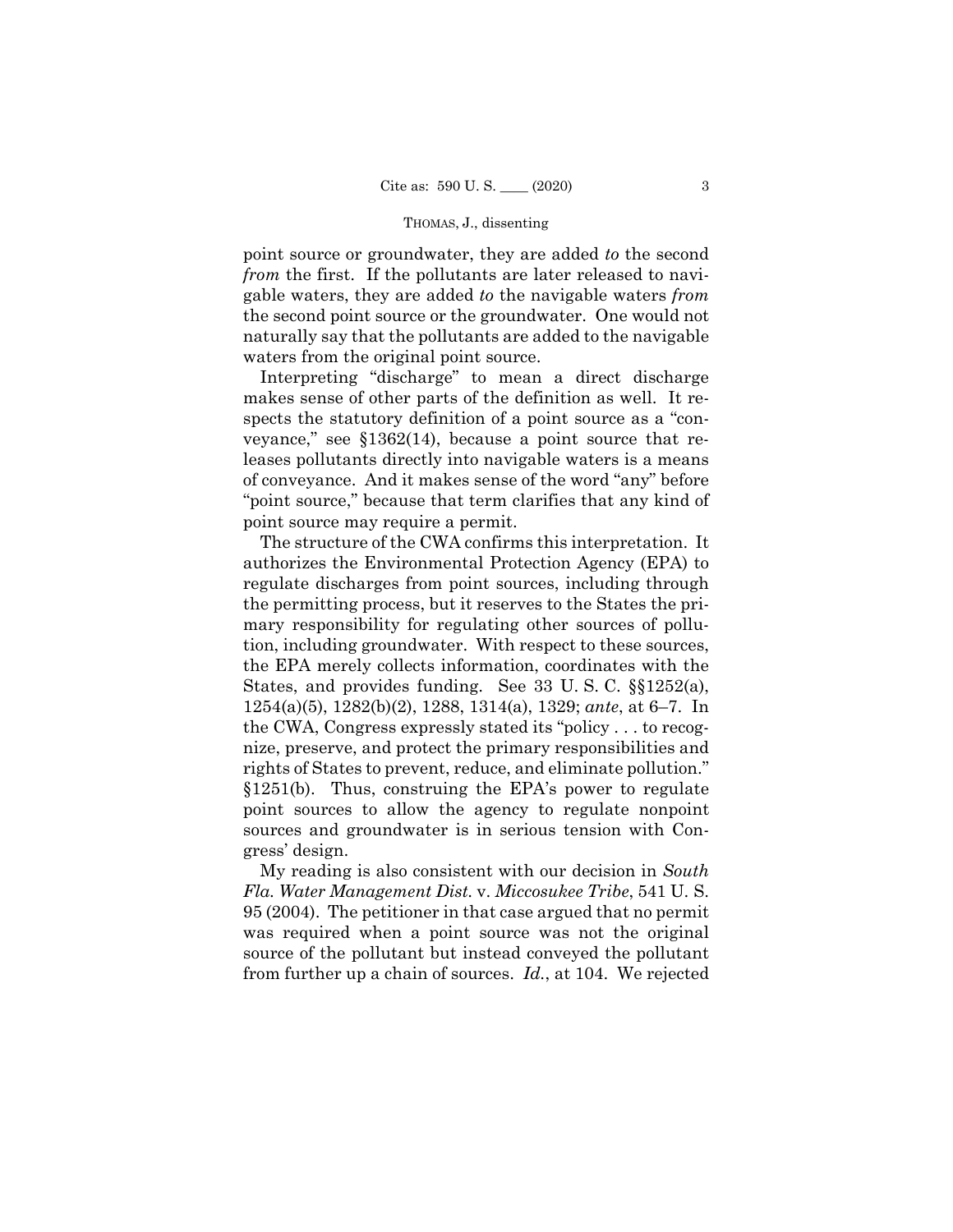that argument because "a point source need not be the original source of the pollutant; it need only convey the pollutant to 'navigable waters.'" *Id.*, at 105. Although that case did not involve the exact question presented here, the direct-discharge interpretation comports well with that previous decision.

### B

The Court's main textual argument reads the word "from" in isolation. But as the Court recognizes, "the word 'from' necessarily draws its meaning from context." *Ante*, at 9–10. The Court's example using "arrive" instead of "addition" is thus unpersuasive, *ante,* at 13–14, because "from" takes different meanings with different verbs. The Court's culinary example also misses the mark, *ante*, at 14, because if the drippings from the meat collect in the pan before the chef adds them to the gravy, the drippings are added to the gravy from the pan, not from the meat. This point becomes clear if we reorder the majority's recipe to match the statute; the chef has not added the drippings to the gravy from the meat. The Court's bathwater example, *ante,* at 14, suffers from the same problem; if the well water is put in a bucket before it is put in the bathtub, it is added to the bathtub from the bucket. Only by reading the phrase in its entirety can we interpret the definition of "discharge." See *Deal* v. *United States*, 508 U. S. 129, 132 (1993).

The Court also asserts that a narrower reading than the one it adopts would create a "massive loophole" in the statute. *Ante*, at 15. Far from creating a loophole, my reading is the most logical because it is consonant with the scope of Congress' power. The CWA presumably was passed as an exercise of Congress' authority "to regulate Commerce with foreign Nations, and among the several States, and with the Indian Tribes." U. S. Const., Art. I, §8, cl. 3. My interpretation ties the statute more closely to navigable waters, on the theory that they are at least a channel of these kinds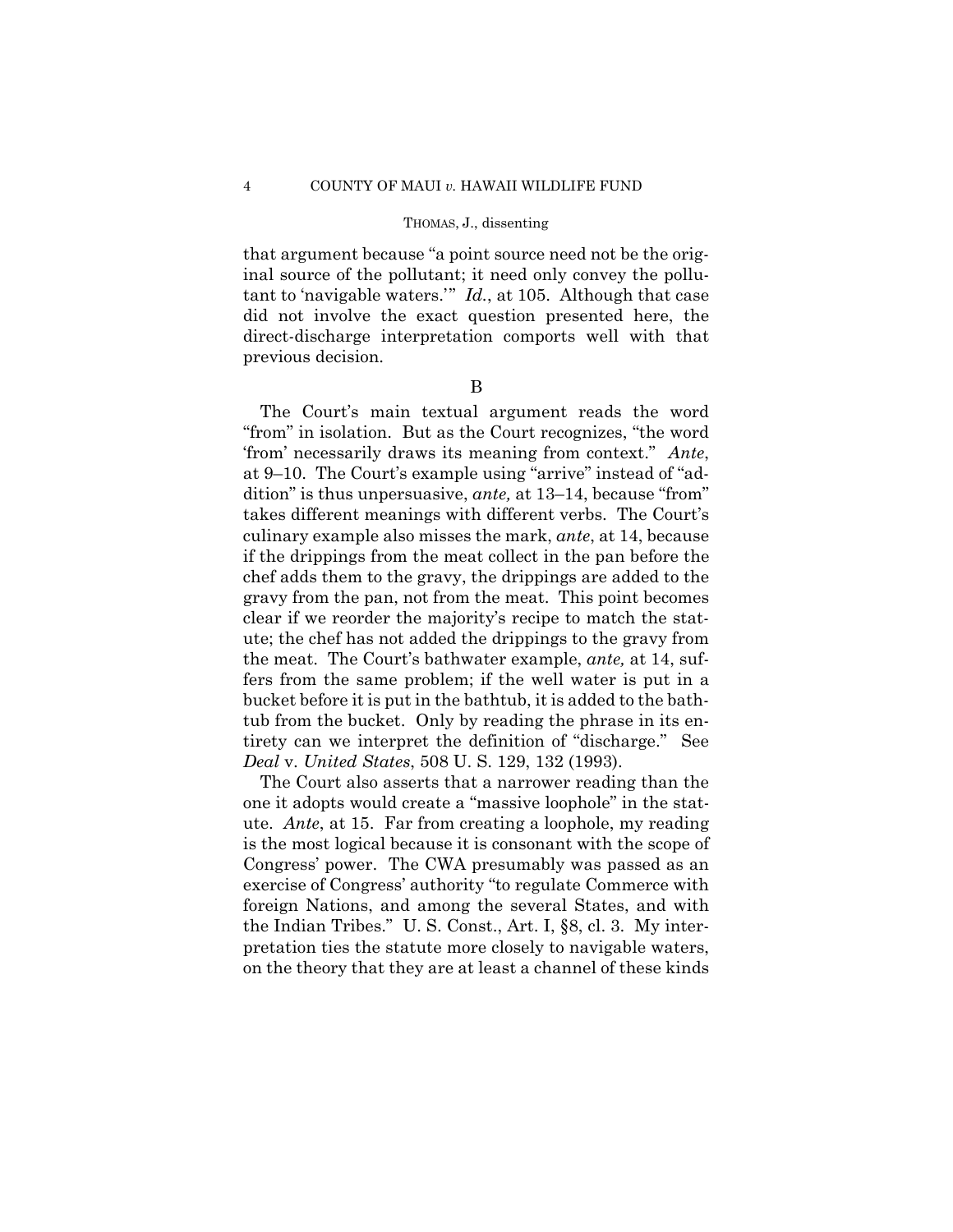of commerce.

Further, the Court's interpretation creates practical problems of its own. As the Court acknowledges, its opinion gives almost no guidance, save for a list of seven factors. But the Court does not commit to whether those factors are the only relevant ones, whether those factors are always relevant, or which factors are the most important. See *ante*, at 15–16. It ultimately does little to explain how functionally equivalent an indirect discharge must be to require a permit.2

The Court suggests that the EPA could clarify matters through "administrative guidance," *ante*, at 17, but so far the EPA has provided only limited advice and recently shifted its position, see 84 Fed. Reg. 16810 (2019); *ante*, at 11–12. In any event, the sort of "'general rules'" that the Court hopes the EPA will promulgate are constitutionally suspect. See *Department of Transportation* v. *Association of American Railroads*, 575 U. S. 43, 67–87 (2015) (THOMAS, J., concurring in judgment).

Despite giving minimal guidance as to how this case should be decided on remand, the majority speculates about whether a permit would be required in other factual circum-

<sup>&</sup>lt;sup>2</sup>JUSTICE KAVANAUGH believes that the Court's opinion provides enough guidance when it states that "[t]ime and distance will be the most important factors in most cases, *but not necessarily every case*," *ante,* at 16 (majority opinion) (emphasis added). See *ante,* at 2 (concurring opinion). His hope for guidance appears misplaced. For all we know, these factors may not be the most important in 49 percent of cases. The majority's nonexhaustive seven-factor test "may aid in identifying relevant facts for analysis, but—like most multifactor tests—it leaves courts adrift once those facts have been identified." *Dietz* v. *Bouldin*, 579 U. S.  $(2016)$  (THOMAS, J., dissenting) (slip op., at 3); see also Scalia,

The Rule of Law as a Law of Rules, 56 U. Chi. L. Rev. 1175, 1186–1187 (1989) (noting that "when balancing is the mode of analysis, not much general guidance may be drawn from the opinion" and arguing that "totality of the circumstances tests and balancing modes of analysis" should "be avoided where possible").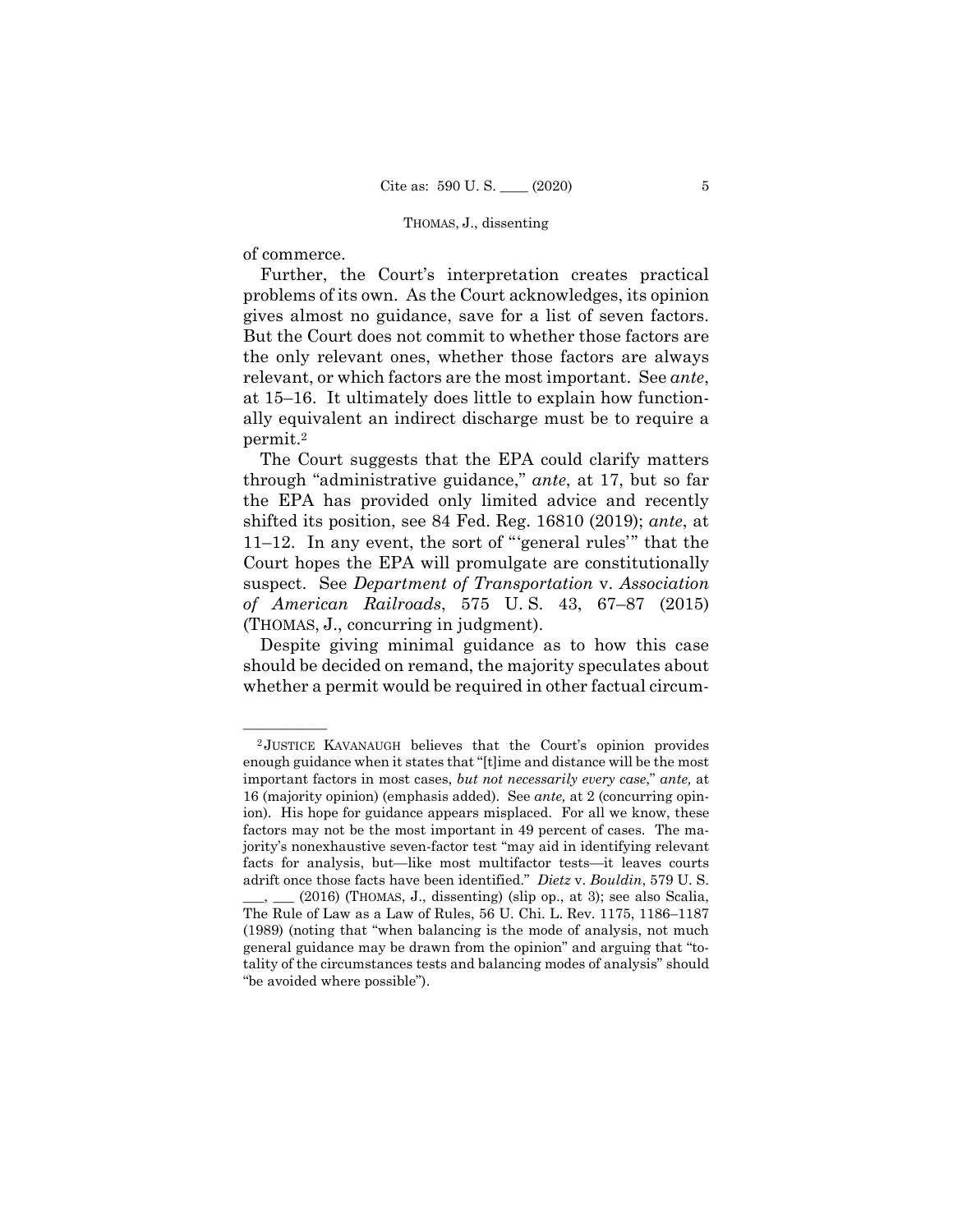defined by the CWA, may be added to the air.<sup>3</sup> Even if the stances. It poses the examples of a pipe that releases pollutants over navigable waters and a pipe that releases pollutants onto land near navigable waters. As an initial matter, I am not as sure as the majority that a "pollutant," as majority is correct that a permit is not required in these hypothetical cases, drawing the line at discharges to water is not so absurd as to undermine the most natural reading of the statute. In any event, it is unnecessary to decide these hypothetical cases today.

Finally, the Court speculates as to "those circumstances in which Congress intended to require a federal permit." *Ante*, at 15. But we are not a superlegislature (or super-EPA) tasked with making good policy—assuming that is even what the Court accomplishes today. "Our job is to follow the text even if doing so will supposedly undercut a basic objective of the statute." *Baker Botts L. L. P.* v. *ASARCO LLC*, 576 U. S. 121, 135 (2015) (internal quotation marks omitted).

### II

I do agree with the Court on several points. First, the interpretation adopted by respondents and the Ninth Circuit is unsupportable. That interpretation—which would require permits for discharges that are "'fairly traceable'" to, and proximately caused by, a point source—is atextual and unsettles the CWA's careful balance between federal regulation of point-source pollution and state regulation of nonpoint-source pollution. *Ante*, at 5–9.

<sup>&</sup>lt;sup>3</sup>The CWA defines a "pollutant" as "dredged spoil, solid waste, incinerator residue, sewage, garbage, sewage sludge, munitions, chemical wastes, biological materials, radioactive materials, heat, wrecked or discarded equipment, rock, sand, cellar dirt and industrial, municipal, and agricultural waste discharged into water," with certain exceptions. §1362(6).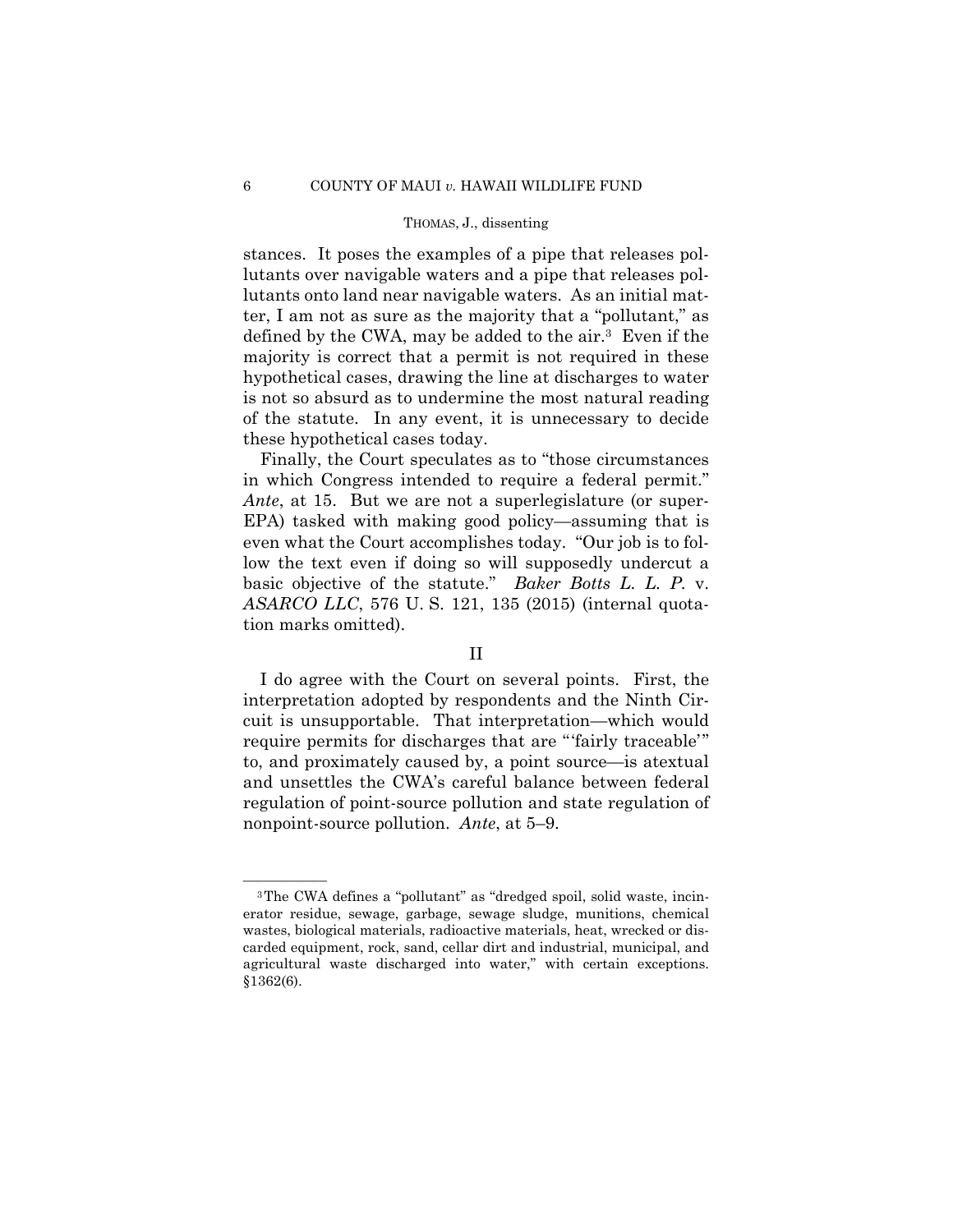Second, I agree that the interpretation adopted by petitioner and JUSTICE ALITO reads the word "any" unnaturally, *ante*, at 11, although the majority appears to deploy that argument itself in another part of the opinion, *ante,* at 14. Petitioner's and JUSTICE ALITO's interpretation also gives insufficient weight to the meaning of "addition," see *supra*, at 2.

Third, I agree that the EPA's interpretation is not entitled to deference for at least two reasons: No party requests it, and the EPA's reading is not the best one. *Ante*, at 12– 13. I add only that deference under *Chevron U. S. A. Inc.* v. *Natural Resources Defense Council, Inc.*, 467 U. S. 837 (1984), likely conflicts with the Vesting Clauses of the Constitution. See *Baldwin* v. *United States*, 589 U. S. \_\_\_, \_\_\_– \_\_\_ (2020) (THOMAS, J., dissenting from denial of certiorari) (slip op., at 2–8); *Michigan* v. *EPA*, 576 U. S. 743, 761–764 (2015) (THOMAS, J., concurring); see also *Perez* v. *Mortgage Bankers Assn.*, 575 U. S. 92, 115–126 (2015) (THOMAS, J., concurring in judgment).

Finally, I agree with the Court's implicit conclusion that *Rapanos* v. *United States*, 547 U. S. 715 (2006), does not resolve this case. That plurality opinion, which I joined, observed that lower courts have required a permit when pollutants pass through a chain of point sources. *Id.*, at 743– 744. But we expressly said in *Rapanos* that "we [did] not decide this issue." *Id.*, at 743. We are not bound by dictum in a plurality opinion or by the lower court opinions it cited.

### III

The best reading of the statute is that a "discharge" is the release of pollutants directly from a point source to navigable waters. The application of this interpretation to the undisputed facts of this case makes a remand unnecessary. Petitioner operates a wastewater treatment facility and injects treated wastewater into four underground injection control wells. All parties agree that the wastewater enters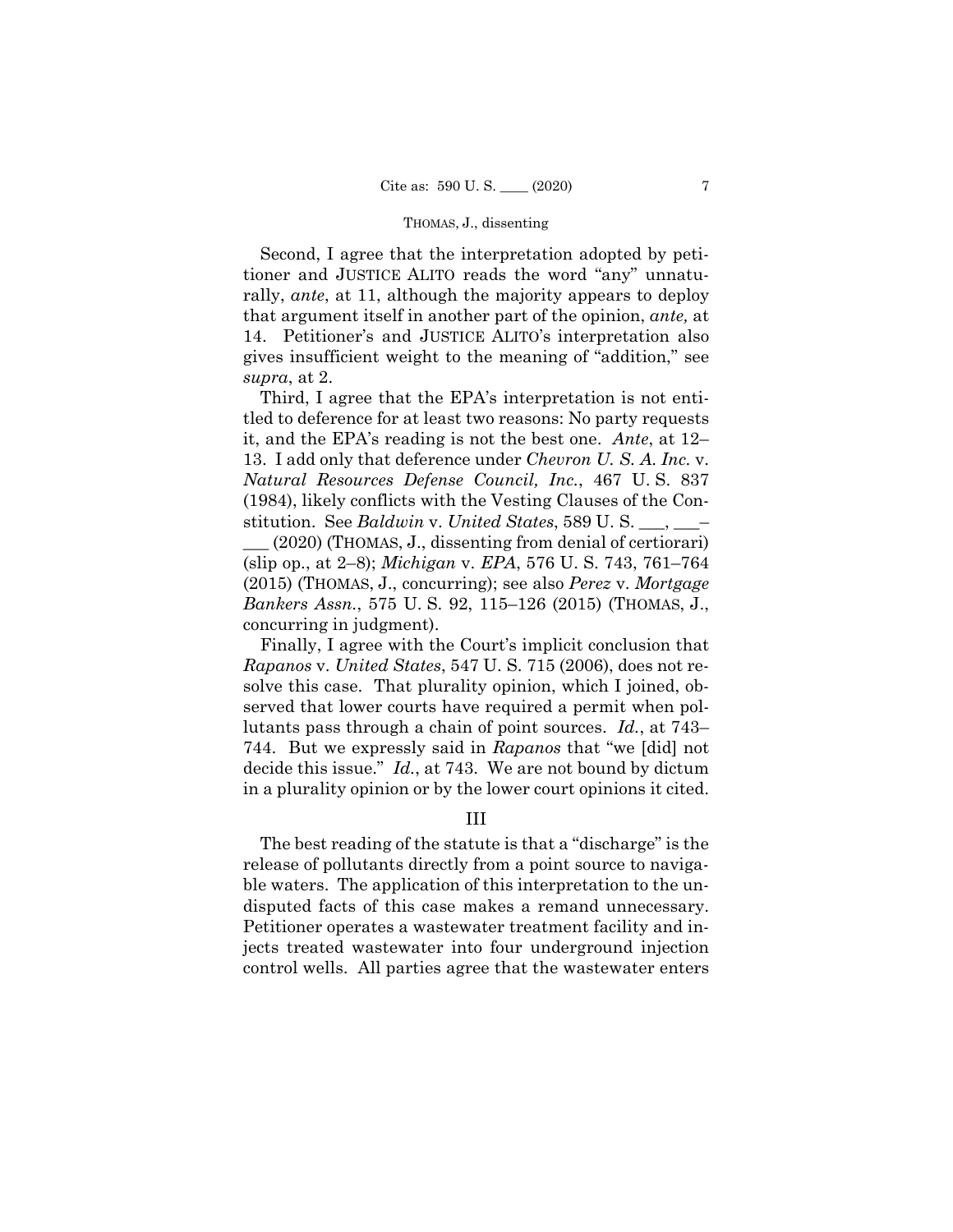groundwater from the wells and does not directly enter navigable waters. Based on these undisputed facts, there is no "discharge," so I would reverse the judgment of the Ninth Circuit. I respectfully dissent.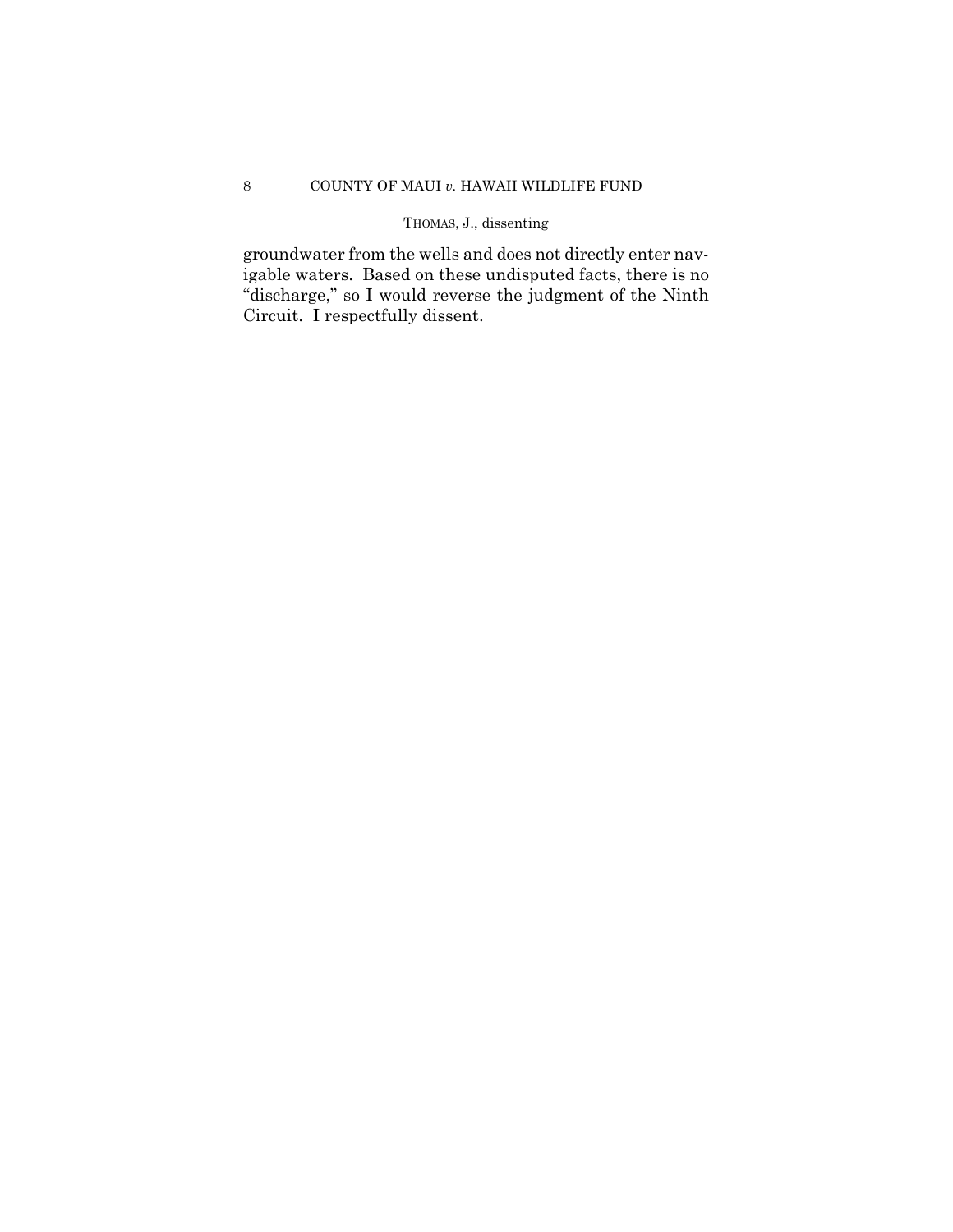### $\frac{1}{2}$  ,  $\frac{1}{2}$  ,  $\frac{1}{2}$  ,  $\frac{1}{2}$  ,  $\frac{1}{2}$  ,  $\frac{1}{2}$  ,  $\frac{1}{2}$ **SUPREME COURT OF THE UNITED STATES**

#### $\frac{1}{2}$  ,  $\frac{1}{2}$  ,  $\frac{1}{2}$  ,  $\frac{1}{2}$  ,  $\frac{1}{2}$  ,  $\frac{1}{2}$ No. 18–260

## COUNTY OF MAUI, HAWAII, PETITIONER *v.* HAWAII WILDLIFE FUND, ET AL.

## ON WRIT OF CERTIORARI TO THE UNITED STATES COURT OF APPEALS FOR THE NINTH CIRCUIT

[April 23, 2020]

## JUSTICE ALITO, dissenting.

 of interpreting those enacted by Congress, it might at least adopt rules that can be applied with a modicum of consistency. Here, however, the Court makes up a rule If the Court is going to devise its own legal rules, instead that provides no clear guidance and invites arbitrary and inconsistent application.

 be understood to have been added "from" a pipe if the The text of the Clean Water Act generally requires a permit when a discharge "from" a "point source" (such as a pipe) "add[s]" a pollutant "to" navigable waters (such as the Pacific Ocean). 33 U. S. C. §1362(12). There are two ways to read this text. A pollutant that reaches the ocean could pipe originally discharged the pollutant and the pollutant eventually made its way to the ocean by flowing over or under the surface of the ground. Or a pollutant that reaches the ocean could be understood to have come "from" a pipe if the pollutant is discharged from the pipe directly into the ocean.

 interpretations, but the Court refuses to accept either. There is no comprehensible alternative to these two Both alternatives, it believes, lead to unacceptable results, and it therefore tries to find a middle way. It holds that a permit is required "when there is a direct discharge from a point source into navigable waters or when there is the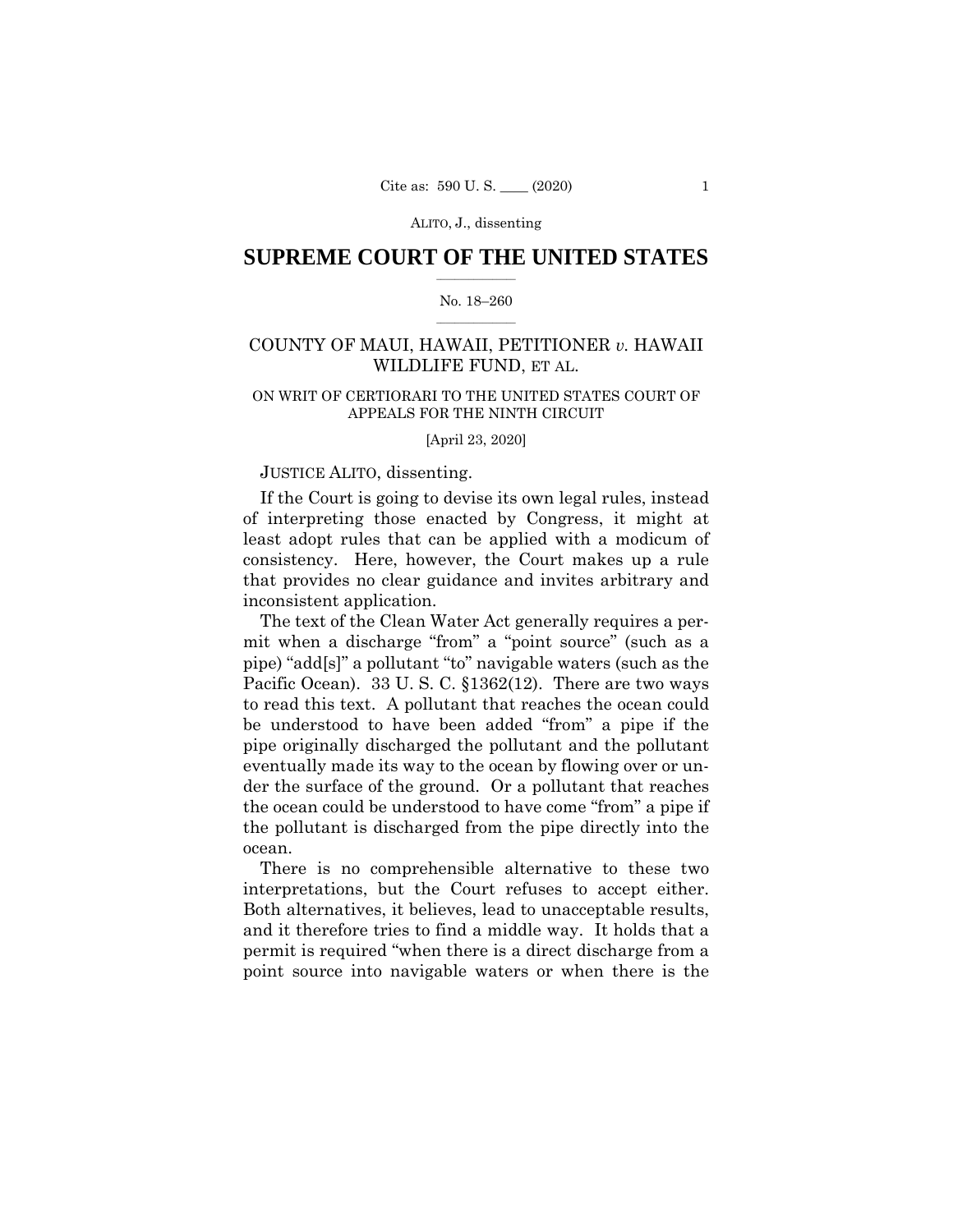*functional equivalent of a direct discharge*." *Ante*, at 15. This is not a plausible interpretation of the statutory text and, to make matters worse, the Court's test has no clear meaning.

Just what is the "functional equivalent" of a "direct discharge"? The Court provides no real answer. All it will say is that the distance a pollutant travels and the time this trip entails are the most important factors, but *at least five other factors* may have a bearing on the question, and even this list is not exhaustive. *Ante*, at 16. Entities like water treatment authorities that need to know whether they must get a permit are left to guess how this nebulous standard will be applied. Regulators are given the discretion, at least in the first instance, to make of this standard what they will. And the lower courts? The Court's advice, in essence, is: "That's your problem. Muddle through as best you can."

I

Petitioner, the County of Maui (County), built the Lahaina Wastewater Reclamation Facility in the 1970s. Excerpts of Record 304. The facility receives sewage and then discharges treated wastewater into wells (essentially long pipes) that extend 200 feet or more below ground level. *Id.*, at 694–695. Some of this discharge enters an aquifer below the facility. *Id.*, at 696.

In all the years of its operation, the facility has never had a National Pollution Discharge Elimination System (NPDES) permit for discharges from the wells, a fact that has been well known to both the EPA and the Hawaii Department of Health (HDOH). The EPA helped to finance the construction of the facility with a Clean Water Act grant. *Id.*, at 141. In 1973, before breaking ground on the facility, the County prepared an environmental impact report and shared it with the EPA and the HDOH. *Id.*, at 140, 342. The report predicted that effluent injected into groundwater from the wells would "eventually reach the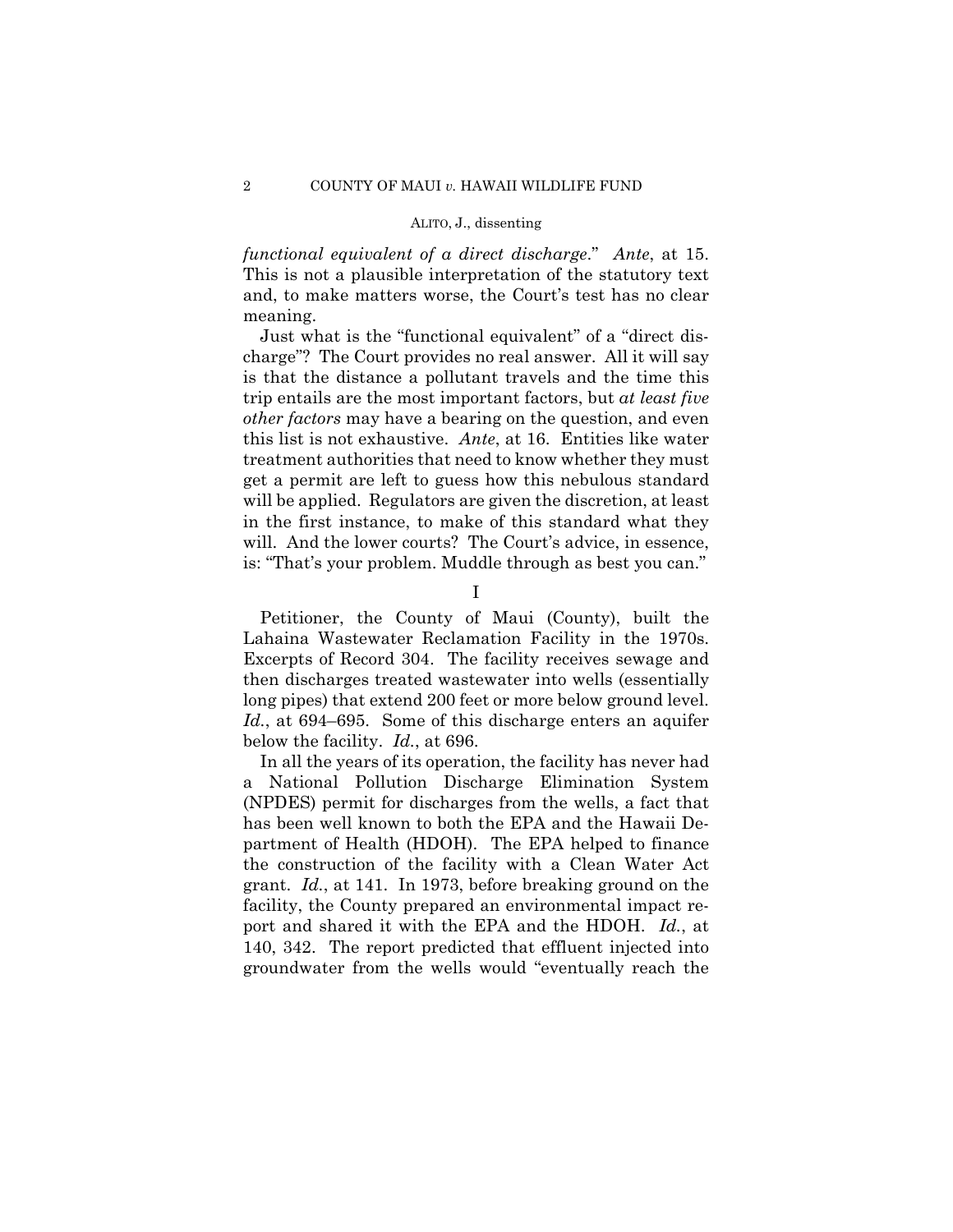ocean some distance from the shore." *Id.*, at 342. Both the EPA and the HDOH received and submitted comments on the report without any mention of a need for permitting discharges from the wells. *Id.*, at 140. Six years later, the HDOH issued an NPDES permit to the facility—but not for the wells. (The permit covered separate discharges to the Honokowai Stream.) *Id.*, at 141, 223–224. And in a May 1985 NPDES Compliance Monitoring Report, the EPA concluded that the County was operating in compliance with the permit, because all effluent was entering the injection wells—and was thus destined for groundwater rather than for navigable waters or for use in irrigation. *Id.*, at 141, 222. In 1994, HDOH again informed the EPA that "all experts agree that the wastewater does enter the ocean." *Id.*, at 369. And again—nothing from the federal authorities.

Thus, despite nearly five decades of notice that effluent from the facility would make, or was making, its way via groundwater to the ocean, neither the EPA nor the HDOH required NPDES permitting for the Lahaina wells. App. to Pet. for Cert. 138, 143. Indeed, none of the more than 6,600 underground injection wells in Hawaii currently has an NPDES permit.<sup>1</sup>

In 2012, however, as the Court recounts, respondents filed a citizen suit claiming that the Lahaina facility was violating the Clean Water Act by discharging pollutants into the ocean without a permit. The District Court granted summary judgment against the County on the issue of liability because pollutants "can be directly traced from the injection wells to the ocean." 24 F. Supp. 3d 980, 998 (Haw. 2014) (emphasis deleted).

The parties then entered into a conditional settlement

<sup>&</sup>lt;sup>1</sup>EPA, FY 2018 State Underground Injection Control Inventory, https://www.epa.gov/uic/uic-injection-well-inventory; EPA, Hawaii NPDES Permits: Draft and Final NPDES Permits, https:// www.epa.gov/npdes-permits/hawaii-npdes-permits.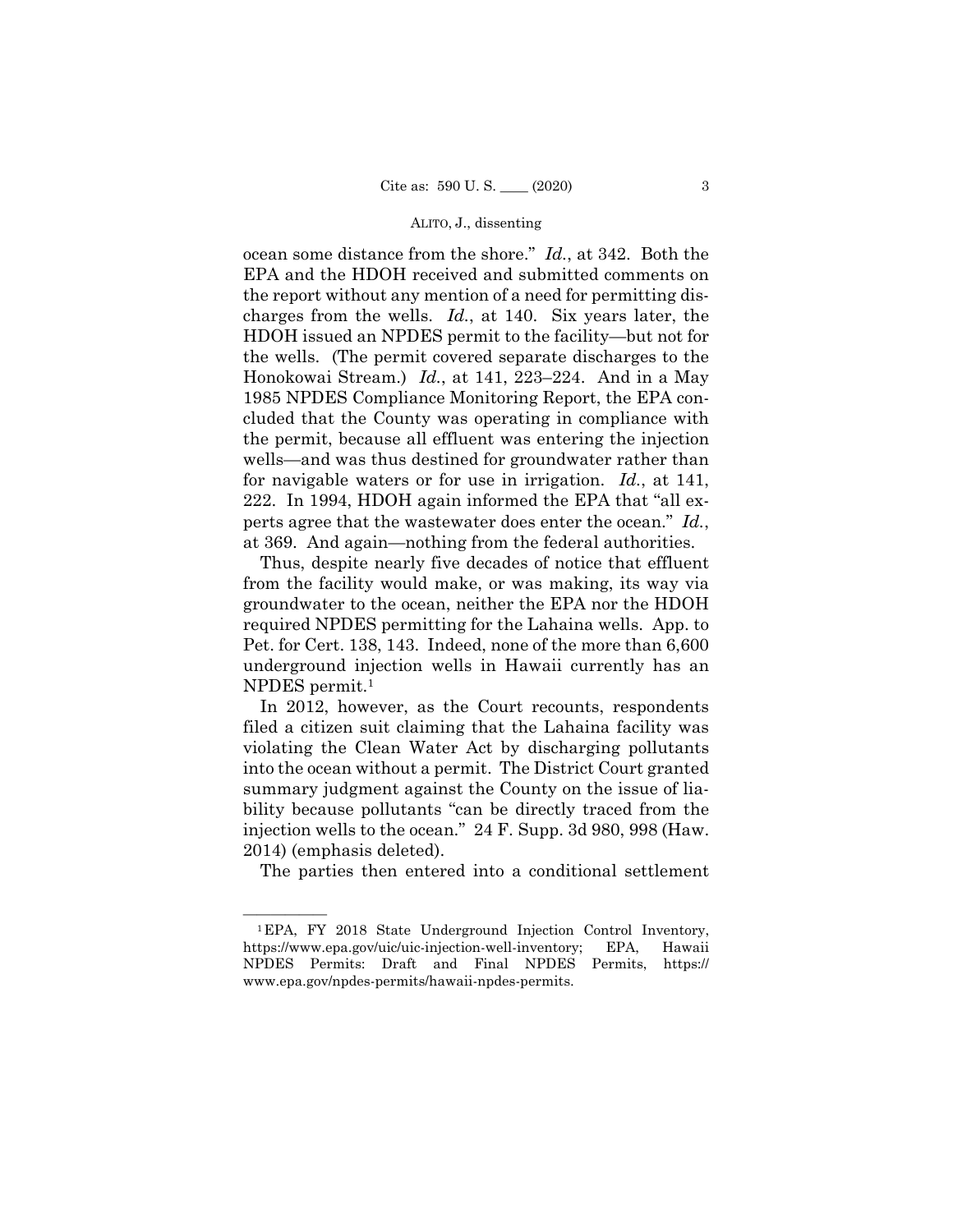that would take effect if the County were unsuccessful on appeal. Under that agreement, the County must: make good-faith efforts to obtain and comply with an NPDES permit; pay \$100,000 in civil penalties; spend \$2.5 million on a "supplemental environmental project" in the western part of the island of Maui; and pay nearly \$1 million for respondents' attorney's fees and other costs of litigation.2

On appeal, the Ninth Circuit affirmed on the ground that pollutants that eventually reached the ocean were "fairly traceable" to the wells. 886 F. 3d 737, 749 (2018). We granted review and must now decide whether the Court of Appeals erred in holding that the discharge of effluent from the wells into groundwater requires a permit.

II

The Clean Water Act generally makes it unlawful to "discharge" a "pollutant"3 without a permit. 33 U. S. C.  $§1311(a)$ . The Act defines the "discharge of a pollutant" as "any addition of any pollutant to navigable waters<sup>[4]</sup> from any point source." §1362(12). And a "point source" is broadly defined as "any discernible, confined and discrete

<sup>&</sup>lt;sup>2</sup> Settlement Agreement and Order re: Remedies in No. 1:12cv198, Doc. 259 (Haw.); Stipulated Settlement Agreement Regarding Award of Plaintiffs' Costs of Litigation, *ibid*., Doc. 267 (Haw.). 3The Act defines a "pollutant" as:

<sup>&</sup>quot;dredged spoil, solid waste, incinerator residue, sewage, garbage, sewage sludge, munitions, chemical wastes, biological materials, radioactive materials, heat, wrecked or discarded equipment, rock, sand, cellar dirt and industrial, municipal, and agricultural waste discharged into water

<sup>. . . .&</sup>quot; §1362(6). 4The Act defines "navigable waters" as "waters of the United States, including the territorial seas." §1362(7). The term "navigable waters" has a well-known meaning, but the broader term "waters of the United States" is not defined by the Clean Water Act and has presented a difficult issue for this Court. See *Rapanos* v. *United States*, 547 U. S. 715 (2006). The EPA's definition of "waters of the United States" expressly excludes groundwater, see 40 CFR §122.2 (2019); 84 Fed. Reg. 4190 (2019), and no party in this case disputes that interpretation.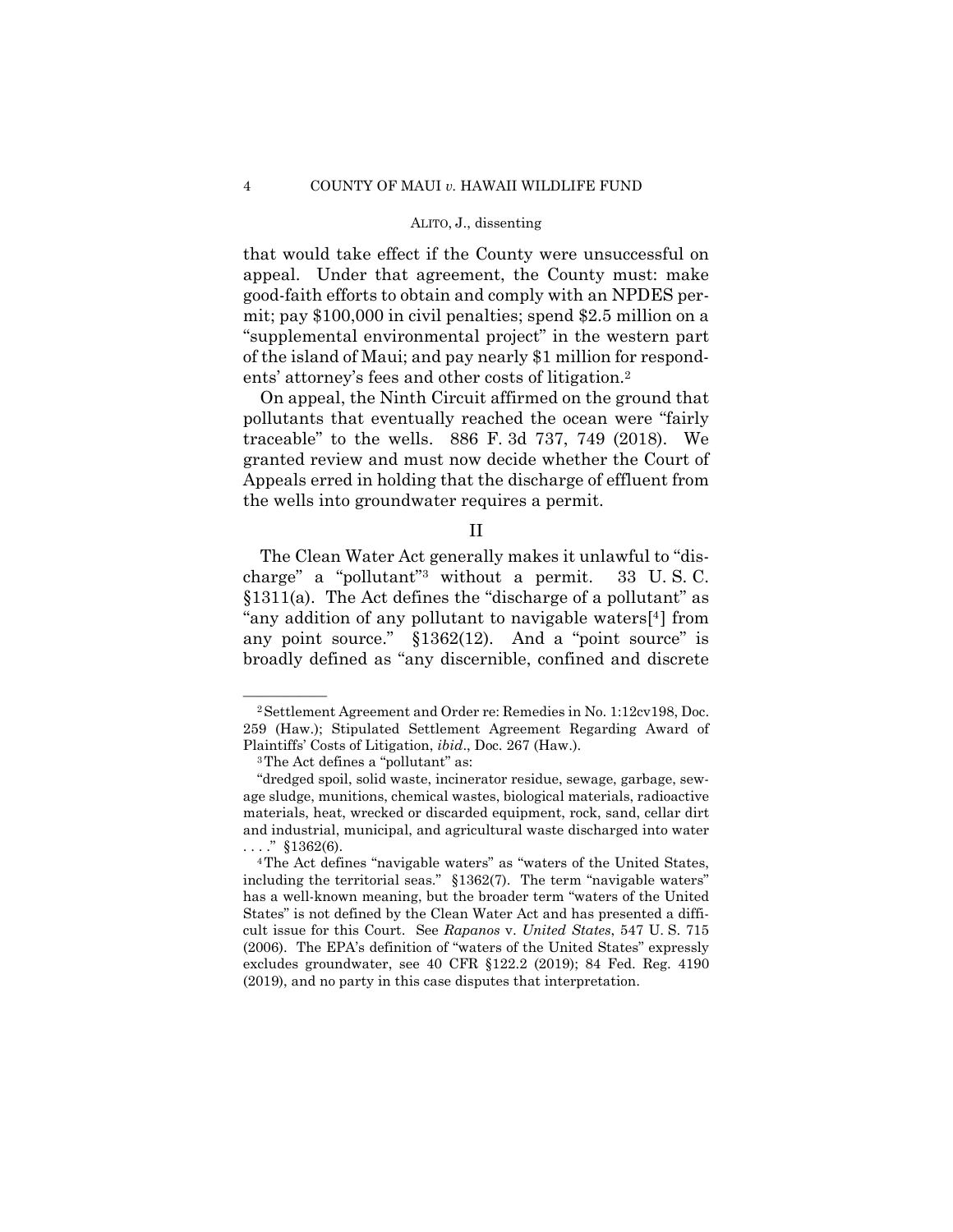conveyance . . . from which pollutants are or may be discharged." §1362(14). The Act includes a non-exhaustive list of conveyances that fall within this definition, and included on that list are such things as "pipe[s]," "ditch[es]," "channel[s]," and "well[s]." *Ibid*.

Putting all these statutory terms together, the rule can be stated as follows: A permit is required when a pollutant is "add[ed]" to navigable waters "from" a "point source." In this case, the parties and the EPA agree that *most* of the elements of this rule are met. Specifically, they agree that: The effluent emitted by the wells is a "pollutant"; this effluent reaches navigable waters (the Pacific Ocean); and the wells are "point source[s]." The disputed question is whether the emission of effluent from those wells qualifies as a "discharge," that is, the addition of a pollutant *"from" a point source*. §1362(12) (emphasis added).

There are two possible interpretations of this phrase. The first is that pollutants are added to navigable waters from a point source whenever they originally came from the point source. The second is that pollutants are added to navigable waters only if they were discharged from a point source directly into navigable waters.

Dissatisfied with those options, the Court tries to find a third, but its interpretation is very hard to fit into the statutory text. Under the Court's interpretation, it appears that a pollutant that leaves a point source and heads toward navigable waters via some non-point source (such as by flowing over the ground or by means of groundwater) is "from" the point source for some portion of its journey, but once it has travelled a certain distance or once a certain amount of time has elapsed, it is no longer "from" the point source and is instead "from" a non-point source.

This is an implausible reading of the statute. The Court has many inventive examples of the different meanings that can be conveyed by the simple statement that A comes from B, but one of the Court's examples—the traveler who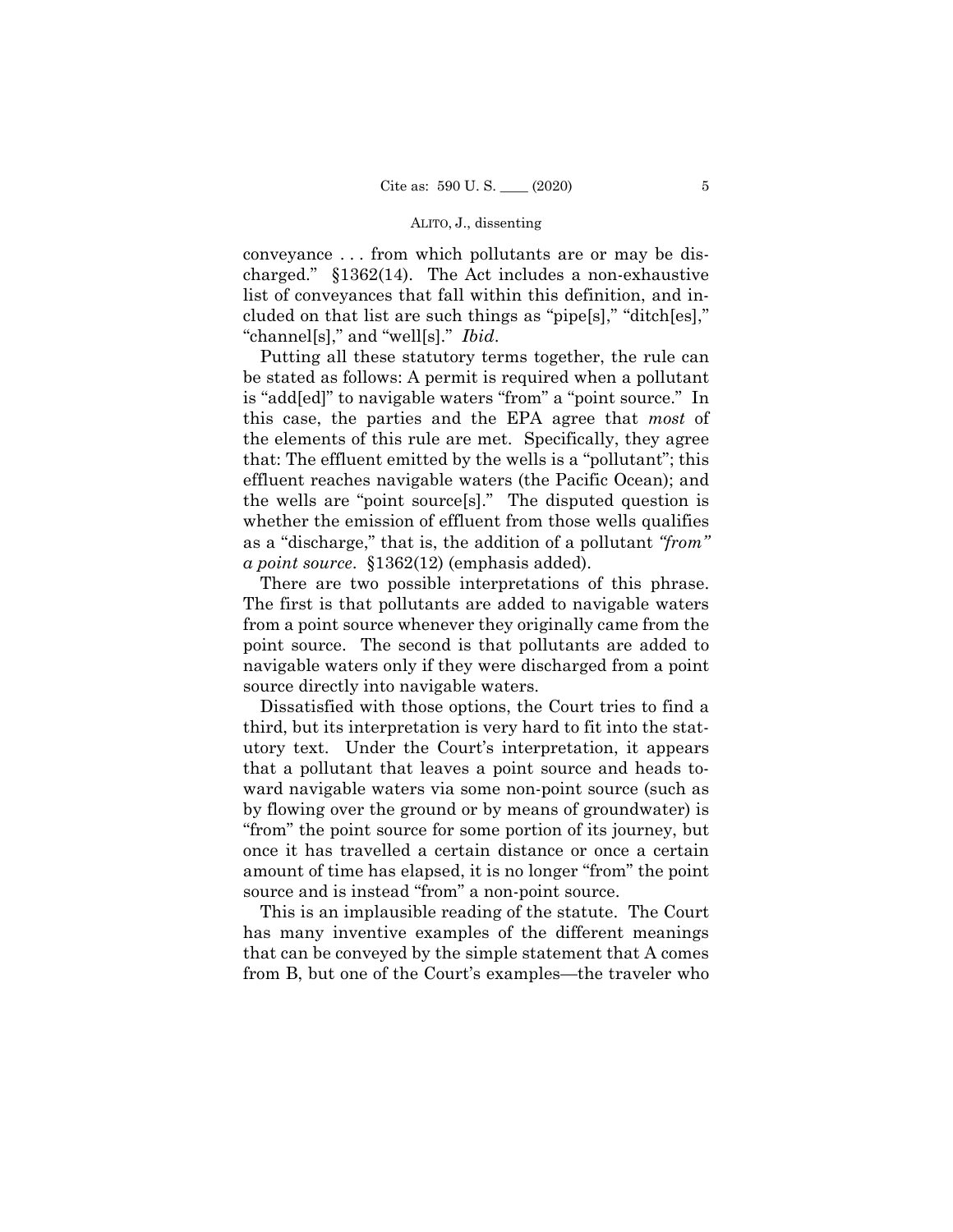flies from Europe to Baltimore—illustrates the problem. If we apply the Court's interpretation of §1362 to this traveler's journey, he would be "from" Europe for the first part of the flight, but at some point he might cease to be "from" Europe and would then be from someplace else, maybe Greenland or geographical coordinates in the middle of the Atlantic. This is a very strange notion, and therefore, I think the statutory text compels us to choose between the two alternatives set out above.

The Court rejects both of these because it thinks they lead to unacceptably extreme results. "Originally from" would impose liability even if pollutants discharged into ground water had to travel 250 miles over the course of 100 years before reaching navigable waters. See *ante*, at 6. And "'immediately'" or "'directly' from," the Court thinks, would mean that a polluter could evade the permit requirement by discharging pollutants from a pipe located just a few feet from navigable waters. *Ante*, at 14–15.

 *charge." Ante*, at 15 (emphasis in original). The Clean Wa-To escape these possibilities, the Court devises its own test: A permit is required, the Court holds, "when there is a direct discharge from a point source into navigable waters or when there is the *functional equivalent of a direct dis*ter Act, however, says nothing about "the functional equivalent" of a direct discharge. That is the Court's own concoction, and the Court provides no clear explanation of its meaning.

The term "functional equivalent" may have a quasitechnical ring, but what does it mean? "Equivalent" means "equal" in some respect, and "functional" signifies a relationship to a function. The function of a direct discharge from a point source into navigable waters is to convey the entirety of the discharge into navigable waters without any delay. Therefore, the "functional equivalent" of a direct discharge of a pollutant into navigable waters would seem to be a discharge that is equal to a direct discharge in these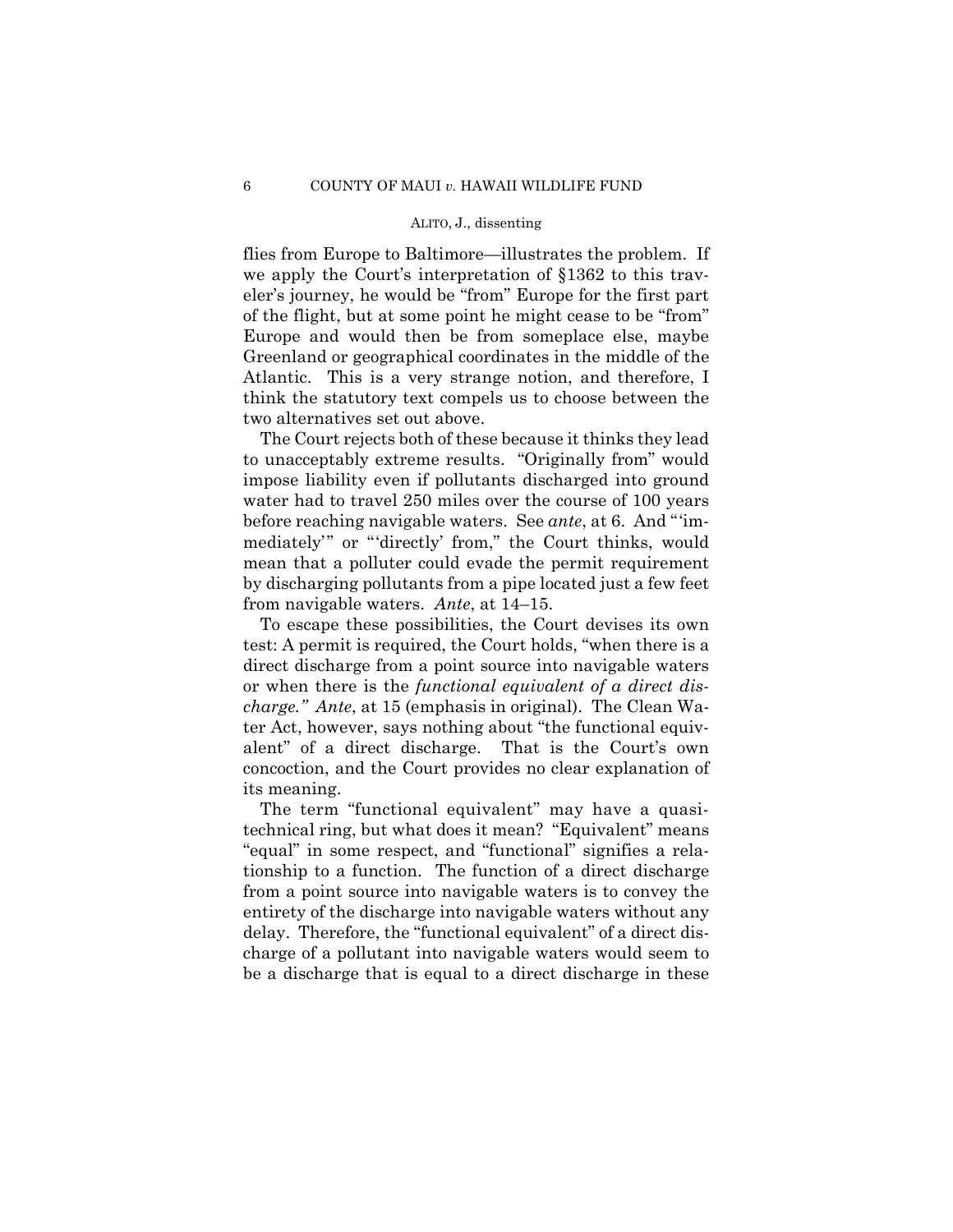respects.

If that is what the Court meant by "the functional equivalent of a direct discharge," the test would apply at best to only a small set of situations not involving a direct discharge. The Court's example of a pipe that emits pollutants a few feet from the ocean would presumably qualify on *de minimis* grounds, but if the pipe were moved back any significant distance, the discharge would not be exactly equal to a direct discharge. There would be some lag from the time of the discharge to the time when the pollutant reaches navigable waters; some of the pollutant might not reach that destination; and the pollutant might have changed somewhat in composition by the time it reached the navigable waters.

For these reasons, the Court's reference to "the functional equivalent of a direct discharge," if taken literally, would be of little importance, but the Court's understanding of this concept is very different from the literal meaning of the phrase. As used by the Court, "the functional equivalent of a direct discharge" means a discharge that is sufficiently similar to a direct discharge to warrant a permit in light of the Clean Water Act's "language, structure, and purposes." See *ante*, at 18. But what, in concrete terms, does this mean? How similar is sufficiently similar?

The Court provides this guidance. It explains that time and distance are the most important factors, *ante*, at 16, but it does not set any time or distance limits except to observe that a permit is needed where the discharge is a few feet away from navigable waters and that a permit is not required where the discharge is far away and it takes "many years" for the pollutants to complete the journey. *Ante*, at 15–16. Beyond this, the Court provides a list (and a nonexhaustive one at that!) of five other factors that *may* be relevant: "the nature of the material through which the pollutant travels," "the extent to which the pollutant is diluted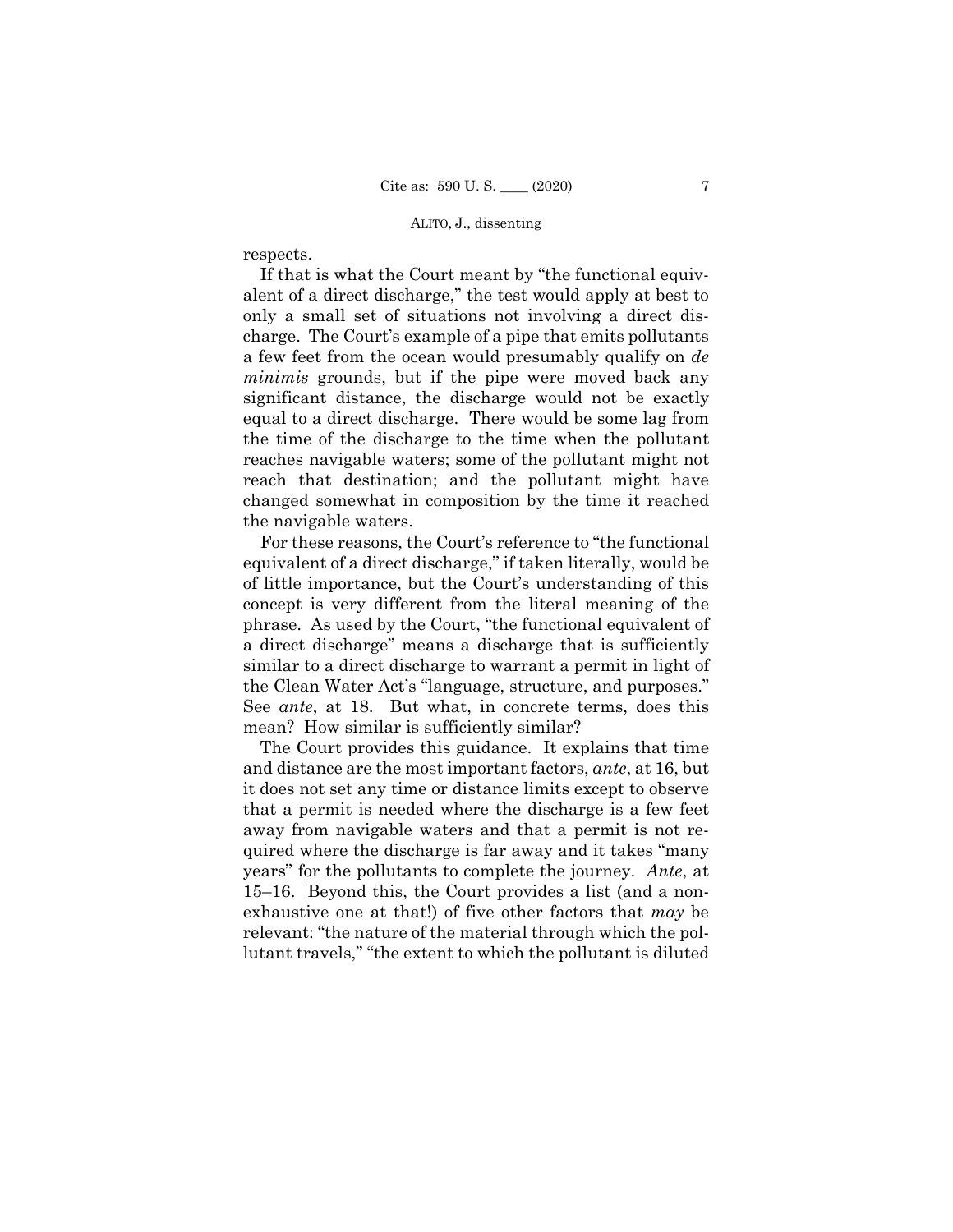or chemically changed as it travels," "the amount of pollutant entering the navigable waters relative to the amount of the pollutant that leaves the point source," "the manner by or area in which the pollutant enters the navigable waters," and "the degree to which the pollution (at that point) has maintained its specific identity." *Ante*, at 16.

The Court admits that its rule "does not, on its own, clearly explain how to deal with middle instances," *ibid*., but that admission does not go far enough. How the rule applies to "middle instances" is anybody's guess. Except in extreme cases, dischargers will be able to argue that the Court's multifactor test does not require a permit. Opponents will be able to make the opposite argument. Regulators will be able to justify whatever result they prefer in a particular case. And judges will be left at sea.

## III

A

 the sort of extreme consequences that the Court finds unacceptable. Instead of concocting our own rule, I would interpret the words of the statute, and in my view, the better of the two possible interpretations is that a permit is required when a pollutant is discharged directly from a point source to navigable waters. This interpretation is consistent with the statutory language and better fits the overall scheme of the Clean Water Act. And properly understood, it does not have

Take the Court's example of a pipe that discharges pollutants a short distance from the ocean. *Ante*, at 10. This pipe qualifies as a point source. 33 U. S. C. §1362(14). If its discharge goes directly into another point source and that point source discharges directly into navigable waters, there is a direct discharge into navigable waters, and a permit is needed. See *Rapanos* v. *United States*, 547 U. S. 715,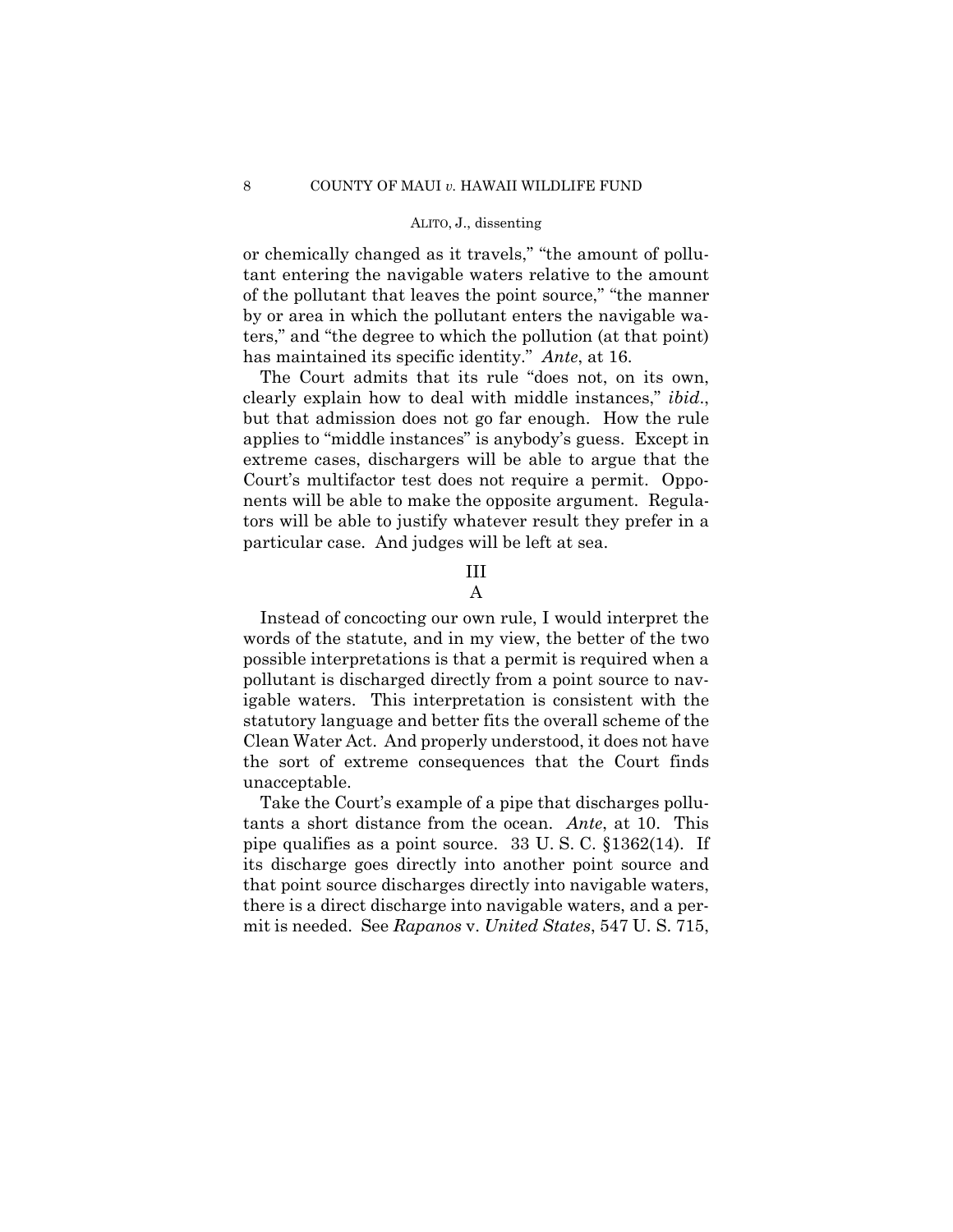## 743–744 (2006) (plurality opinion).5

 rectly into navigable waters." *Ante*, at 1 (dissenting opinion). But I take point sources. In my view, a permit is required in that instance because  $5$ JUSTICE THOMAS describes his preferred holding in similar terms: "[A] permit is required only when a point source discharges pollutants di-JUSTICE THOMAS's opinion to foreclose liability in one situation where I believe a permit would be required: a discharge from multiple, linked a pollutant would ultimately be added to navigable waters directly from a point source.

 termittent watercourses that lie upstream of covered waters." *Id*., at Justice Scalia's opinion in *Rapanos*, 547 U. S., at 743–744 (plurality opinion), supports this conclusion. *Rapanos* addressed the meaning of the term "waters of the United States," and Justice Scalia's opinion concluded that this term does not apply to "[w]etlands with only an intermittent, physically remote hydrologic connection to [such waters]." *Id*., at 742. At one point in his opinion, Justice Scalia responded to the argument that this interpretation would allow polluters to evade the permit requirement "simply by discharging their pollutants into noncovered in-743. Arguing that this was not likely to occur, he identified two lines of lower court authority that would prevent such evasion, but he did not endorse either. *Ibid*.

tion of that term. *Ibid*. The other line, as described in Justice Scalia's covered waters, but pass 'through conveyances' in between." *Ibid*. (em-One of these lines was based on exactly the interpretation set out in this opinion, namely, that "such upstream, intermittently flowing channels themselves constitute 'point sources'" under the Act's broad definiopinion, "held that the discharge into intermittent channels of any pollutant *that naturally washes downstream* likely [requires a permit] even if the pollutants discharged from a point source do not emit 'directly into' phasis in original). To the extent these lower court cases are understood as holding that a permit is required whenever a pollutant "naturally" reaches waters of the United States, their reasoning would conflict with the Court's rejection of the theory that a permit is required whenever a pollutant that originated from a point source ultimately reaches covered waters. But as Justice Scalia noted, in the two cases he cited, the pollutants were discharged from point sources into "conveyances" that, in turn, brought the pollutants to covered waters. *Ibid*. And the conveyances in both cases, a sewer system and tunnel, *ibid*., could easily fall within the broad definition of a point source.

 tion set out in this opinion. The same is true of his statement, discussed In short, at least one and perhaps both of the lines of lower court cases to which Justice Scalia referred are fully consistent with the interpretaby JUSTICE KAVANAUGH, *ante*, at 1–2 (concurring opinion), that the Clean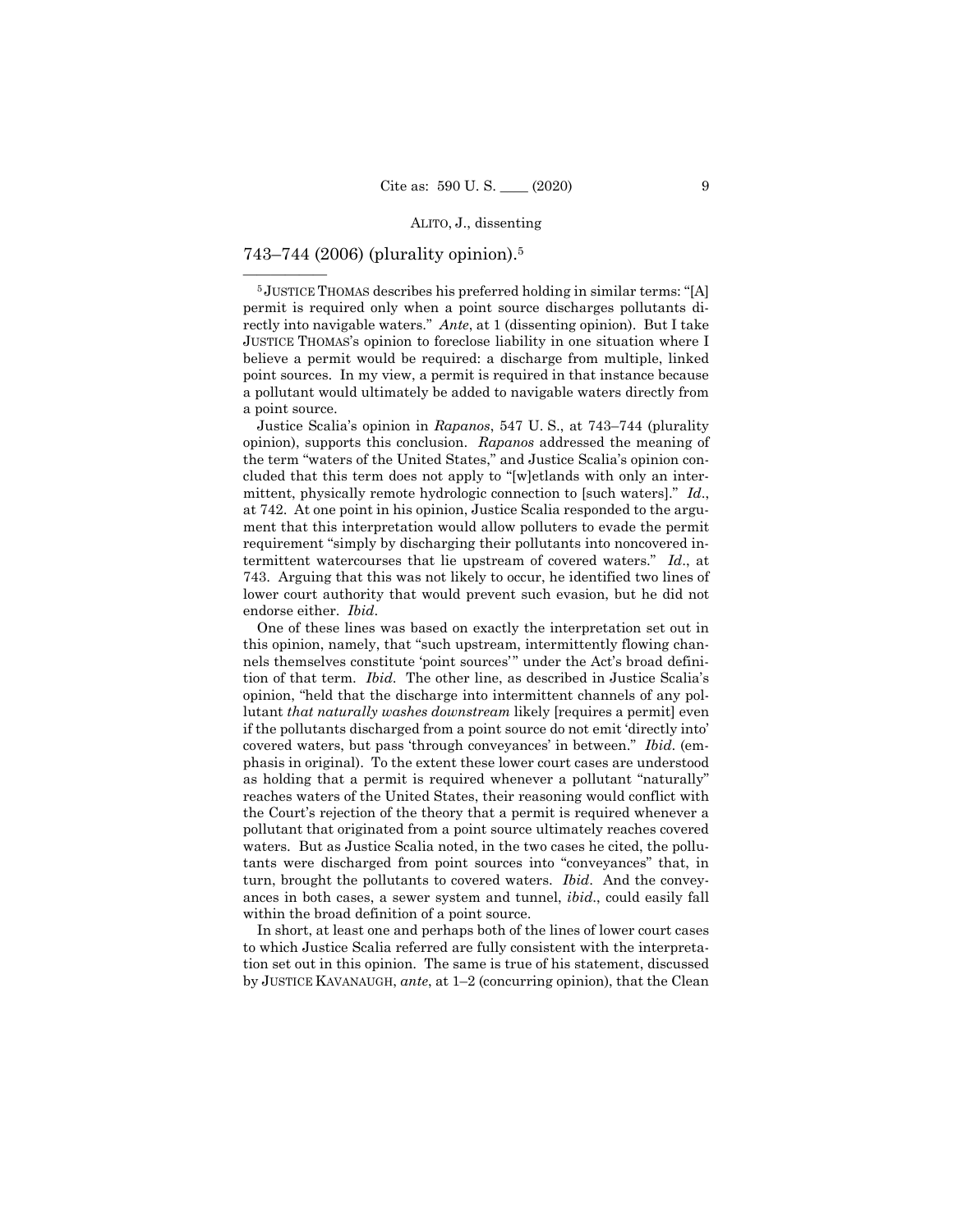That a permit is required in this situation is important because the Clean Water Act's definition of a "point source" is very broad, and as a result, many discharges onto the surface of land are likely to be covered. As noted, "point source[s]" include "ditch[es]" and "channel[s]," as well as "any discernible, confined and discrete conveyance . . . from which pollutants  $\ldots$  may be discharged." §1362(14). Therefore if water discharged on the surface of the land finds or creates a passage leading to navigable waters, a permit may be required if the course that the discharge takes is (1) a "conveyance" that is (2) "discernible" and (3) "confined."

Those three requirements are rather easily satisfied. When a liquid flows over the surface of land to navigable waters, the surface is a conveyance, *i.e.*, a "means of carrying or transporting something" from one place to another. Webster's Third New International Dictionary 499 (1971) (Webster's Third); Random House Dictionary of the English Language 320 (1967) (Random House).<sup>6</sup> This conveyance would be "discernible," *i.e.*, capable of being seen. Webster's Third 644; Random House 409. And it would be "confined,"

——————

Water Act "does not forbid the 'addition of any pollutant *directly* to navigable waters from any point source.'" 547 U.S., at 743. As noted, Justice Scalia's opinion is open to the possibility that a permit is required if point source A discharges into point source B, and point source B then discharges into covered waters. Thus, his opinion apparently regards that situation as involving an indirect discharge. I would describe that discharge as direct because point source B discharges directly into covered waters, but the difference is purely semantic.<br><sup>6</sup>As we have said, the Act's point-source "definition makes plain that a

point source need not be the original source of the pollutant; it need only convey the pollutant to 'navigable waters,' which are, in turn, defined as 'the waters of the United States.'" South Fla. Water Management Dist. v. *Miccosukee Tribe*, 541 U. S. 95, 105 (2004). The label is a bit of a misnomer: Although labeled "point sources," "[t]ellingly, the examples ... listed by the Act include pipes, ditches, tunnels, and conduits, objects that do not themselves generate pollutants but merely transport them." *Ibid.* (citing §1362(14)).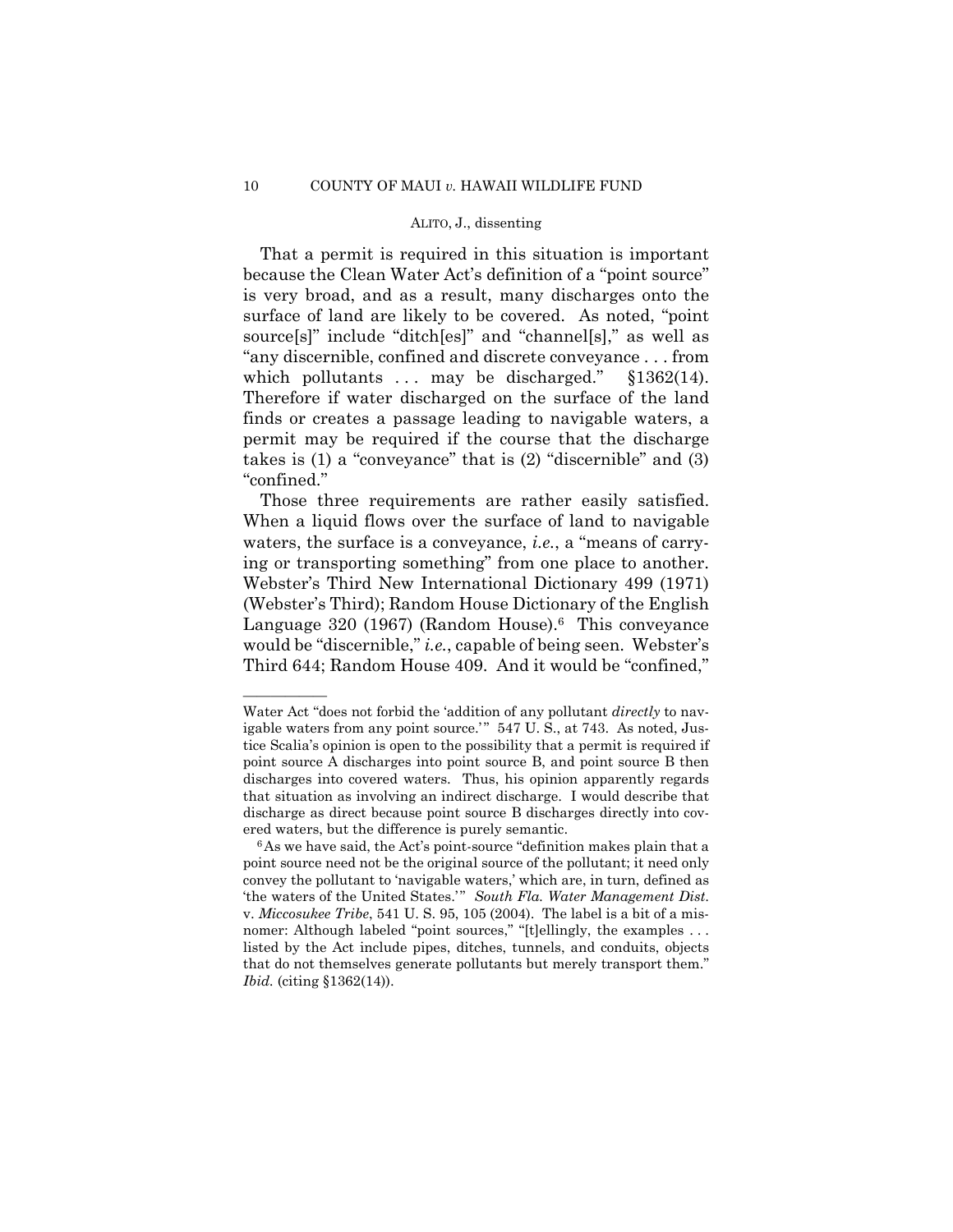*i.e.*, held within bounds, see Webster's Third 476; Random House 308, if the topography of the land in question imposes some boundaries on its flow.

If the term "point source" is read in this way, it would have a broad reach and would cover many of the cases that trouble the Court. Moreover—and I find this point particularly important—even if this interpretation fails to capture every case that seems to call out for regulation, that would not mean that these cases would necessarily remain unchecked. The States have the authority to regulate the discharge of pollutants by non-point sources. See 33 U. S. C. §§1285(j), 1314(f), 1329(i), 1329(b)(1), (h). They are entrusted with a vital role under the Clean Water Act, and there is no reason to believe that they would tolerate cases of abuse.

The interpretation I have outlined is not only consistent with the statutory language; it is strongly supported by the Clean Water Act's regulatory scheme for at least two reasons. First, it respects Congress' decision to treat pointsource pollution differently from non-point-source pollution, including pollution conveyed by groundwater. See 84 Fed. Reg. 16832.7 The Court itself recognizes this:

"[T]he structure of the statute indicates that, as to groundwater pollution and non[-]point source pollution, Congress intended to leave substantial responsibility and autonomy to the States." *Ante*, at 6.

"Over many decades, and with federal encouragement,

<sup>&</sup>lt;sup>7</sup>The Act contains a number of references to groundwater (a non-point source) outside the NPDES context. The Act textually distinguishes groundwater from surface water and navigable waters, §1252(a), provides funding for state regulation of groundwater pollution, and suggests that groundwater is a non-point source. See  $$1329(h)(5)(D)$  (authorizing EPA to prioritize grants to States that have implemented or proposed "carry[ing] out groundwater quality protection activities which [EPA] determines are part of a comprehensive non[-]point source pollution control program").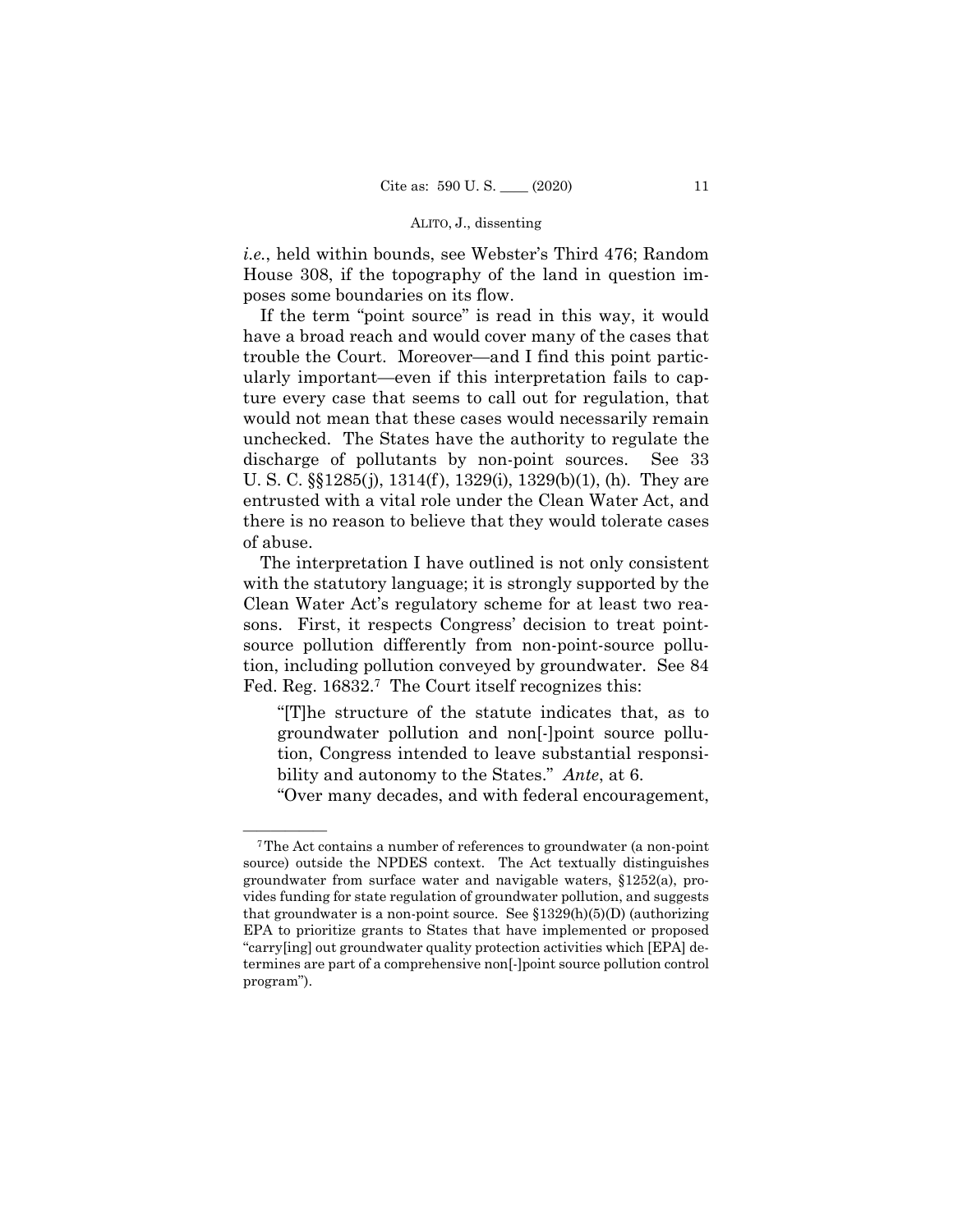the States have developed methods of regulating nonpoint source pollution through water quality standards, and otherwise." *Ibid*.

"The Act envisions EPA's role in managing non[-]point source pollution and groundwater pollution as limited to studying the issue, sharing information with and collecting information from the States, and issuing monetary grants." *Ante*, at 7.

 source polluters presumably because they could be identified and regulated more easily than non[-]point Point sources are readily identifiable and therefore more susceptible to uniform nationwide regulation. Non-point source pollution, on the other hand, often presents more complicated issues that are better suited to individualized local solutions. See *Shanty Town Assns. L. P.* v. *EPA*, 843 F. 2d 782, 791 (CA4 1988) ("[T]he control of non[-]point source pollution was so dependent on such site-specific factors as topography, soil structure, rainfall, vegetation, and land use that its uniform federal regulation was virtually impossible"); *Natural Resources Defense Council* v. *EPA*, 915 F. 2d 1314, 1316 (CA9 1990) ("The Act focused on point source polluters"); Brief for State of West Virginia et al. as *Amici Curiae* 14–18.

Second, this bright-line rule is consistent with the Act's remedial scheme. The Clean Water Act imposes a regime of strict liability, §§1311, 1342, 1344, backed by criminal penalties and steep civil fines, §1319. Thus, "the consequences to landowners even for inadvertent violations can be crushing." *Army Corps of Engineers* v. *Hawkes Co.*, 578 U. S.  $\_\_\_\_\_\_\_\_\_\$  (2016) (Kennedy, J., concurring) (slip op., at 1). The Act authorizes as much as \$54,833 in fines per day (or more than \$20 million per year), 40 CFR §19.4; 84 Fed. Reg. 2059, and contains a 5-year statute of limitations, 28 U. S. C. §2462. And the availability of citizen suits only exacerbates the danger to ordinary landowners. Even when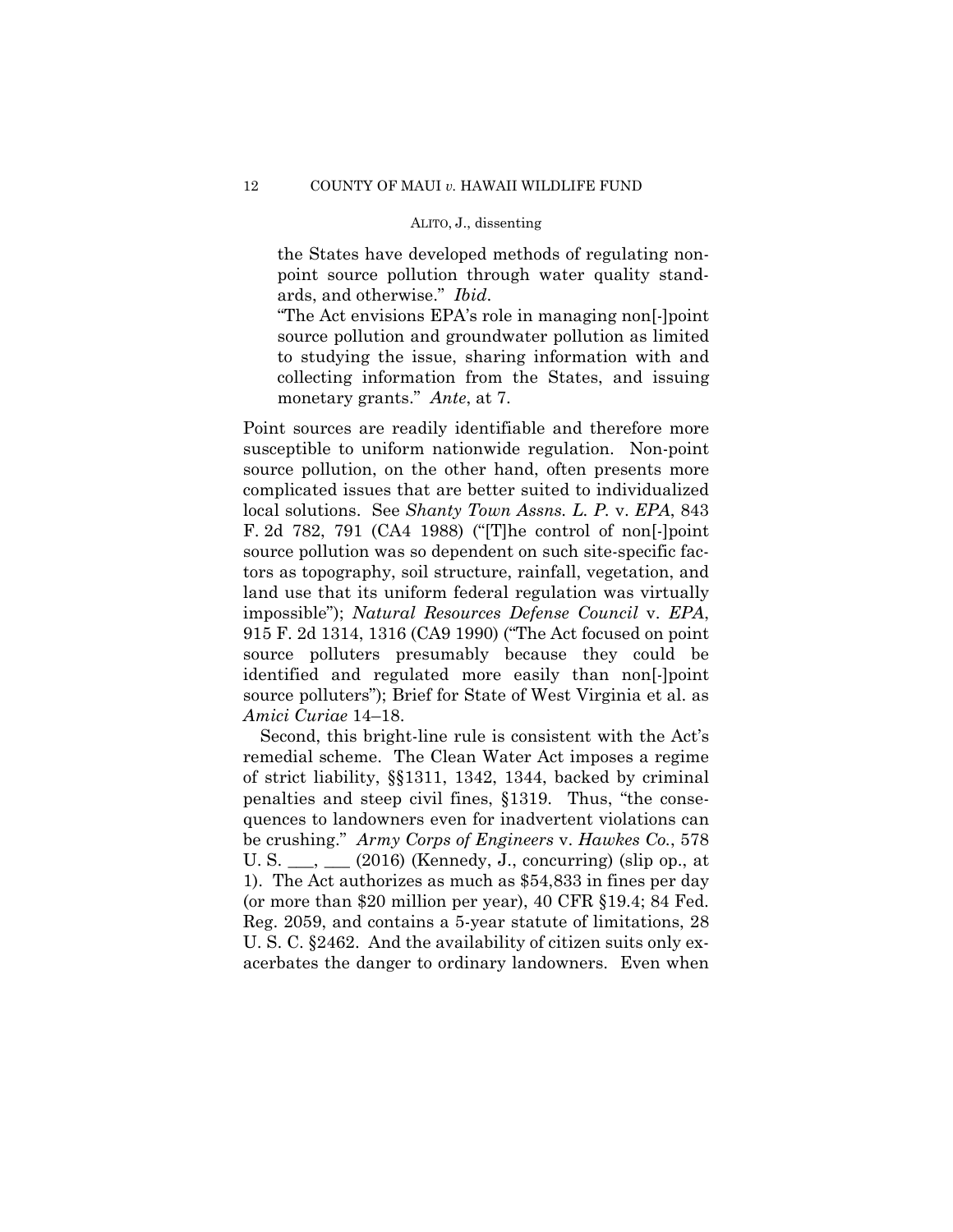the EPA and the relevant state agency conclude that a permit is not needed, there is always the possibility that a citizen suit will result in a very costly judgment. The interpretation set out above, by providing a relatively straightforward rule, provides a measure of fair notice and promotes good-faith compliance.

### B

The alternative way in which the statutory language could be interpreted—reading "from" to mean "originally from"—would lead to extreme results, as the Court recognizes. And while state regulation could fill any unwarranted gaps left by the interpretation I have outlined, there would be no apparent remedy for the overreach that would result from interpreting "from" to mean "originally from."

 ter." *Ibid*. 8 Congress most certainly did not intend that or-The extreme consequences of that interpretation are shown most dramatically by its potential application to ordinary homeowners with septic tanks, a problem that the EPA highlighted in a recent Interpretive Statement. See Interpretive Statement on Application of the Clean Water Act NPDES Program to Releases of Pollutants From a Point Source to Groundwater, 84 Fed. Reg. 16824 (2019). Septic systems—used by 26 million American homes—generally operate by "discharging liquid effluent into perforated pipes buried in a leach field, chambers, or other special units designed to slowly release the effluent into the soil." *Id.*, at 16812. That effluent then percolates through the soil and "can in certain circumstances ultimately enter groundwadinary homeowners with septic systems obtain NPDES

lection systems, ... treatment systems such as constructed wetlands, spills and accidental releases, manure management, and coal ash impoundment seepage." 84 Fed. Reg. 16812. The County and *amici* impoundment seepage." 84 Fed. Reg. 16812. The County and *amici* <sup>8</sup> According to the EPA, numerous other conveyances that deposit pollutants into groundwater could now require NPDES permits. "Activities listed by commentators included aquifer recharge, leaks from sewage col-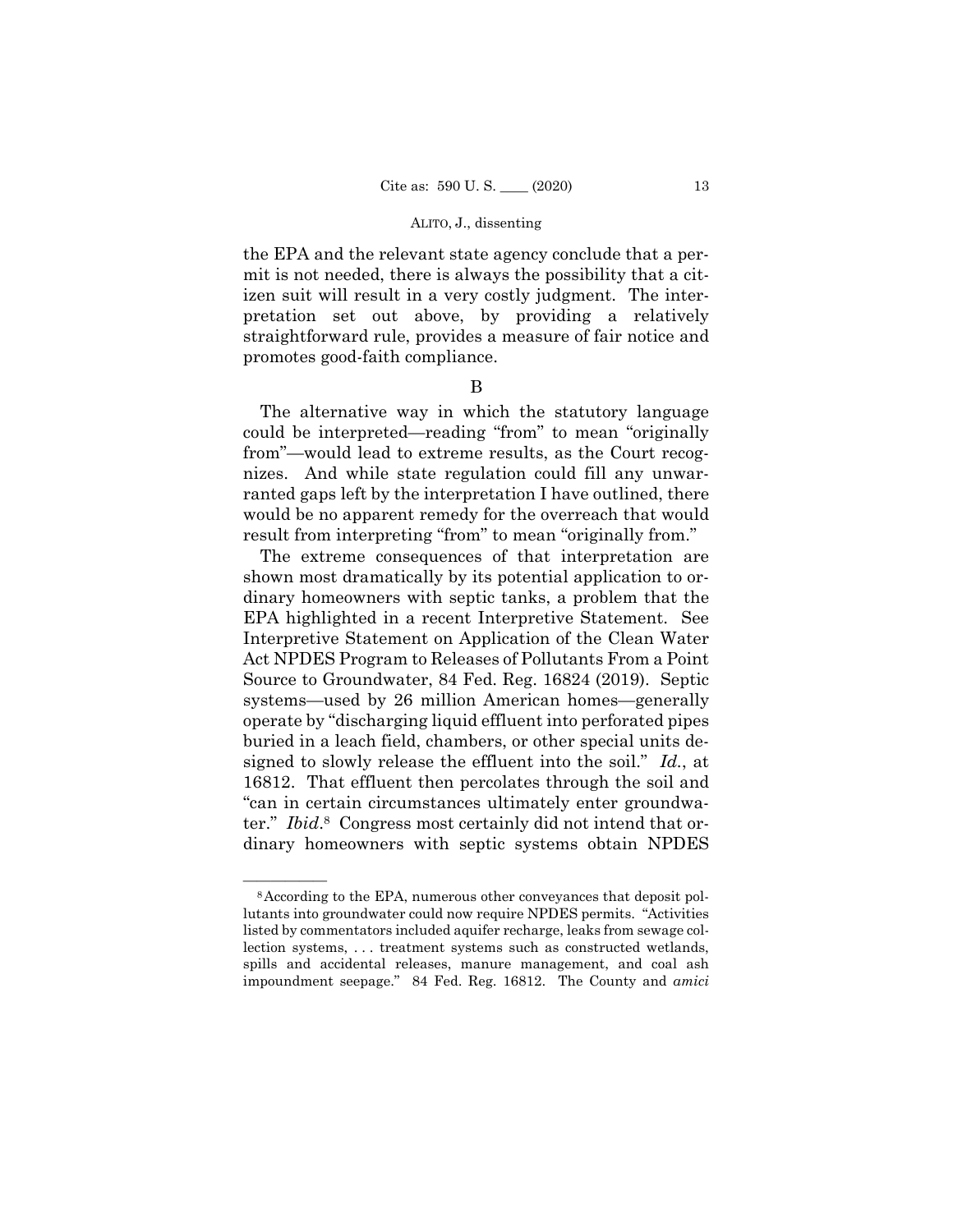permits—or that they face severe penalties for failing to do so. That, however, is where this alternative interpretation would lead.

 able" and "originally from." Unless a pollutant is "traceable" does not seem to add anything. What would it mean for a pollutant to be "unfairly traceable" to a point source? And the same is true for the test adopted by the Ninth Circuit. The Ninth Circuit held that a permit is required if a pollutant that reaches navigable waters is "fairly traceable," but there is no real difference between "fairly traceto a point source, how could that point source be required to get a permit? And the addition of the qualifier "fairly" Traceable only as a result of a method that is scientifically unsound? In that situation, why would a court consider the pollutant to be traceable to the source in question at all? So if a pollutant can be reliably determined to have originally come from a point source, a permit would appear to be required under the Ninth Circuit's test.

Respondents, instead of defending the Ninth Circuit's interpretation, argue that a discharge from a point source must be the "proximate cause" of a pollutant's reaching navigable waters. Brief for Respondents 12. But as the Court concludes, *ante*, at 6, there is no basis for transplanting this concept from the law of torts into the Clean Water Act, and it is unclear what it would mean in that context.

For these reasons, of the two possible interpretations of the statutory terms, the better is the interpretation that reads "from" to mean "directly from."

## $\mathcal{C}$

Even if the Court were to find §1362(12) ambiguous, applicable clear statement rules foreclose the "functional

——————

 frastructure, water reuse, and groundwater discharge. See, *e.g.*, Brief also assert that respondents' theory would require permits for green infor National Association of Clean Water Agencies et al. as *Amici Curiae*  20–26.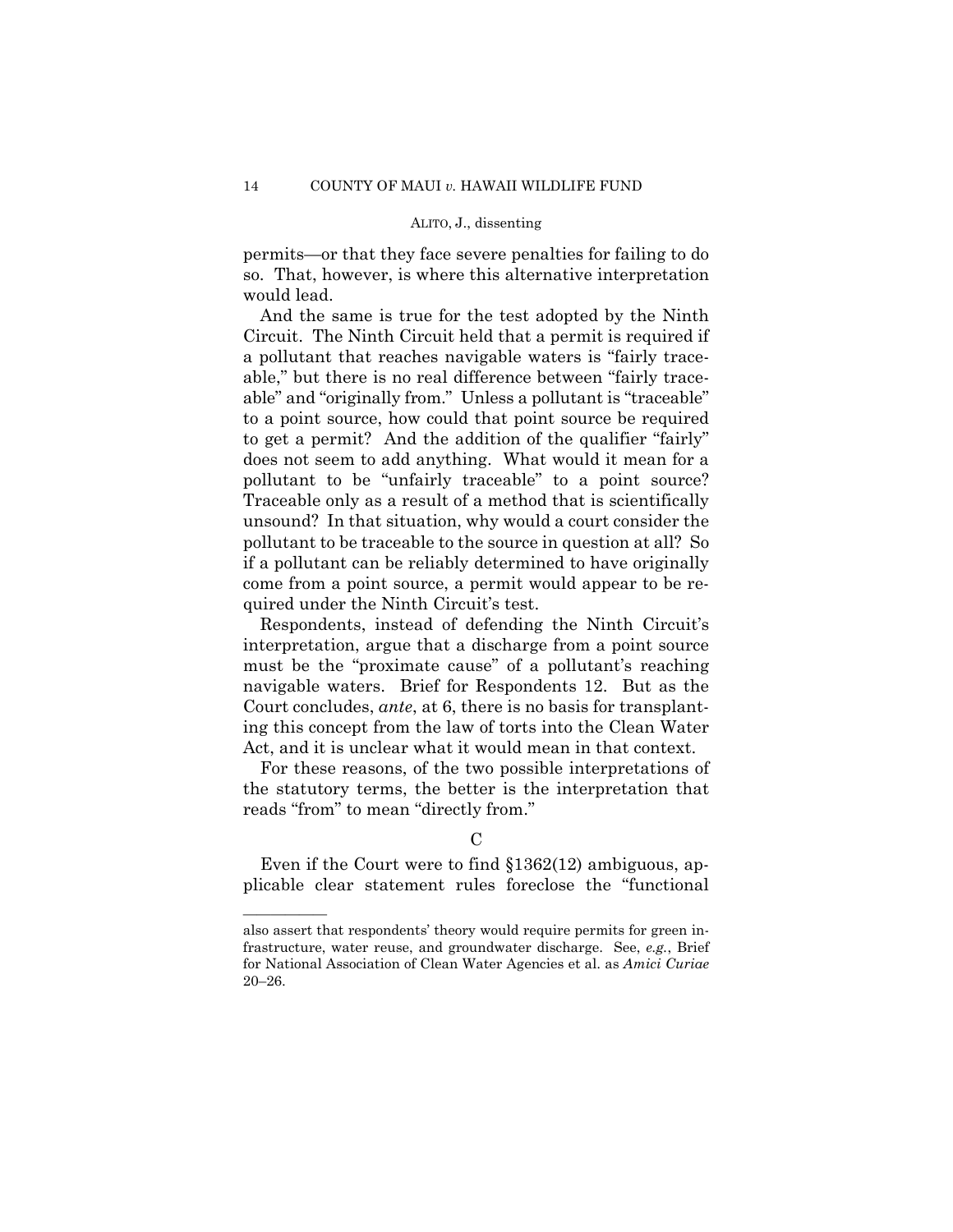equivalent" standard and favor the test just described. The Court has required a clear statement of congressional intent when an administrative agency seeks to interpret a statute in a way that entails "a significant impingement of the States' traditional and primary power over land and water use," *Solid Waste Agency of Northern Cook Cty.* v. *Army Corps of Engineers*, 531 U. S. 159, 174 (2001) (*SWANCC*), and when it adopts a new and expanded interpretation of a statute, *Utility Air Regulatory Group* v. *EPA*, 573 U. S. 302 (2014) (*UARG*). The same rules should apply here where what is at issue is a new theory propounded by private plaintiffs.

 tion at the expense of state non-point source regulation. First, the Court's "functional equivalent" test unquestionably impinges on the States' traditional authority. In *SWANCC*, the Court struck down the Army Corps of Engineers' "Migratory Bird Rule" as inconsistent with the Clean Water Act because the rule effectively displaced state authority over land and water use. In this case, the federalism interest is even stronger because the Clean Water Act itself assigns non-point-source-pollution regulation to the States and explicitly recognizes and protects the state role in environmental protection. 33 U. S. C. §1251(b). The "functional equivalent" standard expands federal point source regula-And as a practical matter, States would be saddled with the costs of increased NPDES permitting (because States generally award permits in place of the EPA), while exercising diminished control over non-point source pollution within their territory. See Brief for State of West Virginia et al. as *Amici Curiae* 27–34.

Second, the Court's test offends the clear-statement rule recognized in *UARG* by expanding the authority of the EPA. Congress must speak clearly if it "wishes to assign to an agency decisions of vast 'economic and political significance.'" 573 U. S., at 324 (quoting *FDA* v. *Brown & Williamson Tobacco Corp.*, 529 U. S. 120, 160 (2000)). In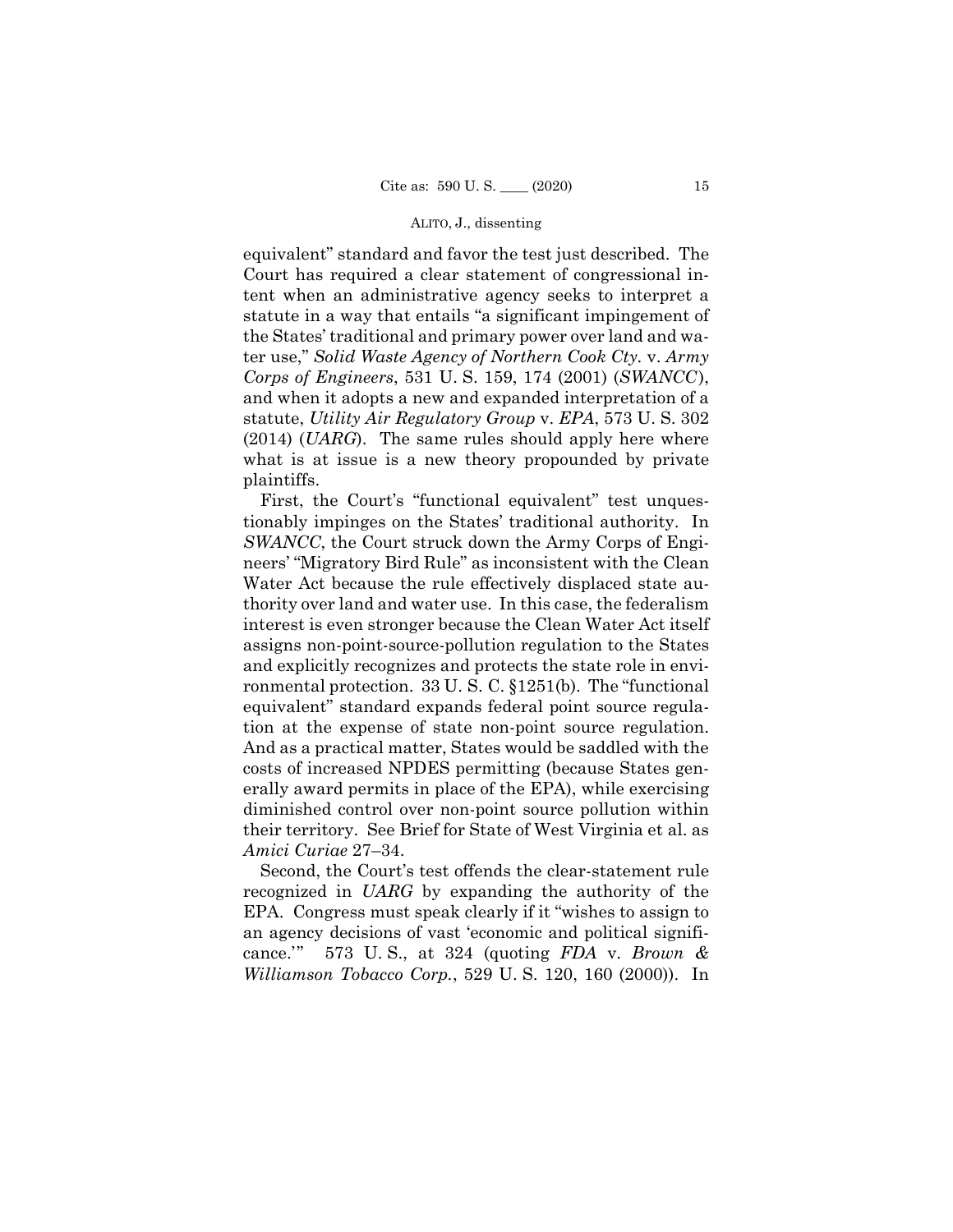*UARG*, the EPA had promulgated greenhouse-gas emission standards for stationary sources that "constitute[d] an 'unprecedented expansion of EPA authority that would have a profound effect on virtually every sector of the economy and touch every household in the land.'" 573 U. S., at 310–311 (quoting 73 Fed. Reg. 44355 (2008)). The statutory scheme, designed for large stationary sources like factories, would have been extended to smaller sources like hotels and retail establishments. The number of permits (and associated expenses) would have skyrocketed.

Here, as the EPA explained in a recent Interpretive Statement, the Fourth and Ninth Circuit "discharge" tests—which I struggle to distinguish from the "functional equivalent" formulation—broaden the Act's coverage to "potentially swee[p] into the scope of the statute commonplace and ubiquitous activities such as releases from homeowners' backyard septic systems." 84 Fed. Reg. 16823.

#### IV

 navigable waters. See *ante*, at 8–9. But the EPA has The Court does little to justify its newfound standard, other than to point to certain past EPA enforcement actions, see *ante*, at 8–9, 17, but the EPA's position on the regulation of groundwater has been anything but consistent. It is true, as the Court recounts, that the EPA has required NPDES permits for the discharge of some pollutants that migrate through groundwater before reaching contradicted itself on this important question multiple times. See Brief for Edison Electric Institute et al. as *Amici Curiae* 21–32 (reviewing EPA NPDES interpretations and permitting practices).

In the Act's earliest years, the EPA deputy general counsel wrote in a formal memorandum that "[d]ischarges into ground waters" do not require NPDES permits. Memorandum to EPA Region IX Regional Counsel 2–3 (Dec. 13,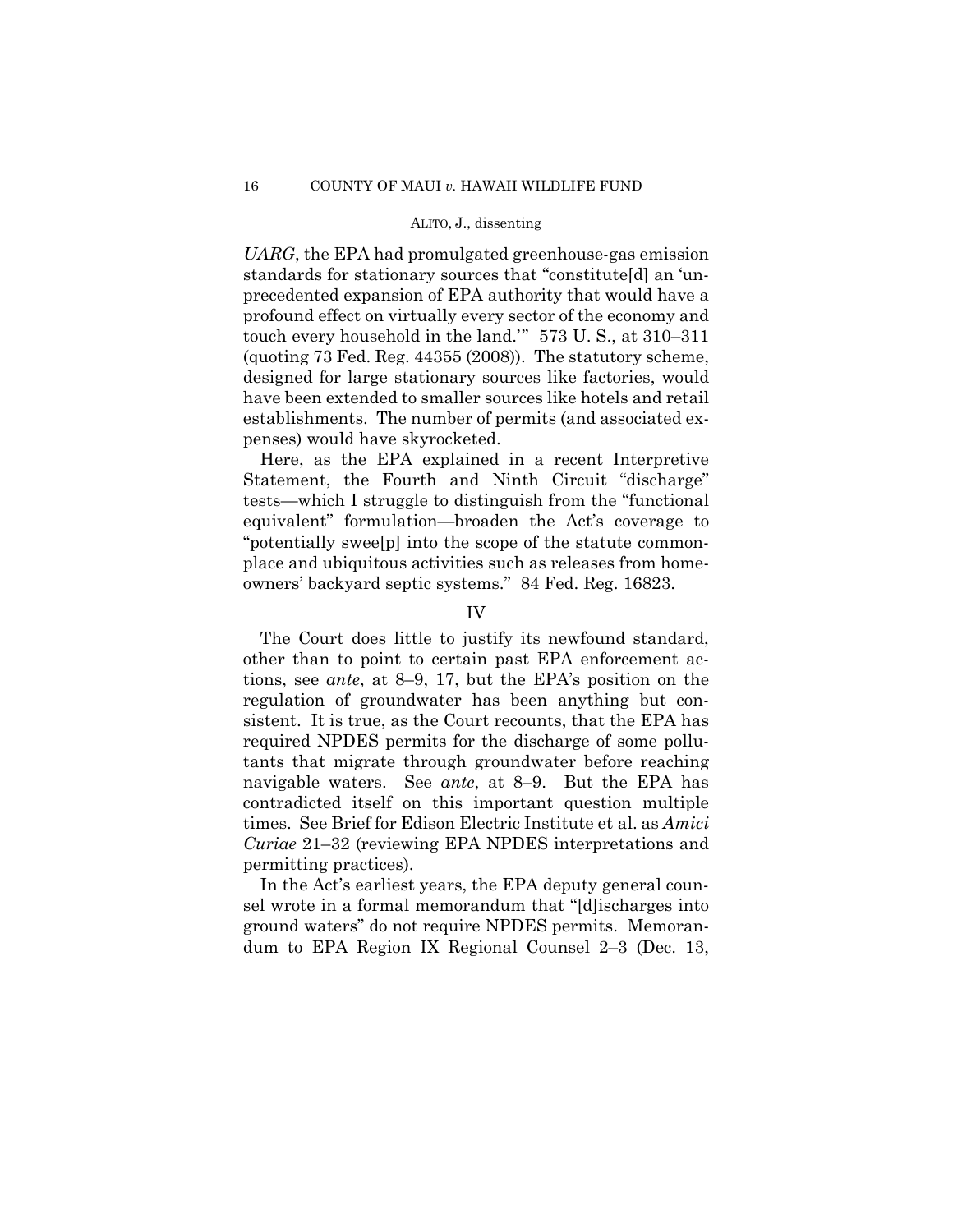1973).9 More recently, the EPA recognized "conflicting legal precedents" on this question. Compare NPDES Permit Regulation and Effluent Limitation Guidelines and Standards for Concentrated Animal Feeding Operations (CAFOs), 68 Fed. Reg. 7216 (2003), with 66 Fed. Reg. 3018 (2001).

Similarly, in its 2019 Interpretive Statement, the EPA acknowledged its "[l]ack of consistent and comprehensive direction" on this issue. See 84 Fed. Reg. 16820; see also Brief for Edison Electric Institute et al. as *Amici Curiae* 21– 32 (recounting EPA historical approach to NPDES permitting). But it added that "the best, if not the only, reading of the [Act] is that all releases to groundwater are excluded from the scope of the NPDES program, even where pollutants are conveyed to jurisdictional surface waters via groundwater." 84 Fed. Reg. 16814.

In short, the EPA's inconsistent position on the groundwater issue does not provide a sufficient basis for the Court's new "functional equivalent" test.

\* \* \*

The Court adopts a nebulous standard, enumerates a non-exhaustive list of potentially relevant factors, and washes its hands of the problem. We should not require regulated parties to "feel their way on a case-by-case basis" where the costs of uncertainty are so great. *Rapanos*, 547 U. S., at 758 (ROBERTS, C. J., concurring). The Court's decision invites "arbitrary and inconsistent decisionmaking." *UARG*, 573 U. S., at 350 (ALITO, J., concurring in part and dissenting in part). And "[t]hat is not what the Clean [Water] Act contemplates." *Ibid.* 

I would reverse the judgment below and instruct the

<sup>&</sup>lt;sup>9</sup>This early understanding, as the Court describes, is consistent with the legislative history, which shows that Congress intentionally left regulation of groundwater pollution to the States. See *ante*, at 7–8.